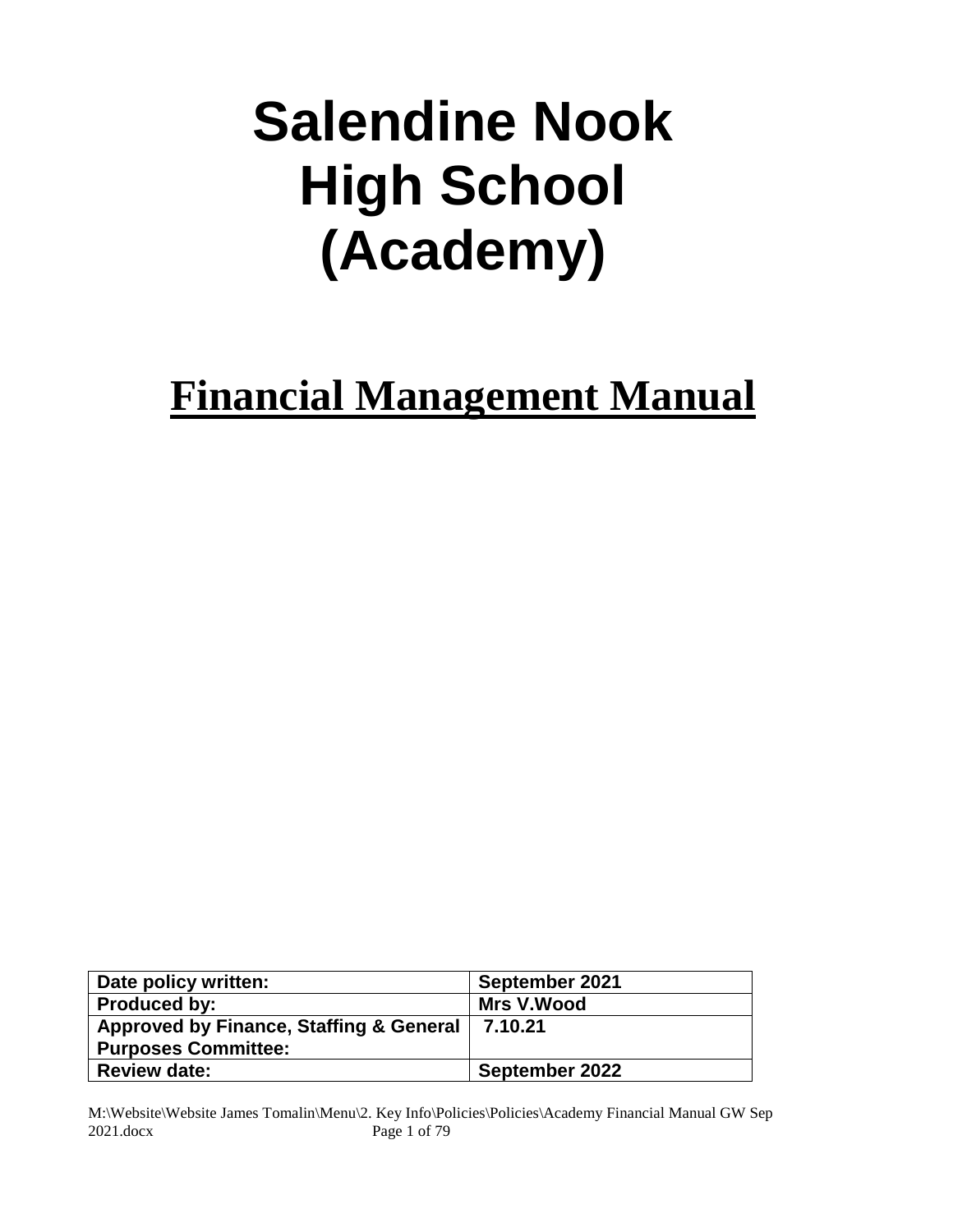| <b>Contents</b>                                                   |
|-------------------------------------------------------------------|
| <b>Organisational Structure</b>                                   |
| <b>Financial Responsibilities</b>                                 |
| <b>Business Integrity</b>                                         |
| Finance, Staffing & General Purposes Committee Terms of Reference |
| <b>Finance Policy</b>                                             |
| <b>Budgetary Planning &amp; Control</b>                           |
| <b>Financial Calendar</b>                                         |
| <b>Investment Policy</b>                                          |
| <b>Reserves Policy</b>                                            |
| Capitalisation & Depreciation of Assets Policy                    |
| <b>Disposal of Assets Policy</b>                                  |
| <b>Anti-Fraud &amp; Corruption Policy</b>                         |
| <b>Gifts &amp; Hospitality Policy</b>                             |
| <b>Whistleblowing Policy</b>                                      |
| <b>Governors Allowances Policy</b>                                |
| <b>Charging &amp; Remissions Policy</b>                           |
| <b>Financial Support Policy</b>                                   |
| <b>Lettings Policy</b>                                            |
| <b>Best Value Statement</b>                                       |
| <b>Statement of Internal Control</b>                              |
| Pay Policy                                                        |
| <b>Business Continuity Plan</b>                                   |
| <b>Risk Management Plan</b>                                       |
| Credit card policy                                                |
| E-Bay usage policy                                                |
| <b>Bad Debt Write-offs</b>                                        |
| <b>Retention of Documents</b>                                     |

All items & policies in this document were approved as part of the manual.

#### **Circulation: All Governors and staff**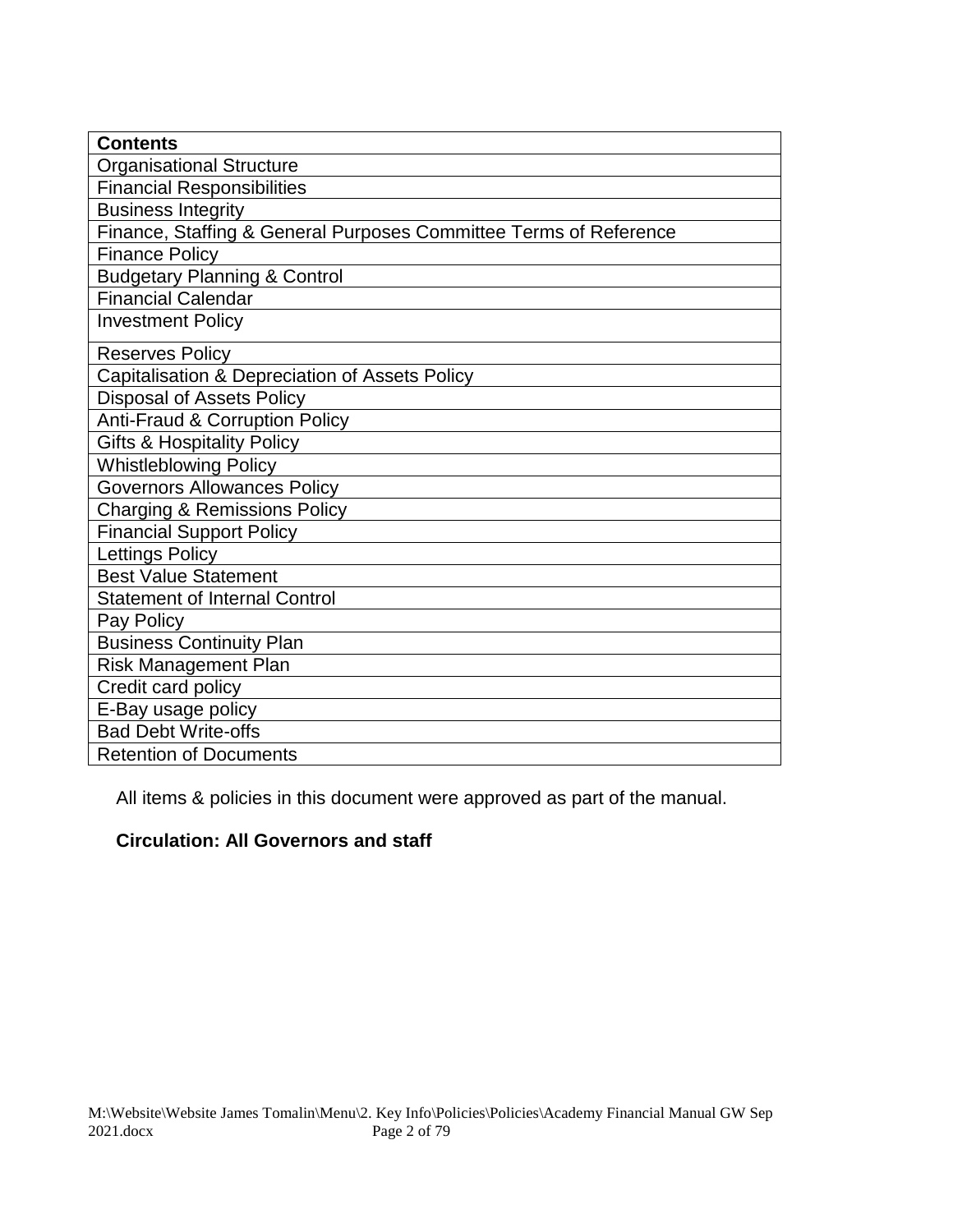#### **1. ORGANISATIONAL STRUCTURE OF FINANCIAL RESPONSIBILITY**

Salendine Nook High School (Academy) has a simple and unified management structure to optimise efficiency. The structure consists of three levels: the Governors, the Senior Leadership Team and the Middle Management Team. The aim of this structure is to devolve responsibility, encourage involvement in decision-making at all levels and maximise opportunities for succession planning.

The Governors fulfil a largely strategic role. They adopt the School Development Plan, approve the annual budget, monitor the school's performance and, on advice, make decisions about the strategic direction of the Academy, its capital expenditure and senior staff appointments.

The trustees should focus on the three core functions of governance:

- ensuring clarity of vision, ethos and strategic direction
- holding executive leaders to account for the educational performance of the organisation and its pupils, and the performance management of staff
- overseeing and ensuring effective financial performance.

The governors **must** apply the highest standards of governance and take full ownership of their duties. They **must** comply with the trust's charitable objects, with company and charity law, and with their funding agreement. The duties of company directors are described in sections 170 to 181 of the Companies Act 2006, but in summary are to:

- act within their powers
- promote the success of the academy
- exercise independent judgement
- exercise reasonable care, skill and diligence
- avoid conflicts of interest
- not to accept benefits from third parties
- declare interest in proposed transactions or arrangements

The duties of charity trustees are described in the Charity Commission's guidance *CC3: the essential trustee: what you need to know, what you need to do*. Trustees should also be aware of other Charity Commission guidance.

The trustees **must** apply the highest standards of conduct and ensure robust governance, as these are critical for effective financial management. They should follow the [Governance Handbook,](https://www.gov.uk/government/publications/governance-handbook) which describes the following features of effective governance and will aid compliance with the Academies Financial Handbook: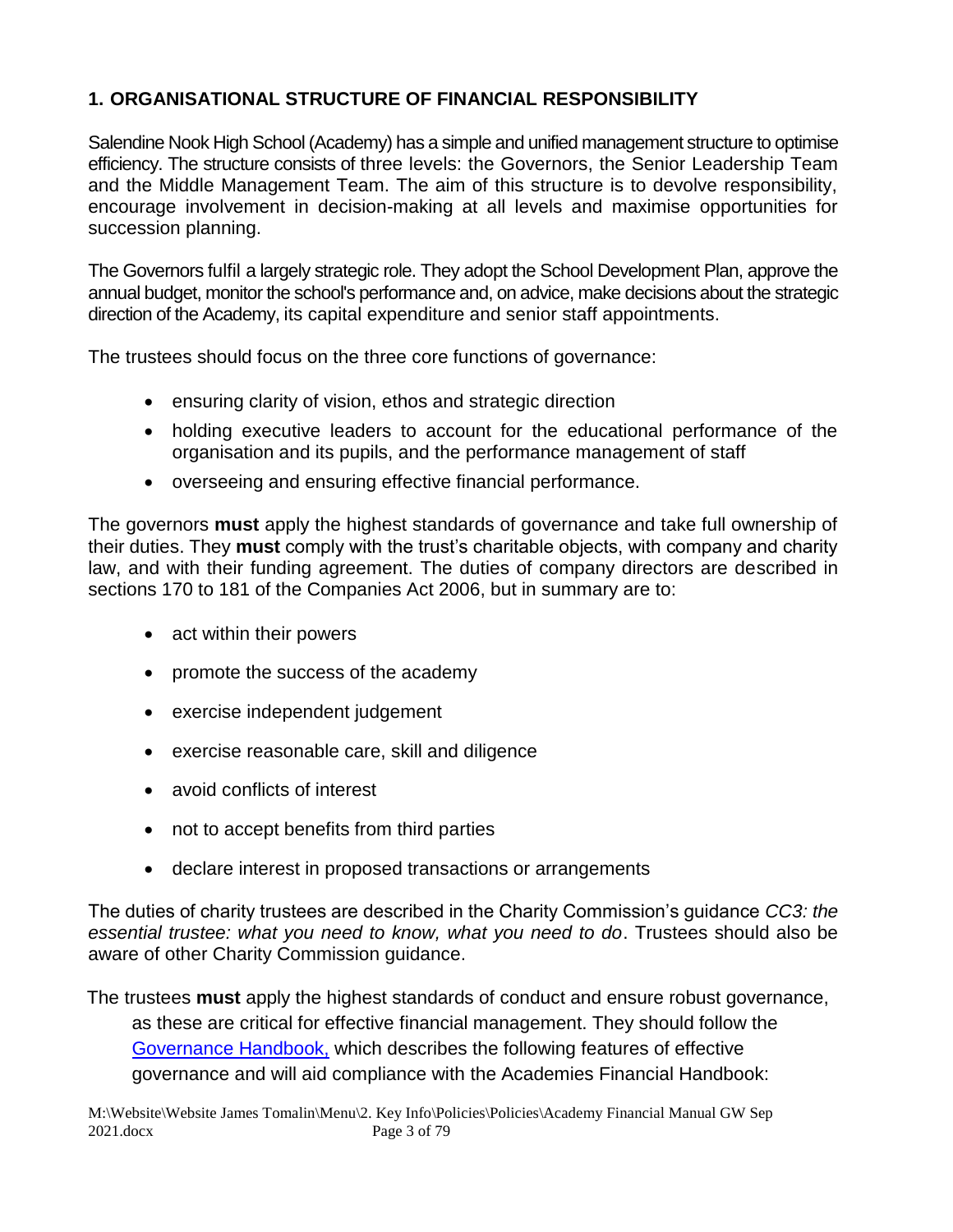- **strategic leadership** that sets and champions vision, ethos and strategy
- **accountability** that drives up educational standards and financial performance
- **people** with the right skills, experience, qualities and capacity
- **structures** that reinforce clearly defined roles and responsibilities
- **compliance** with statutory and contractual requirements
- **evaluation** of governance to monitor and improve its quality and impact

The governors **must** ensure regularity and propriety in use of the academy's funds, and achieve economy, efficiency and effectiveness – the three key elements of value for money. The trustees must also take ownership of the trust's financial sustainability and its ability to operate as a going concern

Established trusts should include an annual assessment, including a review of the board's composition in terms of skills, effectiveness, leadership and impact.

The SLT consists of the Principal, Senior Vice Principal, Director of Finance & Resources, 3 Assistant Principals. These managers control the academy at an executive level implementing the policies laid down by the Governors and reporting back to them. As a group, the Senior Leadership Team is responsible for the authorisation of spending within agreed budgets and the appointment of staff, other than the Principal appointment for which the Full Governing Body is responsible.

The middle leadership consists of the Heads of Departments. As a group, the middle managers have responsibility as budget holders.

The Principal is the Accounting Officer and the Director of Finance & Resources is the Principal Finance Officer

The financial policies and procedures adhered to by the Academy have been prepared with reference to the Education Funding agency's Academy Trust Handbook 2021. The Governors will ensure compliance with this key handbook as required by the Secretary of State.

#### **Provision of information**

The Academy **must** notify the DfE of the appointment or vacating of the positions of:

- Accounting Officer and Chief Financial Officer including direct contact details;
- Chair of Governors including direct contact details;
- member, trustee and local governor

within 14 days of that change. Notification **must** be through the governance section of DfE's Get Information About Schools register, accessed via Secure Access. All fields specified in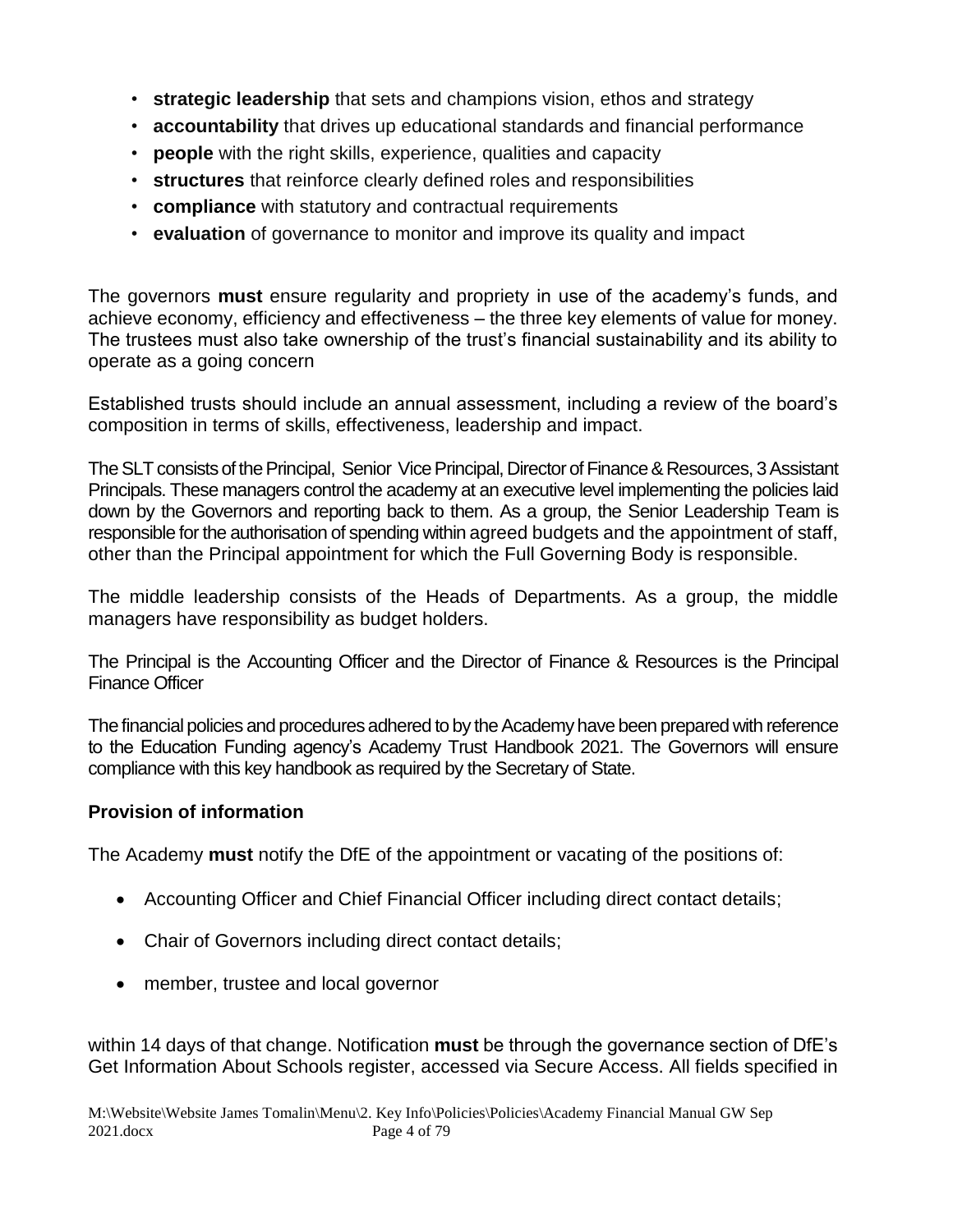Get Information About Schools for the individuals **must** be completed. The Academy **must**  ensure its record on Get Information About Schools for the individuals remains up to date.

If the Academy does not return the information ESFA requires by the specified deadline, or that the information is not of acceptable quality, ESFA may conduct investigations to collect it. ESFA may deduct the cost of the investigations from the Academy's recurrent funding. ESFA may take further actions it deems necessary, such as publication of the names of late returners, to enforce compliance where trusts fail to fulfil their duties to provide information.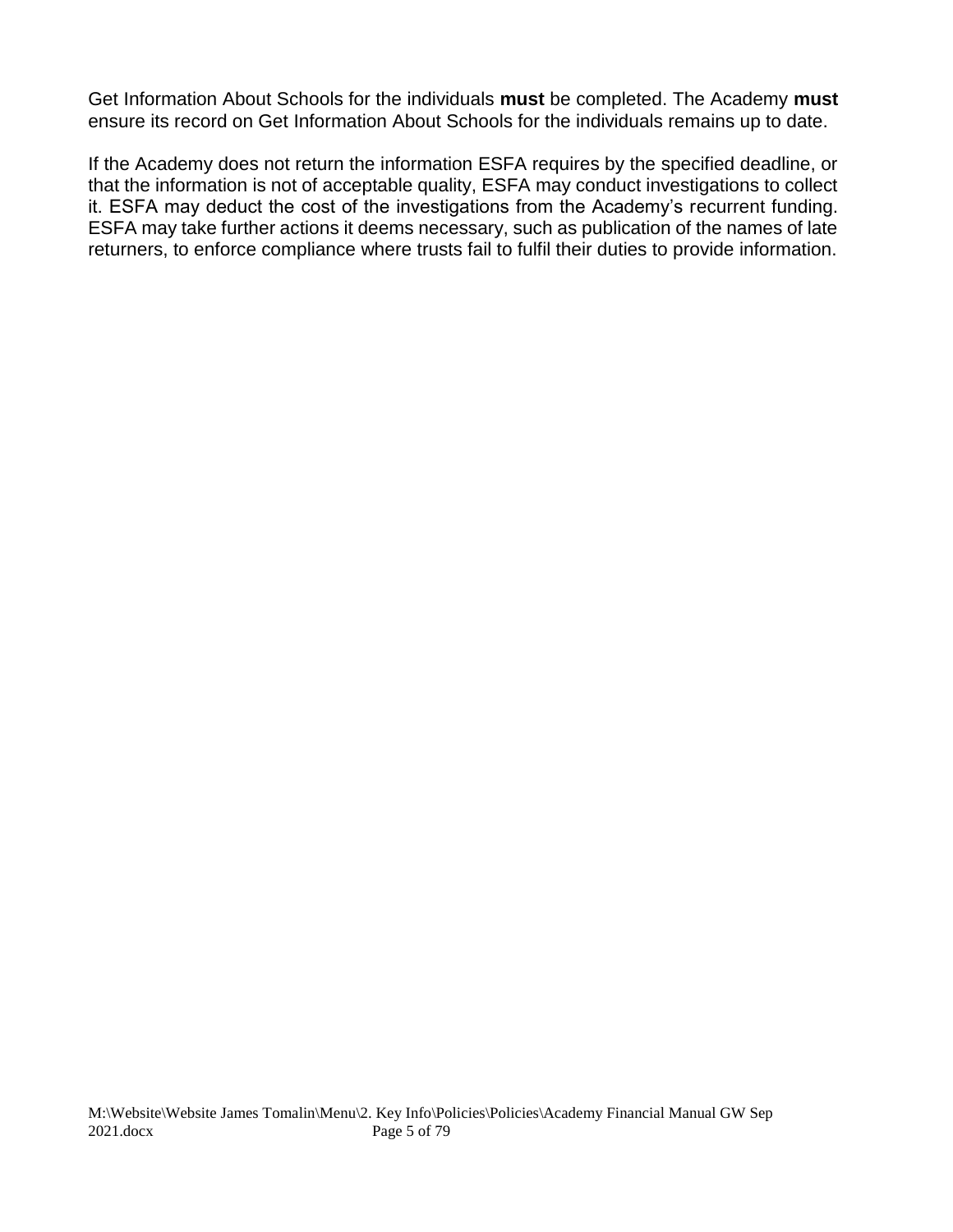#### **2. FINANCIAL RESPONSIBILITIES**

#### **GOVERNORS RESPONSIBILITIES**

The Academy Trust handbook 2021 states that Members must not be employees of the trust, nor occupy staff establishment roles on an unpaid voluntary basis.

It is important for members to be kept informed about trust business so they can be assured that the board is exercising effective governance. This must include providing the members with the trust's audited annual report and accounts.

The Academy has a Finance Committee to which the board delegates financial scrutiny and oversight, and which can support the board in maintaining the trust as a going concern.

The Governing Boby must:

- ensure that financial plans are prepared and monitored, satisfying itself that the trust remains a going concern and financially sustainable
- take a longer term view of the trust's financial plans consistent with the requirement to submit three-year budget forecasts to ESFA
- as part of its management of the trust's funds, explain its policy for holding reserves in its annual report. Information on how the trust must report on reserves is set out in the Accounts Direction.

The board and its committees **must** meet regularly enough to discharge their responsibilities and ensure robust governance and effective financial management arrangements. Board meetings **must** take place at least three times a year (and business conducted only when quorate). If the board meets less than six times a year it **must** describe in its governance statement, accompanying its annual accounts, how it maintained effective oversight of funds with fewer meetings.

The Academy **must** establish a robust control framework that includes:

- ensuring delegated financial authorities are complied with
- maintaining appropriate segregation of duties
- co-ordinating the planning and budgeting process
- applying discipline in financial management, including managing debtors, creditors, cash flow and monthly bank reconciliations
- planning and oversight of any capital projects
- management and oversight of assets

M:\Website\Website James Tomalin\Menu\2. Key Info\Policies\Policies\Academy Financial Manual GW Sep 2021.docx Page 6 of 79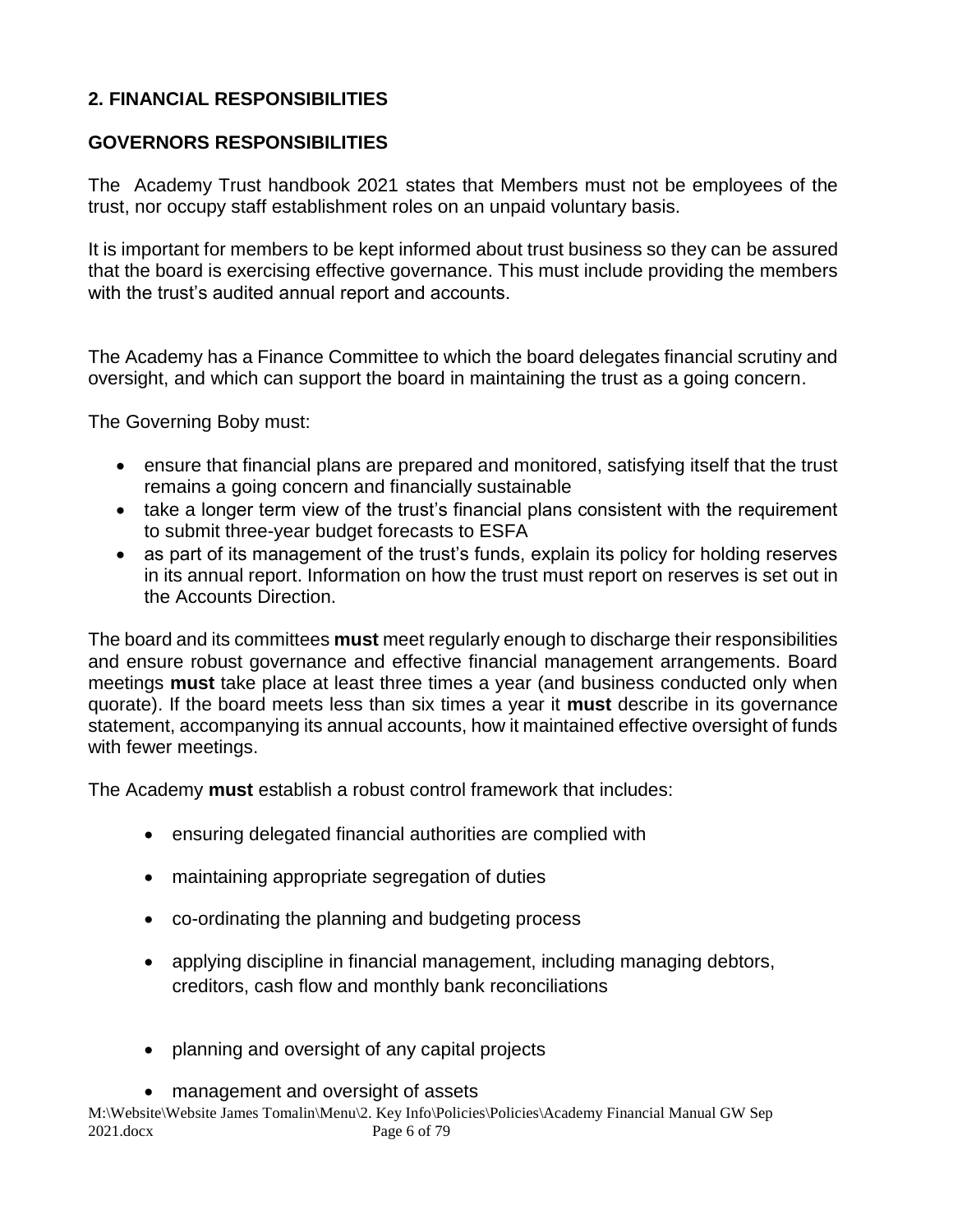- regularity, propriety and value for money in the organisation's activities
- reducing the risk of fraud and theft
- independent checking of financial controls, systems, transactions and risks

The board must also appoint, in writing, a named individual as its accounting officer. This should be the senior executive leader. The individual must be a fit and suitable person for the role. The roles of senior executive leader and accounting officer must not rotate. The accounting officer should be employed by the trust. The trust must obtain prior ESFA approval if it is proposing, in exceptional circumstances, to appoint an accounting officer who will not be an employee. At Salendine Nook High School (Academy) the Accounting Officer is the Principal.

The board must appoint a chief financial officer (CFO), who is (and whose job title may instead be) the trust's finance director, business manager or equivalent, to whom responsibility for the trust's detailed financial procedures is delegated. The CFO should play both a technical and leadership role. The CFO should be employed by the trust, and the trust must obtain prior ESFA approval if it is proposing, in exceptional circumstances, to appoint a CFO who will not be an employee. At Salendine Nook High School (Academy) the CFO is the Director of Finance & Resources.and is part of the Senior leadership Team.

The CFO and their finance staff must be appropriately qualified and/or experienced. Trusts must assess whether the CFO, and others holding key financial posts, should have a business or accountancy qualification and hold membership of a relevant professional body, dependent on the risk, scale and complexity of financial operations. CFO's should maintain continuing professional development and undertake relevant ongoing training. At Salendine Nook High School (Academy) the CFO holds the appropriate qualifications and memberships of professional bodies.

#### **School resource management self-assessment tool**

All trusts **must** complete the [School resource management self-assessment tool](https://www.gov.uk/government/publications/school-resource-management-self-assessment-tool) and submit their completed checklist to ESFA by the specified annual deadline.

**The Clerk to the Board** The Academy Trust must appoint a clerk to support the board of trustees, who is someone other than a trustee, principal or chief executive of the trust. A clerk can help the efficient functioning of the board by providing:

- guidance to ensure the board works in compliance with the appropriate legal and regulatory framework, and understands the potential consequences of noncompliance
- advice on procedural matters relating to operation of the board.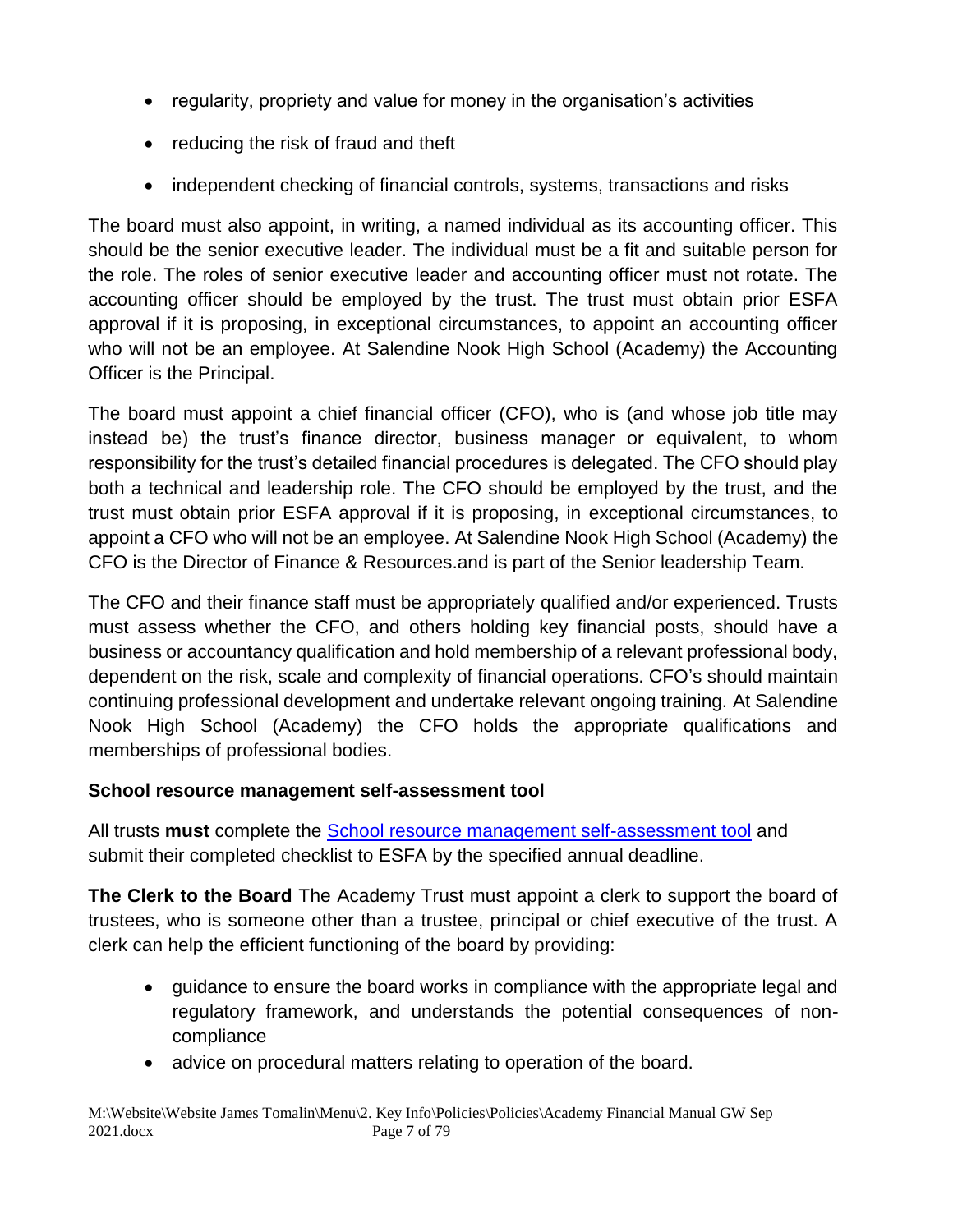#### **Budgeting**

The academy trust **must** submit to ESFA, in a form specified by ESFA:

- a budget forecast return outturn by 21 May
- a 3-year budget forecast return by 30 July

These **must** be approved by the trustees before submission. ESFA has produced guidance on both returns.

The Governing Body, and any separate committee responsible for finance, **must** ensure rigour and scrutiny in budget management.

**Budget setting** – The Governing Body **must** ensure that budget forecasts, for the current year and beyond, are compiled accurately, based on realistic assumptions including any provision being made to sustain capital assets, and are reflective of lessons learned from previous years. It should challenge and review termly pupil number estimates as these will underpin revenue projections. Boards are encouraged to take an integrated approach to curriculum and financial planning, so that they are confident about planning the best curriculum for their pupils and delivering the trust's educational priorities with the funding they have available. Boards should also refer to DfE's material on improving school resource management including the top ten planning checks for governors.

**Budget monitoring** – The Academy **must** prepare management accounts every month setting out its financial performance and position, comprising budget variance reports and cash flow forecasts with sufficient information to manage cash, debtors and creditors. Managers **must** take appropriate action to ensure ongoing viability. Management accounts **must** also be shared with the chair of trustees every month irrespective of the size of the trust, and with the other trustees six time a year. The board **must** consider these when it meets. The board **must** ensure appropriate action is being taken to maintain financial viability including addressing variances between the budget and actual income and expenditure.

The format of management accounts should be adjusted to be suitable for different users including summaries and supporting narrative as appropriate.

The trust **must** select key financial performance indicators and measure its performance against them regularly, including analysis in its annual trustees' report as explained in the Accounts Direction.

Where the board has concerns about financial performance, it should consider whether additional financial reporting is appropriate.

#### **Cash Management**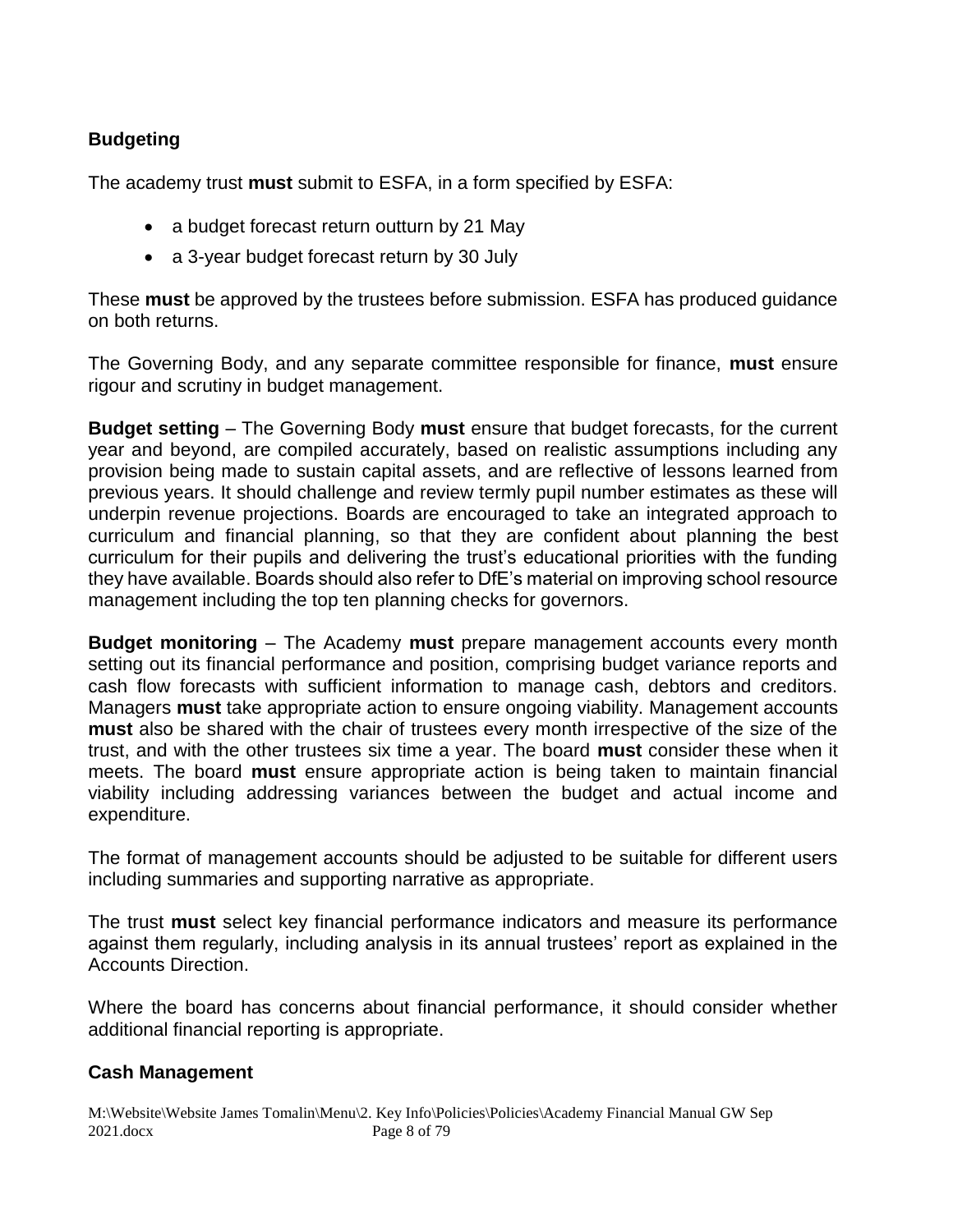The Academy **must** manage its cash position robustly. It **must** avoid becoming overdrawn on any of its bank accounts so that it does not breach restrictions on borrowing. It may be required to report on its cash position to ESFA where there are concerns about financial management.

#### **PRINCIPAL RESPONSIBILITIES**

To advise the Full Governing Body on the discharge of its responsibilities.

To ensure the efficient, economic and effective management of the Academy's resources and expenditure, including funds, capital assets and equipment, and staff.

To ensure the maintenance of sound financial controls.

To ensure that financial considerations are taken fully into account in reaching decisions and in their execution.

To be responsible for signing, with the Chair of the Governors, the approved budget and annual accounts ensuring they are properly presented and causing records to be maintained relating to the accounts.

To ensure that all financial reports to the ESFA/DfE, Governors, SLT and all other budget holders are accurate and on time.

To review from time to time with the Director of Finance & Resources, the financial regulations for the supervision and control of financial procedures accounts, income and expenditure of the school (see Financial Operating Procedures Manual)

To receive regular reports on the Academy's income and expenditure, showing a comparison of these against annual budget.

To fulfil the role of Accounting Officer

#### **DIRECTOR OF FINANCE & RESOURCES**

To provide such assistance to the Full Governing Body as necessary for the satisfactory completion of their financial responsibilities, including access to all financial documents and accounting systems.

To ensure with finance staff that all aspects of academy financial management requirements are implemented, especially in the critical area of periodic reporting of the Academy's financial position to the ESFA/DfE, Companies House and Charities Commission

To provide regular reports of the Academy's financial position to the Chair of Governors, Full Governing Body, Finance, Staffing & General Purposes Committee and SLT, reporting variations in the budget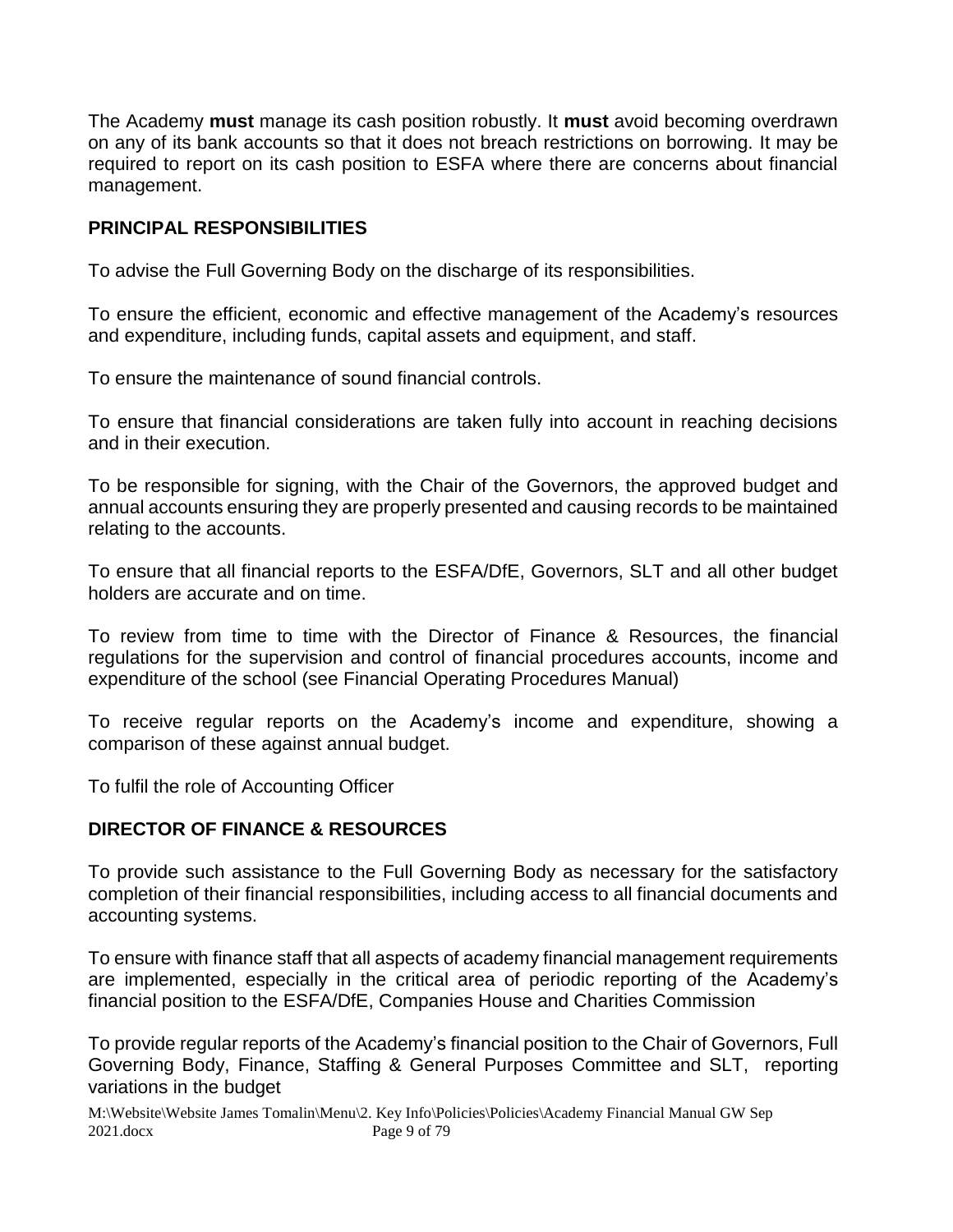To ensure full and complete observance by the finance team of financial procedures and arrange for these to be amended in the light of changing requirements.

To ensure that all financial activities are seen to be fair and honest.

To agree with the Principal funds to be delegated to budget holders taking into account any forecast requirements.

To prepare monthly management accounts to the Chair of Governors and Chair of Finance, and half termly reports to the Finance, Staffing & General Purposes Committee.

To sign off bank reconciliations with the Principal

#### **INTERNAL SCRUTINY Delivering assurance through independent challenge (internal audit)**

The academy will manage a programme of risk review and checking of controls in the way most appropriate to their circumstances. This will include:

• a supplementary programme of work by the external auditor

The Academy **must** confirm in its governance statement, accompanying its annual accounts, the above options it has applied and why. The outcome of the work will also inform the Accounting Officer's statement of regularity in the annual accounts.

The audit process can support academies by helping identify key areas that may require improvement. The Governing Body **must** ensure there is an appropriate, reasonable and timely response by the Academy to any findings by auditors, taking opportunities to strengthen the trust's systems of financial management and control.

The findings from the above programme of work **must** be made available to all trustees promptly. The trust **must** send the ESFA an annual summary of the findings and conclusions from our existing programme of internal scrutiny

Internal scrutiny **must** focus on:

- **evaluating** the suitability of, and level of compliance with, financial and other controls. This includes assessing whether procedures are designed effectively and efficiently, and checking transactions to confirm whether agreed procedures have been followed
- **offering advice and insight** to the board on how to address weaknesses in financial and other controls, acting as a catalyst for improvement, but without diluting management's responsibility for day to day running of the trust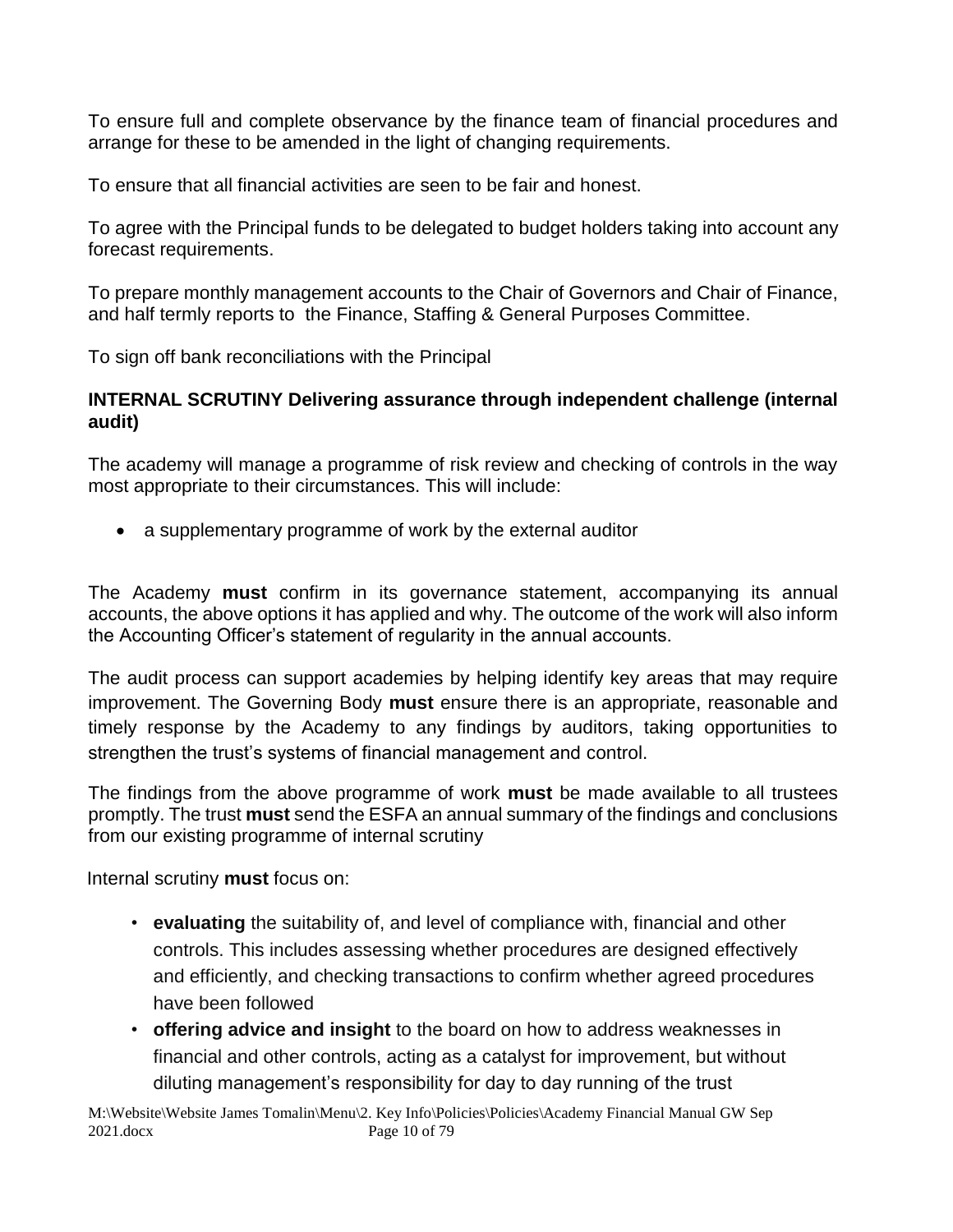• **ensuring all categories of risk** are being adequately identified, reported and managed.

The trust **must** identify on a risk-basis (with reference to its risk register) the areas it will review each year, modifying its checks accordingly. For example, this may involve greater scrutiny where procedures or systems have changed.The Academy **must** have a programme of internal scrutiny to provide independent assurance to the board that its financial and non-financial controls and risk management procedures are operating effectively.

The Academy **must** deliver internal scrutiny in the way most appropriate to its circumstances. Options include:

- employing an in-house internal auditor
- a bought-in internal audit service from a firm, other organisation or individual with professional indemnity insurance
- the appointment of a non-employed trustee
- a peer review by the chief financial officer from another academy trust. The trust should satisfy itself that the trust supplying the reviewer has a good standard of financial management and governance and should minute the basis for its decision. The peer reviewer should be independent of the trust.

The Academy may combine the above options. The trust may also use other individuals or organisations where specialist non-financial knowledge is required.

The Financial Reporting Council's revised Ethical Standard states that a firm providing external audit to an entity shall not also provide internal audit services to it. The Standard includes transitional arrangements which permit existing audit engagements at 15 March 2020 to conclude. In order to minimise threats to objectivity and independence in the internal scrutiny of academy trusts, ESFA considers that the term internal scrutiny should be viewed in the same way as internal audit.

The Academy must submit its annual summary report of the areas reviewed, key findings, recommendations and conclusions (as presented to the audit and risk committee by the person(s) or organisation(s) carrying out the programme of work) to ESFA by 31 December each year when it submits its audited annual accounts. If the trust uses additional individuals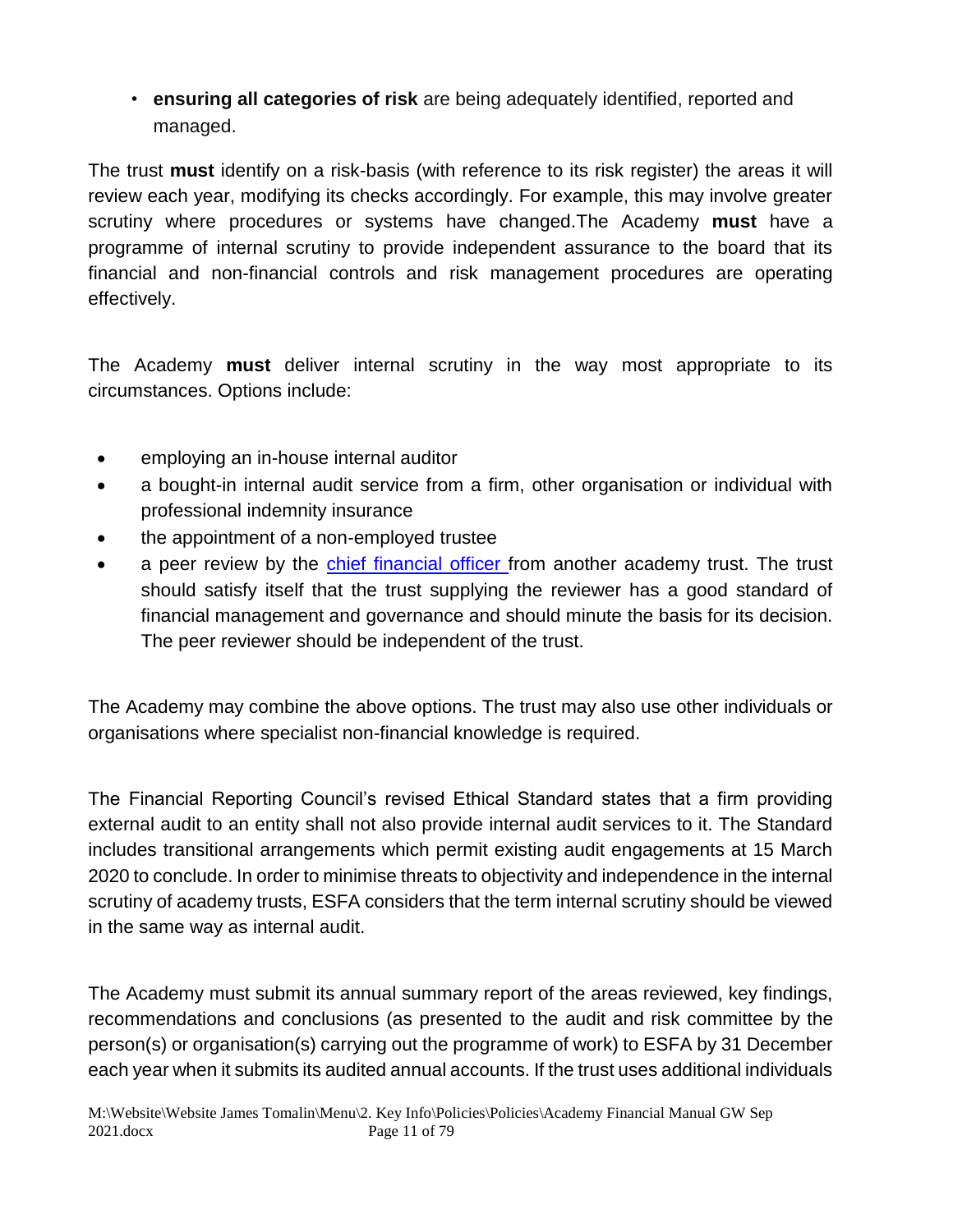or organisations where specialist non-financial knowledge in required, as permitted, it should reflect their findings, recommendations and conclusions as part of the summary document submitted to ESFA. The trust must also provide ESFA with any other internal scrutiny reports if requested.

#### *Directing internal scrutiny – the audit committee*

The trust does not have a formal Audit committee, as this function is combined with the Finance, Staffing & General Purposes Committee

Employees should not participate as members when audit matters are discussed.

The governors and in particular the Accounting Officer are ultimately responsible for the finances of the Academy and accordingly need to do whatever they consider necessary. For a small non-complex academy an unpaid Responsible Officer or peer review may be considered sufficient. However, for a larger more complex trust such as Salendine Nook High School (Academy), the governors agreed on a more formal scheme of work involving an external auditor would be required, as well as some peer to peer review work.

The governors have based this decision on two considerations. Firstly, there are adequate controls in place for the risks identified. Secondly, those controls are operating as designed.

The governors must:

- direct the trust's programme of internal scrutiny
- ensure that risks are being addressed appropriately through internal scrutiny
- report to the board on the adequacy of the trust's internal control framework, including financial and non-financial controls and management of risks.

#### **External audit oversight and findings – the audit and risk process**

The audit process can support trusts by identifying areas that may require improvement. The board of trustees, **must** ensure there is an appropriate, reasonable and timely response by the trust's management team to findings by external auditors, taking opportunities to strengthen systems of financial management and control.

Specifically the audit and risk process **must**:

• review the external auditor's plan each year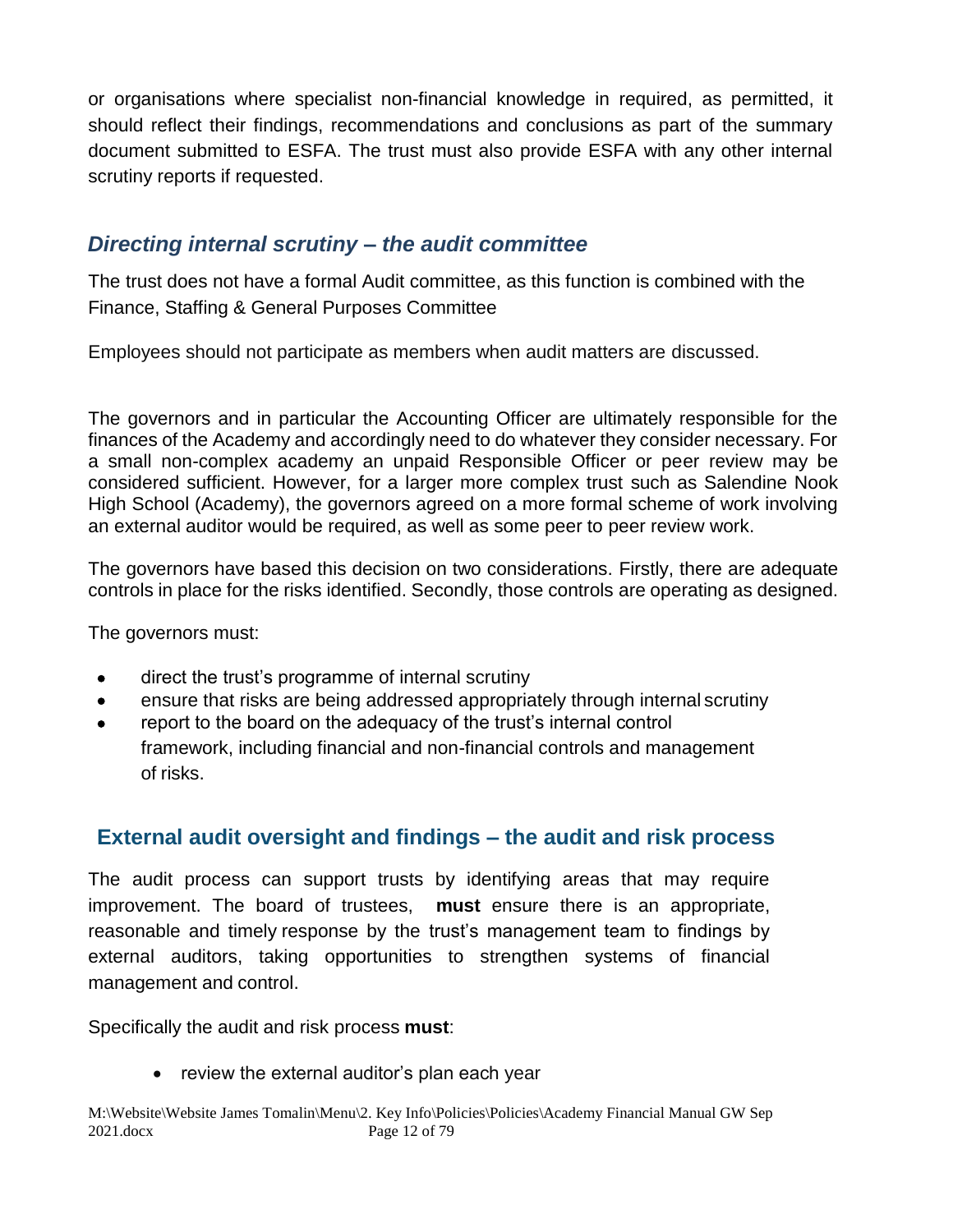- review the annual report and accounts
- review the auditor's findings and actions taken by the trust's managers in response to those findings
- assess the effectiveness and resources of the external auditor to provide a basis for decisions by the trust's members about the auditor's reappointment or dismissal or retendering. Considerations may include:
	- the auditor's sector expertise
	- their understanding of the trust and its activities
	- whether the audit process allows issues to be raised on a timely basis at the appropriate level
	- the quality of auditor comments and recommendations in relation to key areas
	- the personal authority, knowledge and integrity of the audit partners and their staff to interact effectively with, and robustly challenge, the trust's managers
	- the auditor's use of technology
	- produce an annual report of the committee's conclusions to advise the board of trustees and members, including recommendations on the reappointment or dismissal or retendering of the external auditor, and their remuneration.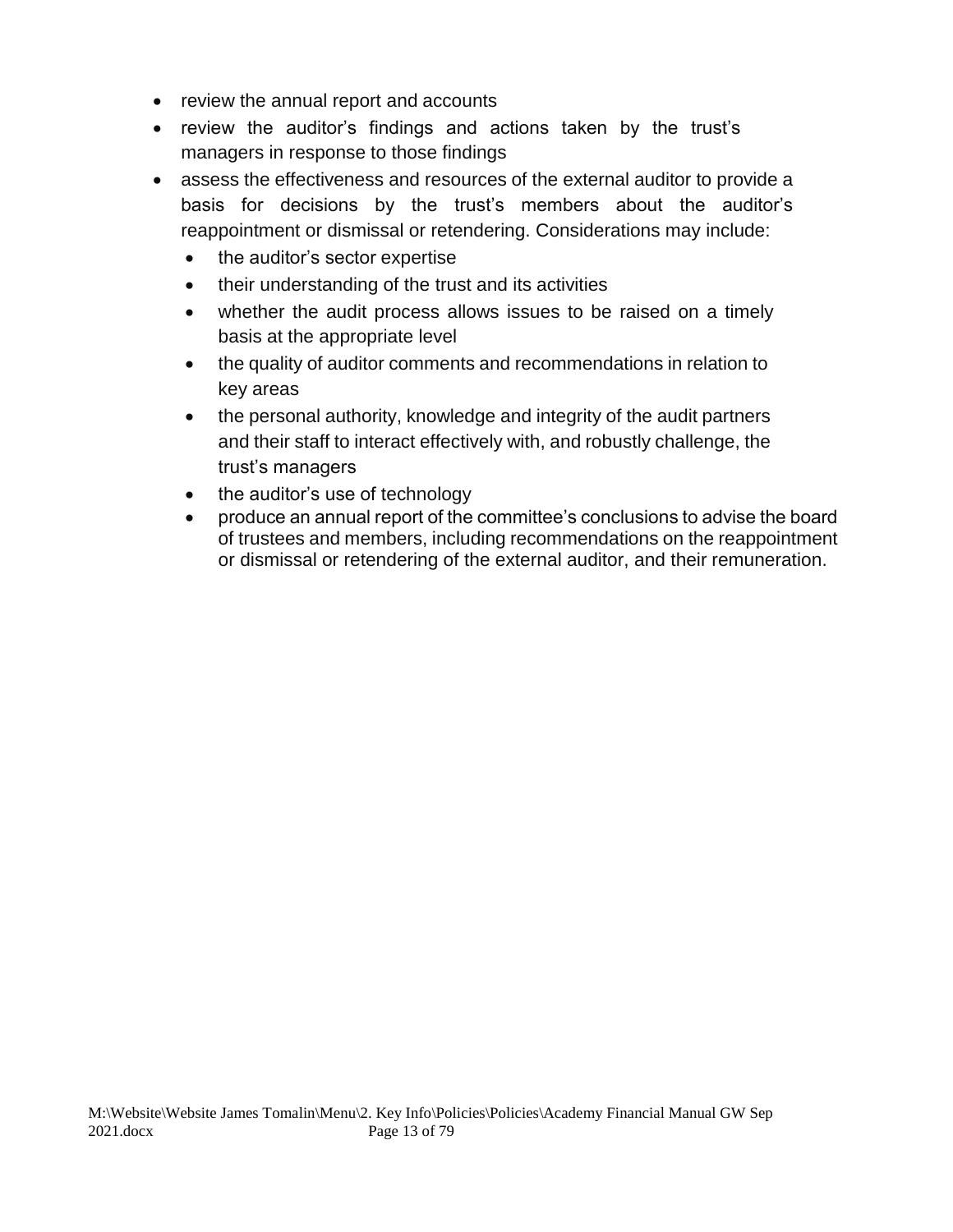#### **4. FINANCE, STAFFING & GENERAL PURPOSES COMMITTEE TERMS OF REFERENCE**

#### **Terms of Reference**

### **Salendine Nook High School Academy Governing Body Finance, Staffing and General Purposes Committee**

#### **Purpose**

To provide support and challenge to the Principal and to hold him to account in relation to the use of resources to support the priorities of the school including: the school budget; the leadership of teaching and learning; the employment and development of staff and the premises.

#### **Quorum**

3 Governors

#### **Reporting to the Full Governing Body**

A précis of the business conducted by this committee will be communicated to the full Governing Body by its Chair at the next full Governing Body meeting following a committee meeting, followed by the production of minutes.

#### **Committee Procedure**

- It is ultimately the responsibility of the Chair of the committee to be aware of these Terms of Reference and to ensure that are followed and that meetings are scheduled and agendas formulated to deal with relevant issues as they arise in the school year;
- The Chair shall encourage all members of the committee to receive appropriate training to carry out their role professionally and in line with legislation, it is the responsibility of individual committee members to obtain the required training:
- In line with our Articles of Association Chairs and Vice Chairs of committees will be elected at the start of each school year. Subject to the Governors as a whole being satisfied with their performance and in the interests of training and succession planning no Chair or Vice Chair is expected to serve for more than six years before standing down.
- This committee will meet no less than 6 times in each academic year;
- In the absence of the Chair, the committee shall choose an acting Chair for that meeting from among them;
- In the absence of the Clerk the committee shall choose a Clerk for that meeting from among their number or a member of staff excluding the Principal;
- In line with Article 101, when deemed appropriate, the membership of this committee may include persons who are not Governors, provided that a majority of members shall be Governors. The Governors may determine whether such Associate Members shall be entitled to vote;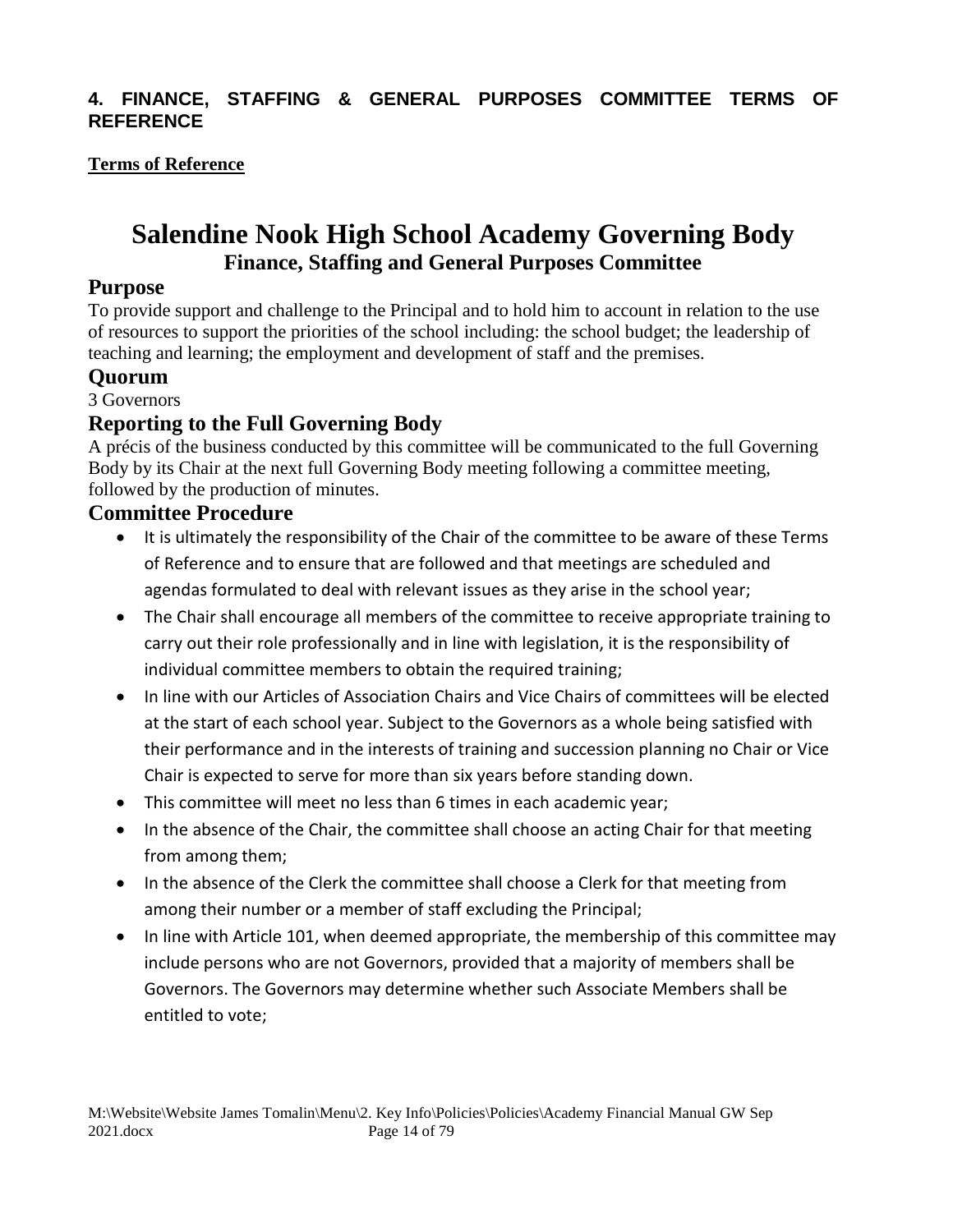- Any decisions taken must be determined by a majority of votes of committee members present and voting. No vote can be taken unless the majority of those present are governors;
- In line with Article 101 of the Articles of Association the constitution, membership and proceedings of this committee shall be determined by the Governors and its establishment, terms of reference, constitution and membership shall be reviewed at least once in every twelve months;
- In line with Article 102 the Governors may delegate to any Governor, committee, the Principal or any other holder of executive office, such of their powers or functions as they consider desirable to be exercised by them. Any such delegation may be subject to any conditions the Governors may impose and may be revoked or altered.

## **Terms of Reference**

#### **Finance**

- To oversee the longer-term 3 year strategic planning of the school's finances;
- To oversee the preparation of the annual budget plan and ensure it links to the school development plan priorities agreed by the Governing Body;
- To recommend the final accounts, annual report and annual return for approval to the full Governing Body in line with Articles 126, 127 and 128 of our Articles of Association;
- To monitor the budget, ensure accurate accounts are kept and present a report to each scheduled meeting of the Governing Body. Significant anomalies from the anticipated position will be reported to the full Governing Body;
- To oversee provisions within our Articles of Association, Funding Agreement and the Academies Financial Handbook and to ensure the school and Governing Body comply with these provisions;
- To monitor expenditure and ensure corrective action is taken where necessary;
- To evaluate spending to ensure the school meets the relevant statutory requirements in relation to best value;
- To monitor income and expenditure of all public funds;
- To ensure key financial decisions are properly recorded;
- To monitor expenditure of all voluntary funds kept on behalf of the Governing Body including a review of the audit report of such funds;
- To establish procedures for Governors to claim expenses and to ensure the probity of any claims made;
- To ensure a register of pecuniary and business interests for Governors and staff is kept and is open to inspection;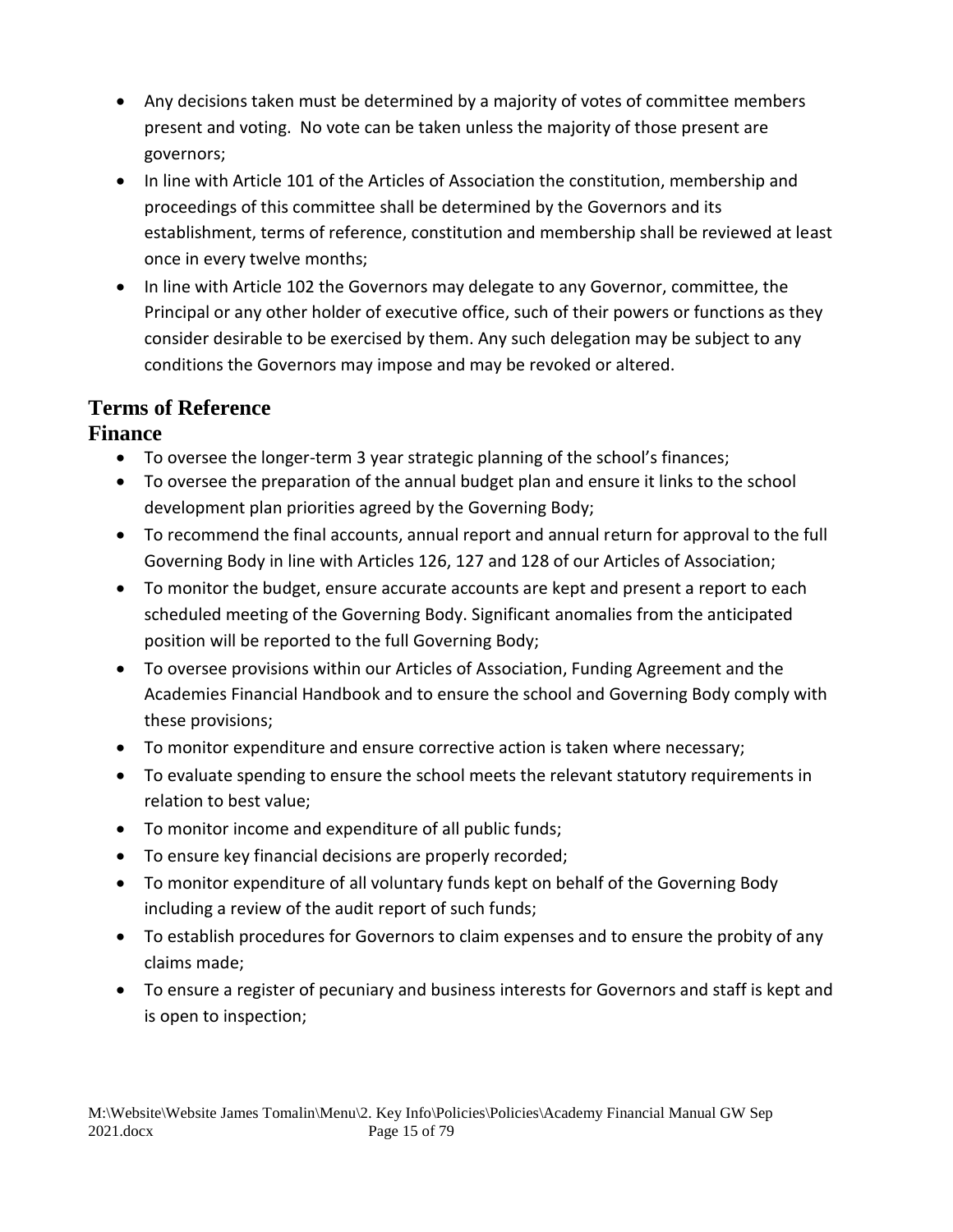- To monitor compliance with, review and approve / recommend approval to the full Governing Body statutory and non-statutory policies and procedures pertaining to finance (see appendix);
- To make decisions in respect of service agreements and contracts;
- To ensure compliance of auditing/accounting requirements as an Academy in line with our Articles of Association, Funding Agreement and the Academies Financial Handbook;
- To monitor returns to Company House and EFA as required;
- To make decisions on expenditure following recommendations from other committees, ensuring as far as is practical, that Health and Safety issues are appropriately prioritised;
- To deal with all other aspects pertaining to Finance not detailed above.

#### **Staffing**

- To make recommendations to the Governing Body on staffing levels and the leadership and management structure;
- To review the development plan arising out of the annual performance management of all staff;
- To consider the Principal's recommendations on teachers' salaries and determine levels of pay of staff in accordance with the Pay Policy;
- To monitor compliance with, review and approve / recommend approval to the Full Governing Body statutory and non-statutory policies and procedures pertaining to staffing (see appendix);
- To ensure that DBS, Police and List 99 checks are completed satisfactorily;
- To ensure that all central record of recruitment and vetting checks are in place;
- To keep under review, staff work/life balance, working conditions and well-being, including the monitoring of absence;
- To ensure proper arrangements are in place to consider any appeal against a decision on pay issues;
- To decide matters of early retirement.
- To meet the Governing Body's responsibilities under the Disability Discrimination Act, especially in the area of employment.
- To provide, support, guidance and accountability to the Principal on all personnel matters;
- To deal with all other aspects pertaining to Staffing not detailed above.

NB: The responsibility for the recruitment and appointment of all teaching and non-teaching staff has been delegated to the Principal, except for the appointment of a Vice Principal or the Principal whose recruitment is covered by separate legislation.

#### **General Purposes**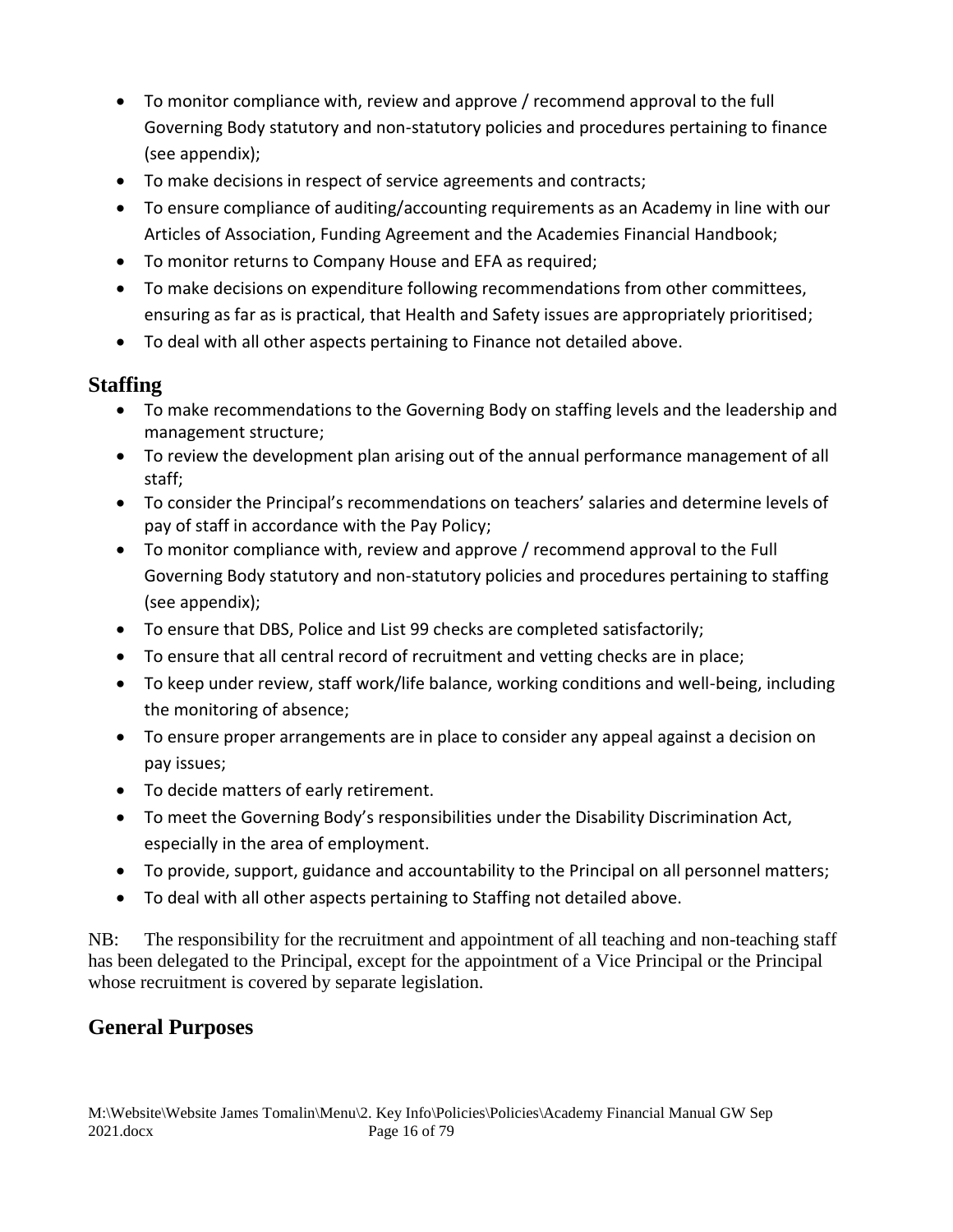- To advise the Governing Body on priorities, including Safeguarding, Risk Assessments, Health and Safety for the maintenance and development of the school's premises including the establishment and review of the Health and Safety Policy;
- To oversee arrangements for repairs and maintenance in conjunction with the school's PPP providers;
- To make recommendations on premises-related expenditure;
- In consultation with the Head Teacher to oversee premises-related funding bids;
- To oversee arrangements, including Health and Safety, for the use of school premises by outside users, subject to Governing Body policy;
- To establish and keep under review a Building Development Plan in conjunction with the school's PPP providers;
- To ensure that the relevant insurances are in place as per the Academy's Financial Handbook;
- To ensure that the responsibilities of the Governing Body regarding litter, refuse & dog excrement are discharged according to Section 89 of the Environmental Protection Act 1990 so far as it is practicable;
- To monitor compliance with, review and approve / recommend approval to the Full Governing Body statutory and non-statutory policies and procedures pertaining to General Purposes (see appendix);
- To ensure that all members of the committee receive appropriate training to carry out their role professional and in line with legislation;

#### **Appendix**

#### **Policies and Procedures Connected to the Finance, Staffing and General Purposes Committee**

| <b>Policy</b>                          | <b>Stat on Non Stat</b> | <b>Needs full GB Approval</b> | <b>Review Freq.</b> |
|----------------------------------------|-------------------------|-------------------------------|---------------------|
| Capability of Teaching Staff           | Stat                    | N <sub>0</sub>                | Annually            |
| Charging & Remissions                  | Stat                    | N <sub>0</sub>                | Bi-Annual           |
| Complaints                             | Stat                    | N <sub>0</sub>                | Annually            |
| Data Protection                        | Stat                    | N <sub>0</sub>                | Bi-Annual           |
| Disability Accessibility Plan          | Stat                    | N <sub>0</sub>                | 3 Yearly            |
| Disciplinary Procedures for Staff      | <b>Stat</b>             | N <sub>0</sub>                | Bi-Annual           |
| Disclosure and Barring                 | Stat                    | N <sub>0</sub>                | Bi-Annual           |
| Health and Safety                      | Stat                    | N <sub>0</sub>                | Bi-Annual           |
| <b>School Publication Scheme</b>       | <b>Stat</b>             | N <sub>0</sub>                | Bi-Annual           |
| Staff Discipline, Conduct & Grievance  | <b>Stat</b>             | N <sub>0</sub>                | Bi-Annual           |
| <b>WYPF Discretionary Statement</b>    | Stat                    | N <sub>0</sub>                | Bi-Annual           |
| <b>Business Continuity Plan</b>        | Non-Stat                | N <sub>0</sub>                | Bi-Annual           |
| <b>Emergency Plan</b>                  | Non Stat                | N <sub>0</sub>                | Bi Annual           |
| <b>Finance Manual</b>                  | Non Stat                | N <sub>0</sub>                | Bi-Annual           |
| Fire Safety                            | Non Stat                | N <sub>0</sub>                | Annually            |
| Governors' Allowances                  | Non Stat                | N <sub>0</sub>                | Bi-Annual           |
| Induction for New Staff                | Non Stat                | N <sub>0</sub>                | Bi-Annual           |
| Lone Worker                            | Non Stat                | N <sub>0</sub>                | Bi-Annual           |
| Managing Violent & Difficult Behaviour | Non Stat                | N <sub>0</sub>                | Bi-Annual           |
| Mental Health                          | Non Stat                | N <sub>0</sub>                | Bi-Annual           |

M:\Website\Website James Tomalin\Menu\2. Key Info\Policies\Policies\Academy Financial Manual GW Sep 2021.docx Page 17 of 79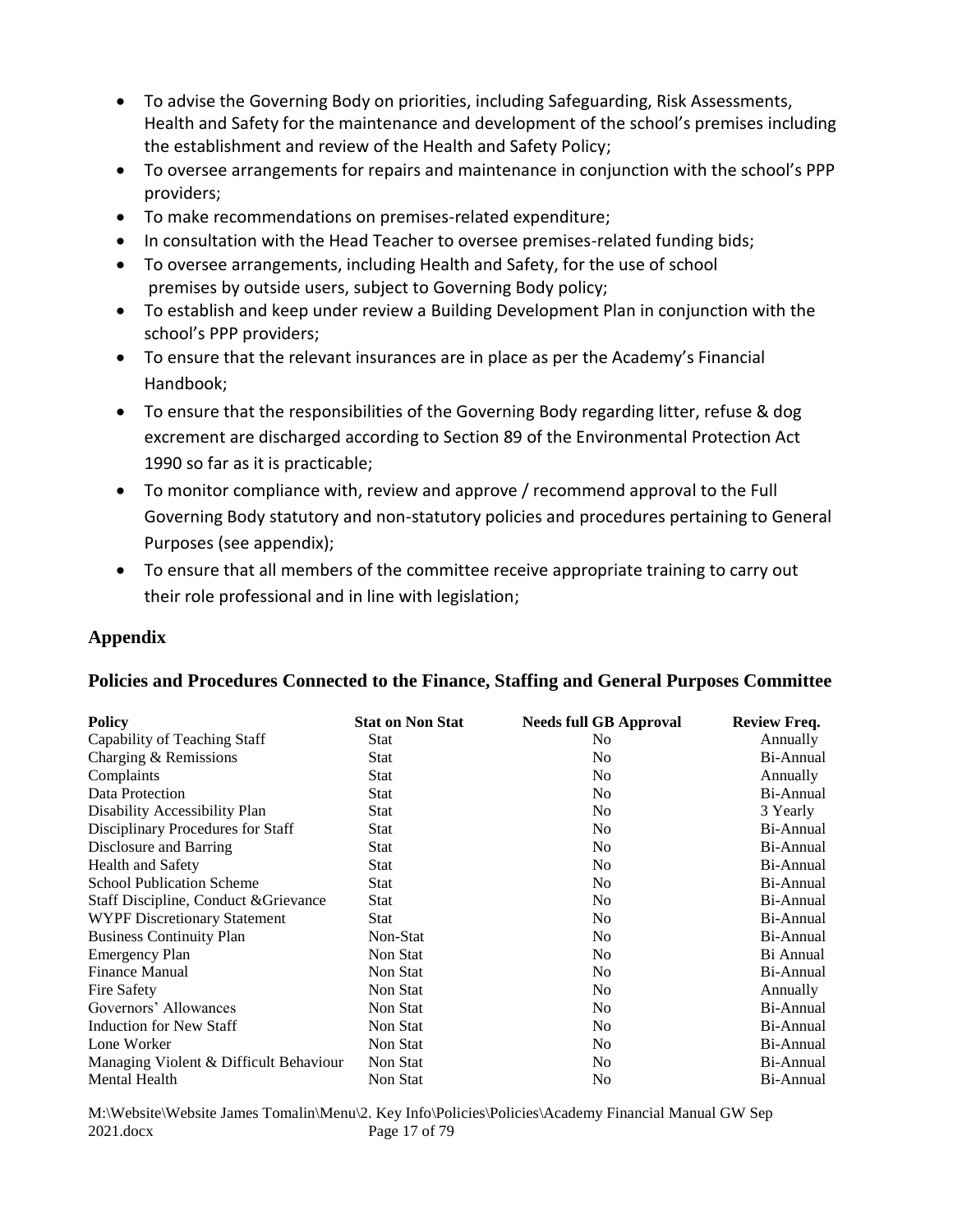| <b>PAT</b> Testing                  | Non Stat | N <sub>0</sub> | Bi-Annual |
|-------------------------------------|----------|----------------|-----------|
| Protection of Biometric Info        | Stat     | Yes            | Annual    |
| Retention                           | Non Stat | No.            | Bi-Annual |
| <b>Sharps</b>                       | Non Stat | No.            | Bi-Annual |
| <b>Reference Requests</b>           | Non Stat | No.            | Bi-annual |
| <b>Risk Management</b>              | Non Stat | N <sub>0</sub> | Bi-Annual |
| Safer Recruitment                   | Non Stat | No.            | Bi-Annual |
| Site Traffic Management Plan        | Non Stat | No.            | Bi-Annual |
| Staff Attendance Management Plan    | Non Stat | N <sub>0</sub> | Bi-Annual |
| <b>Staff Code of Conduct</b>        | Non Stat | No.            | Bi-Annual |
| <b>Staff Wellbeing</b>              | Non Stat | N <sub>0</sub> | Bi-Annual |
| <b>Support Staff Pay</b>            | Non Stat | No.            | Bi-Annual |
| Support Staff Performance Appraisal | Non Stat | N <sub>0</sub> | Bi-Annual |
| Teacher Appraisal                   | Non Stat | No.            | Bi-Annual |
| <b>Teaching Staff Pay</b>           | Non Stat | N <sub>0</sub> | Bi-Annual |
| Water Testing & Legionella          | Non Stat | N <sub>0</sub> | Bi-Annual |
| Whistleblowing                      | Non Stat | No             | Bi-Annual |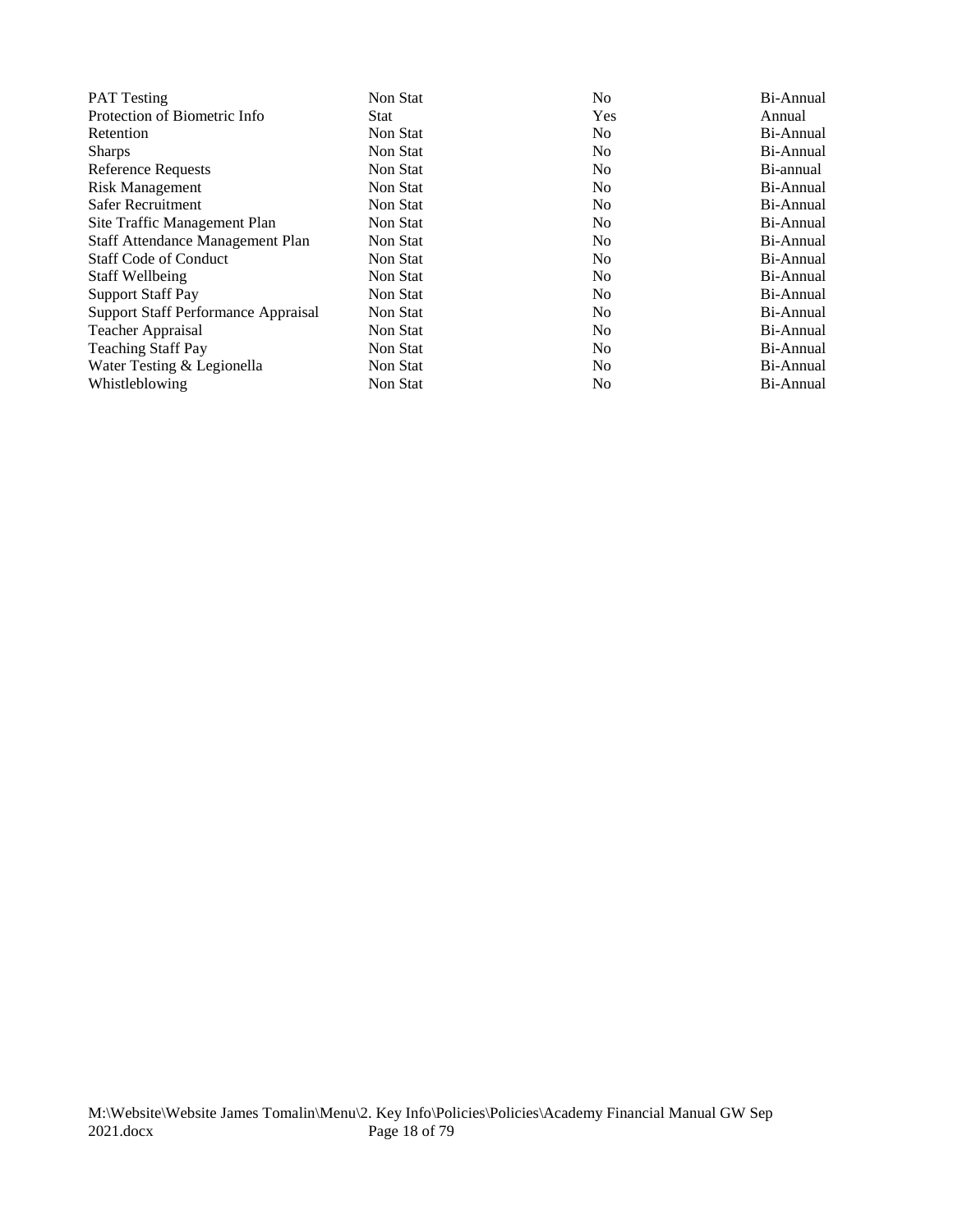#### **5. FINANCE POLICY**

The purpose of the policy:

- To define the responsibilities within the school
- To provide guidance on the application of regulations
- To identify procedures to ensure integrity of internal controls
- To set out guidelines to ensure effectiveness of resources

#### **Rationale and Accountability**

Governors have statutory responsibility for the oversight of the financial management in academy schools.

The role of the Full Governing Body is to:

- approve the budget
- set the terms of reference for the Finance, Staffing & General Purposes Committee
- **must** ensure its decisions about levels of executive pay follow a robust evidence-based process and are reflective of the individual's role and responsibilities. No individual can be involved in deciding his or her remuneration.

The Governing Body **must** discharge its responsibilities effectively, ensuring its approach to pay is transparent, proportionate and justifiable, including:

- $\triangleright$  process that the procedure for determining executive pay is agreed by the Governing Body in advance and documented.The trust **must** publish on its website in a separate readily accessible form the number of employees whose benefits exceeded £100k, in £10k bandings, for the previous year ended 31 August. Benefits for this purpose include salary, employers' pension contributions, other taxable benefits and termination payments Trusts may wish to display this information in a tabular form showing in each column salary, pension etc. Where the academy trust has entered into an off-payroll arrangement with someone who is not an employee, the amount paid by the trust for that person's work for the trust must also be included in the website disclosure where payment exceeds £100k as if they were an employee.
- ➢ independence decisions about executive pay reflect independent and objective scrutiny by the board and that conflicts of interest are avoided
- ➢ robust decision-making factors in determining pay are clear, including whether performance considerations, and the degree of challenge in the role, have been taken into account
- $\triangleright$  proportionality pay is defensible relative to the public sector market
- $\triangleright$  commercial interests ensuring the board is sighted on broader business interests held by senior executives, and is satisfied that any payments made by the trust to

M:\Website\Website James Tomalin\Menu\2. Key Info\Policies\Policies\Academy Financial Manual GW Sep 2021.docx Page 19 of 79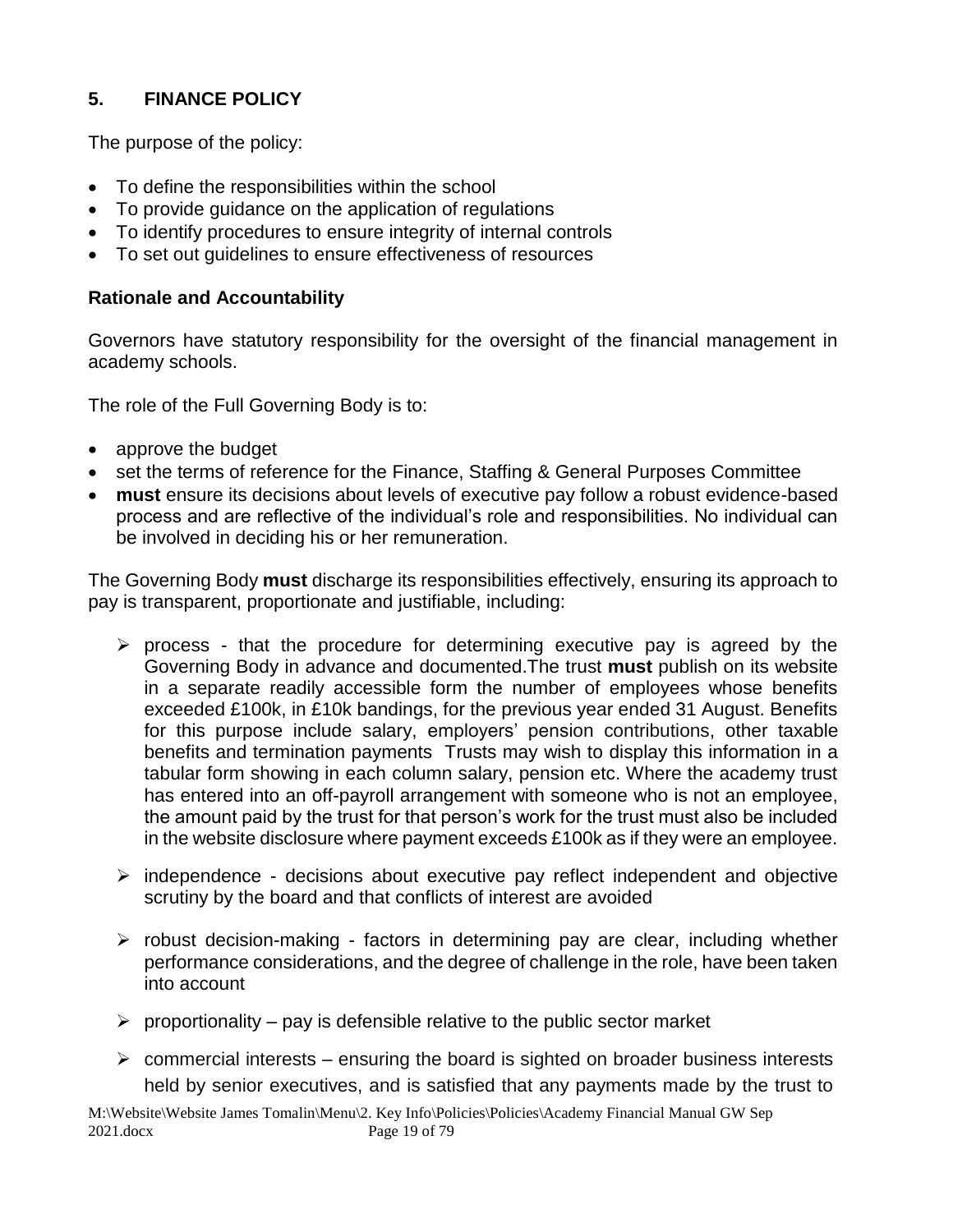executives in relation to such interests do not undermine the transparency requirements for disclosing pay in accordance with the Academies Accounts **Direction** 

- $\triangleright$  documentation the rationale behind the decision-making process, including whether the level of pay reflects value for money, is recorded and retained
- $\triangleright$  a basic presumption that executive pay and benefits should not increase at a faster rate than that of teachers, in individual years and over the longer term
- ➢ understanding that inappropriate pay and benefits can be challenged by ESFA, particularly in instances of poor financial management of the trust.

The Academy will comply with the requirements under the Equality Act 2010 (Specific Duties and Public Authorities) Regulations 2017 to publish information on its website about the gender pay gap in their organisation.

The academy trust **must** ensure its senior employees' payroll arrangements fully meet their tax obligations and comply with HM Treasury's guidance about the employment arrangements of individuals on the avoidance of tax. This is described in HM Treasury's **Review of the Tax Arrangements of Public Sector Appointees** which explains that senior managers with significant financial responsibilities should be exclusively on payroll, and therefore subject to Pay As You Earn with income tax and NI contributions deducted at source. Failure to comply with these requirements can result in a fine by HM Treasury.

The role of the Finance, Staffing & General Purposes Committee is to:

- prepare the annual budget for approval by the Full Governing Body
- to ensure the annual financial statements and accounts are produced in accordance with the Companies Act 1985 and the ESFA/DfE guidance issued to academies
- review and maintain finance policies
- monitor the annual budget and make recommendations to the Full Governing Body
- set levels of authority for spending and budget transfers
- advise the Full Governing Body on the affordability of the School Development Plan
- consider the impact of student numbers on the budget over short, medium and long term
- receive and review half termly finance reports/management accounts
- receive and respond to auditors' reports

The role of the Responsible Officer has been deemed not to be appropriate at the Academy. The Chair of Finance is provided with bi-annual reports from the external/internal auditors, which is subsequently presented to the remaining Board of Governors. These audits will cover:

M:\Website\Website James Tomalin\Menu\2. Key Info\Policies\Policies\Academy Financial Manual GW Sep 2021.docx Page 20 of 79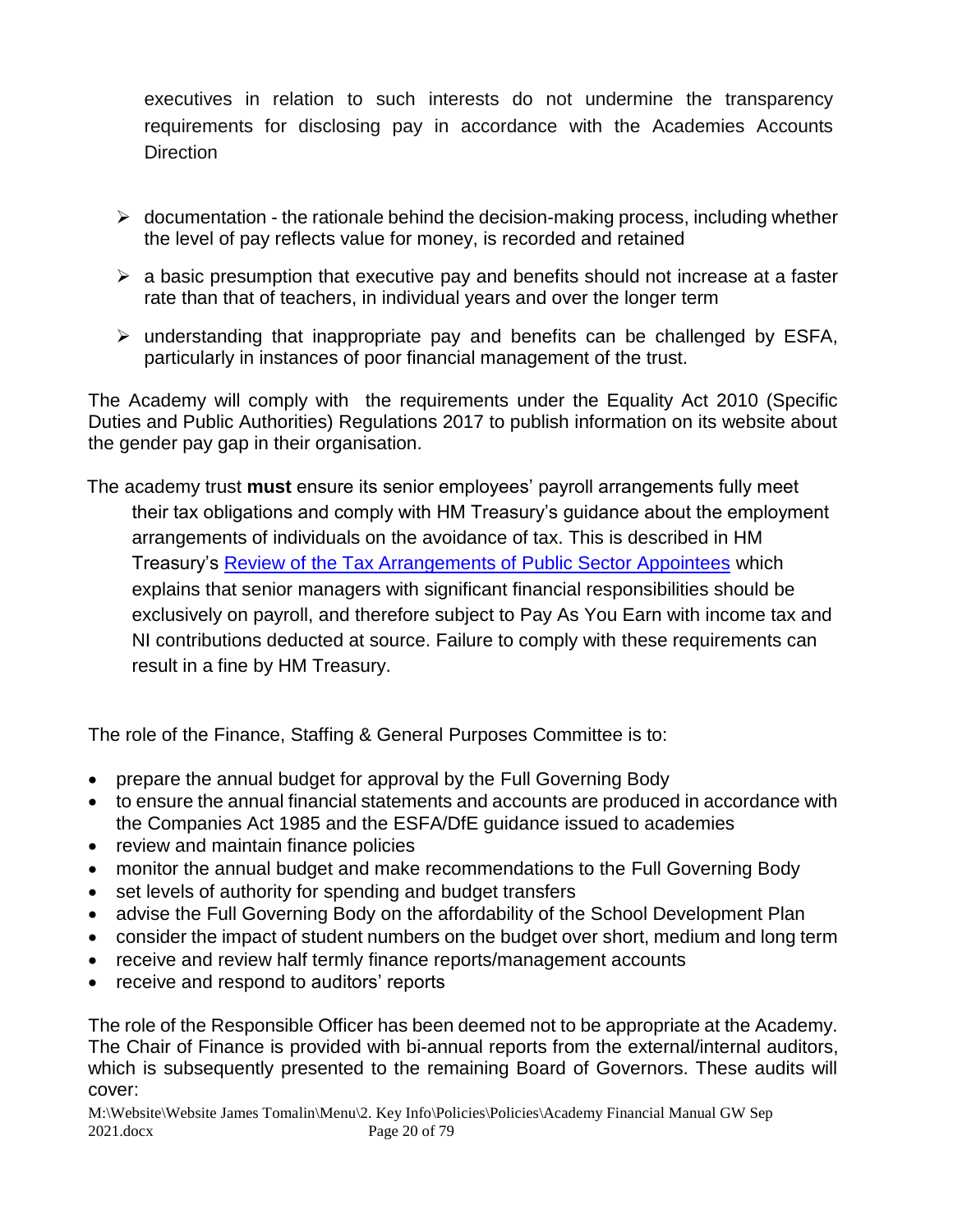- Review the internal and external financial statements and reports to ensure that they reflect best practice
- Discuss with the external/internal auditor the nature and scope of each forthcoming audit and to ensure that the external auditor has the fullest co-operation of staff
- Consider all relevant reports by the appointed external auditor and/or any other authorised auditor, including reports on the school's accounts, achievement of value for money and the response to any management letters
- Review the effectiveness of the school's internal control system established to ensure that the aims, objectives and key performance targets of the organisation are achieved in the most economic, effective and environmentally preferable manner
- Ensure that the school's internal audit meets or exceeds the standards specified in the Government Internal Audit Manual, complies in all other respects with these guidelines and meets the agreed levels of service
- Consider and advise the Full Governing Body on the school's annual and long-term audit programme
- Consider internal audit reports, including value-for-money reports and the arrangements for their implementation
- Review the operation of the school's code of practice for Governors and code of conduct for staff
- Consider any other matters where requested to do so by the Full Governing Body and
- Report at least once a year to the Full Governing Body on the discharge of the above duties.

#### **Budgets and authority levels:**

The Governors shall plan the school finances through:

- The approval and implementation of an annual budget based on the aims, objectives and priorities of the school, the financial position of the school and the levels of projected reserves.
- To aim to prepare a medium term Financial Plan of at least three years, updated annually

The timetable for preparation, presentation and approval of the Budget and School Development Plan is included in the Financial Calendar.

#### **Authority to incur expenditure consistent with the budget**

- The budget holder with responsibility for a cost centre can approve expenditure up to the limit of their budget. System controls are in place to a) prevent any overspending and b) to advise budget holders when their total annual budget spend is approaching its limit (usually set at 95% of total budget).
- See below schedule for delegation levels agreed by the Finance, Staffing & General Purposes Committee.
- Spending limits are set in line with the tendering policy as detailed below.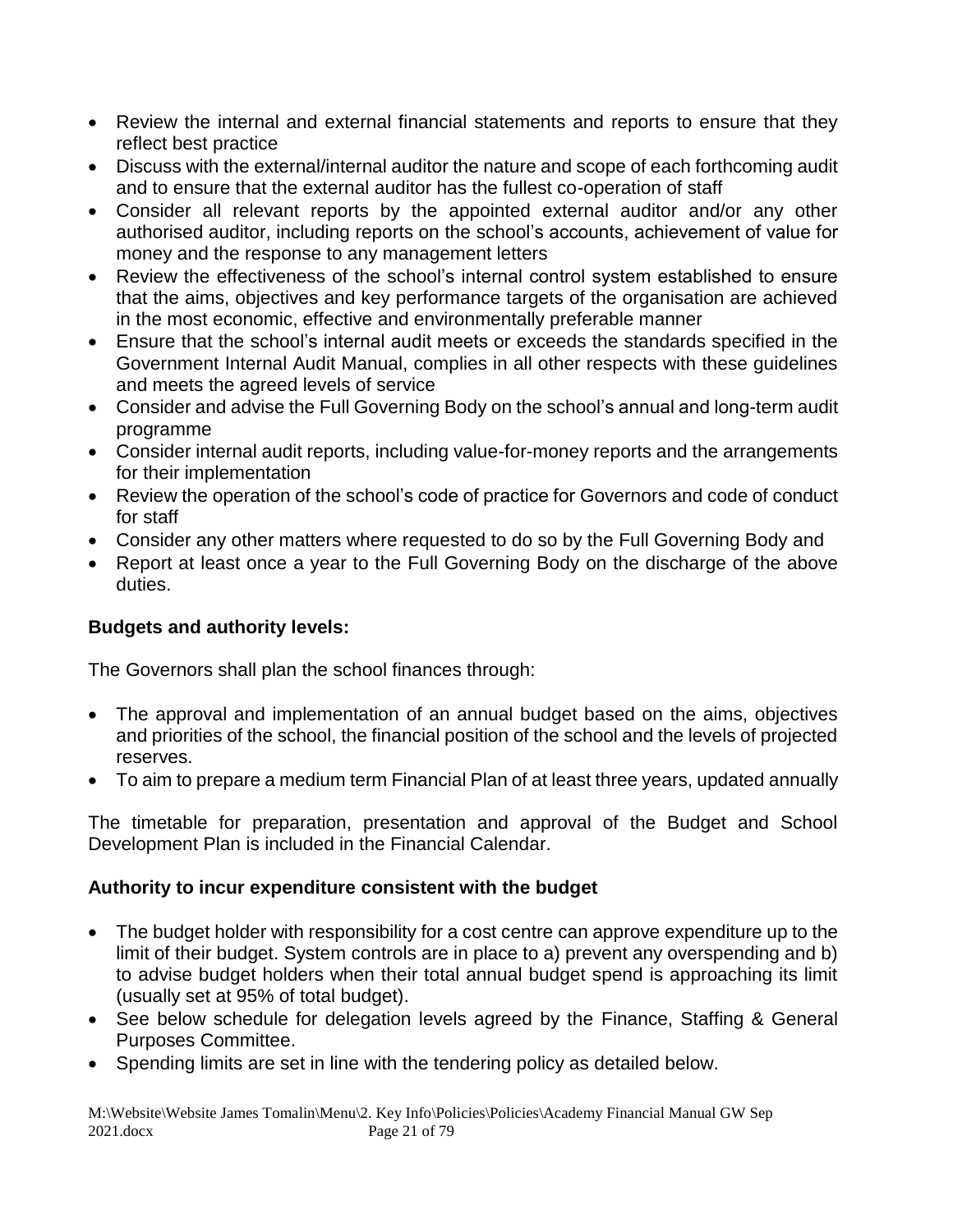#### **Purchase of alcohol**

The trust's funds **must not** be used to purchase alcohol for consumption, except where it is to be used in religious services.

#### **Purchasing**

The Full Governing Body shall maintain a policy of Best Value for all purchases. All purchases must be made through the school's ordering system. The finance team will keep records of all purchases made including quotations received but not accepted.

The policy of Best Value will be applied using the four principles:

- Challenging how a service or supply is provided and why it is required
- Comparing performance with other schools
- Consulting with relevant stakeholders
- Competing as a means of securing efficient and effective services and supplies.

The DfE strongly recommends the deals for schools that make buying simpler and quicker, and can provide better value for money in a range of categories. There is also guidance on how to plan and run an efficient procurement process. Additional guidance is available in their document of Managing Public Money. Advice on relevant procurement thresholds is also provided in the Official Journal of the European Community (OJEU).

#### **Values for delegation as determined by the Finance, Staffing & General Purposes Committee**

| Purchases of single items / contracts - Authorisation to purchase |  |
|-------------------------------------------------------------------|--|
|                                                                   |  |

|                                                             | Commitment to<br>purchase                                                    | <b>Virements</b>                                                                                                     |
|-------------------------------------------------------------|------------------------------------------------------------------------------|----------------------------------------------------------------------------------------------------------------------|
| Governing Body                                              | No limit within a<br>balanced budget                                         |                                                                                                                      |
| Finance, Staffing &<br><b>General Purposes</b><br>Committee | Up to £350,000 per<br>item/contract within<br>balanced budget                |                                                                                                                      |
| Principal                                                   | Up to £150,000 per<br>item / contract, to<br>follow purchasing<br>procedures | Virement within the agreed<br>budget - required to<br>report to Finance, Staffing<br>& General Purposes<br>Committee |

M:\Website\Website James Tomalin\Menu\2. Key Info\Policies\Policies\Academy Financial Manual GW Sep 2021.docx Page 22 of 79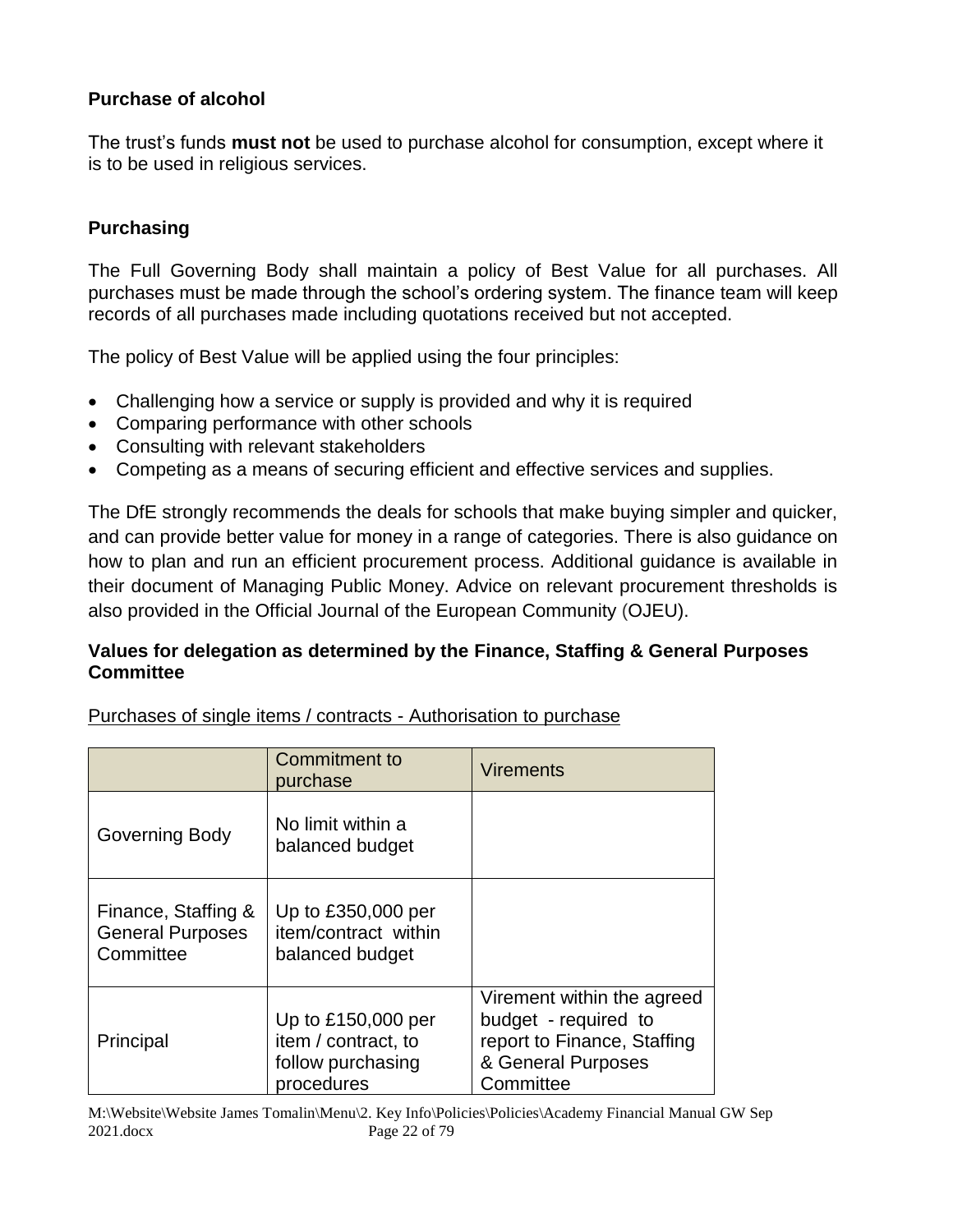| <b>Budget holder</b> | Within agreed budget,<br>to follow purchasing<br>procedures | No authority to vire |
|----------------------|-------------------------------------------------------------|----------------------|

Procedure to follow with regard to purchasing high value single items:

| Value of item / contract | <b>Action to take</b>                                                                                                                                                                                                                                                                                                                                 |
|--------------------------|-------------------------------------------------------------------------------------------------------------------------------------------------------------------------------------------------------------------------------------------------------------------------------------------------------------------------------------------------------|
| Up to £2,500             | Proceed with contract on basis of official order                                                                                                                                                                                                                                                                                                      |
| £2,501 - £5,000          | Obtain three verbal quotes, which should<br>be<br>documented, then one written quotation to ascertain<br>value for money.                                                                                                                                                                                                                             |
| £5,000 - £20,000         | For any procurement below £20,000 (goods and<br>services), the Director of Finance & Resources may<br>use any reasonable means to select potential<br>Suppliers. Reasons must be kept to justify the decision<br>taken. At least 3 written quotations to ascertain value<br>for money. Proceed with contract on basis of official<br>order.           |
| £20,000 to £79,999       | At least 3 written quotations to ascertain value for<br>money. Best value principles applied to ensure most<br>appropriate offer chosen. Proceed with contract on<br>basis of official order                                                                                                                                                          |
| £80,000 +                | Put business out to tender, following JCT (Joint<br>Contracts Tribunal) code of practice in respect of<br>building contracts. In circumstances where the work<br>is a continuation of previous work already won in<br>tender, new work may be negotiated with the current<br>contractor using the first contract as a basis for<br>agreeing the cost. |

Note: If the meeting cycle is such that the reports cannot be presented in time then the Chair of Governors and Chair of Finance are to be informed and Chair's powers sought.

#### **Delegated authorities**

The financial freedoms and limits applying to academy trusts.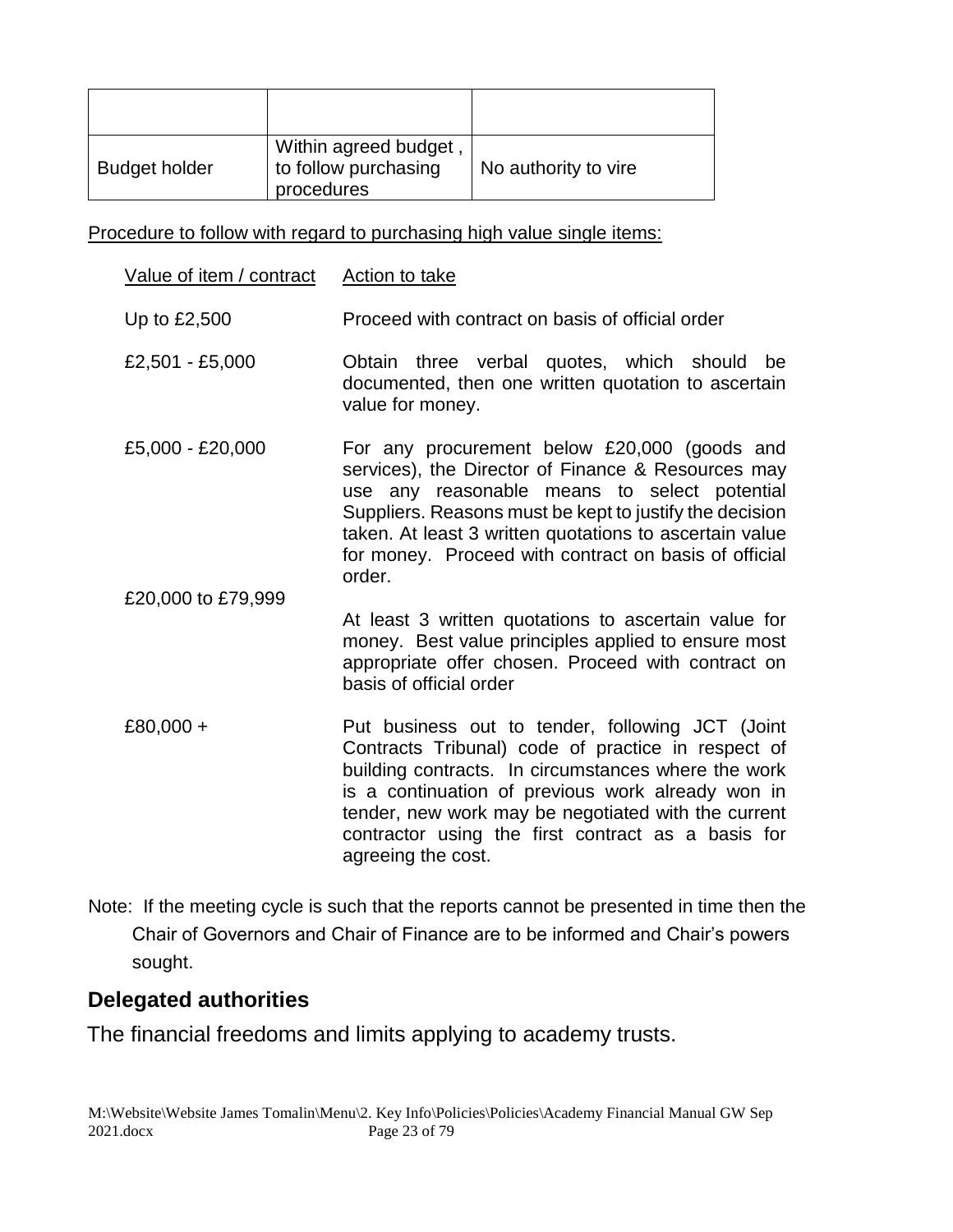#### *Requirement to obtain ESFA approval*

The academy trust has autonomy over financial transactions arising in the normal courseof business. However, some transactions have delegated authority limits beyond which trusts must obtain prior [ESFA](http://www.education.gov.uk/kc-enquiry-form) [a](http://www.education.gov.uk/kc-enquiry-form)pproval. A schedule of delegated authorities is included as an Appendix . Trusts must ensure they are familiar with these requirements and ESFA may intervene where trusts do not seek the required ESFA approval in advance.

#### **CONTRACT PROCEDURE RULES**

#### **INTRODUCTION**

These Contract Procedure Rules aim to promote the highest standard of probity, integrity, and impartiality in making a clear, understandable and fair selection of suppliers to the School. Equally important is the delivery of best value through competitive procedures, and the avoidance of practices which may restrict, prevent or distort competition.

These processes cover the procurement of all Supplies (goods, works and services).

In implementing them, the overriding objectives are supported by the detailed rules, but these must be viewed with a degree of proportionality, recognising the value of and risk associated with the proposed action.

These procedure rules must be complied with strictly. They are minimum requirements. A more thorough procedure may be appropriate for particular supplies.

EU Procurement Rules, which are often more onerous also apply to the procurement of all works, goods and many services exceeding the EU Threshold, and where there is a conflict between these Contract Procedure Rules and the European Directives, the European Directives prevail.

#### **PRE CONTRACT PROCESS REQUIREMENTS**

The Director of Finance & Resources must ensure:-

- (1) the procurement is justified by a business case;
- (2) the procurement is likely to be within budgetary provision;
- (3) the process can be adequately resourced;

#### **QUOTATIONS: SUPPLIER SELECTION**

Quotations can be obtained:-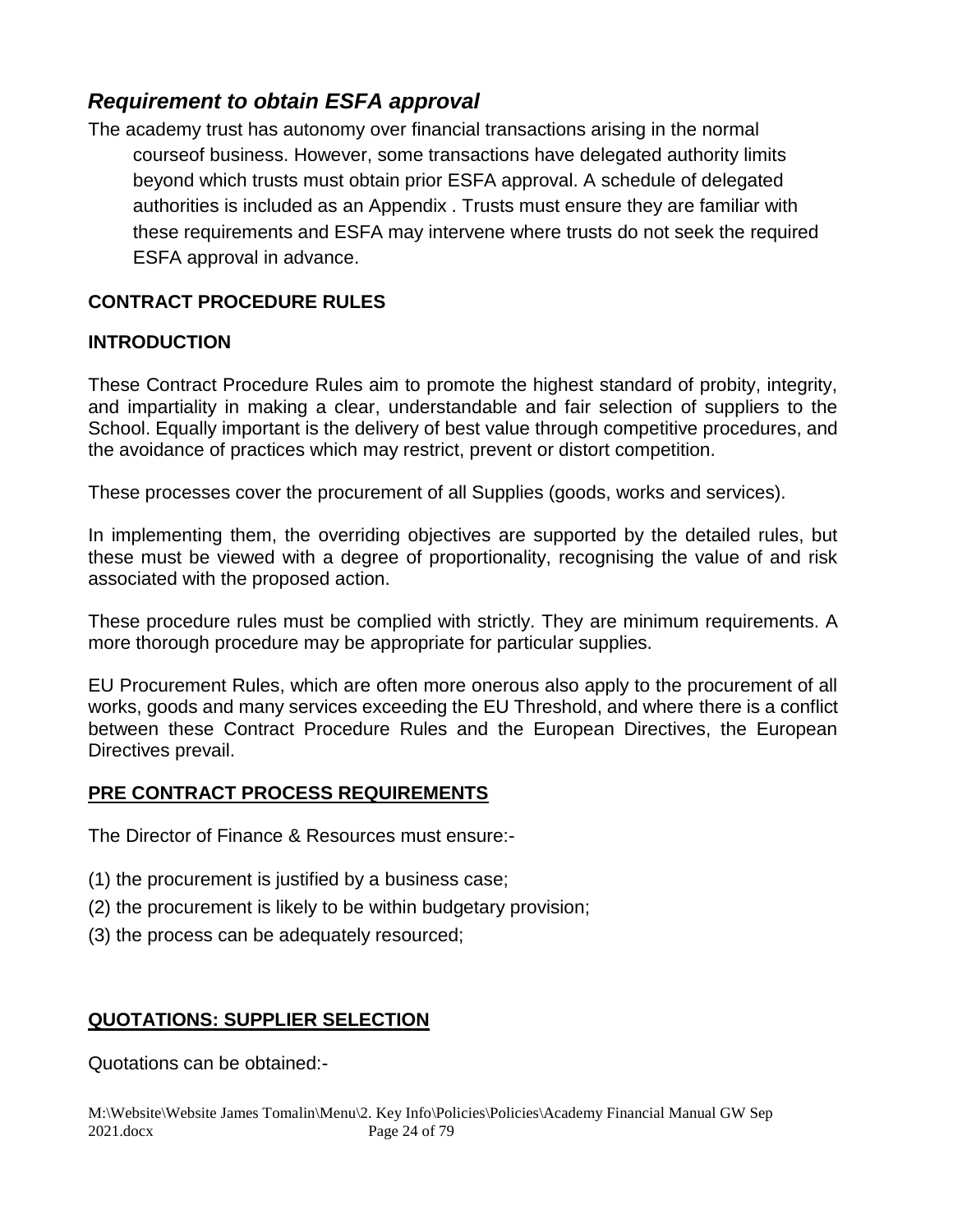a) By inviting Quotations from selected potential Supplier;

b) By open Quotation;

c) See schedule above

With regard to specialist or complex works and purchases, the academy may choose to appoint an independent professional third party/professionally indemnified organisation to carry out the tender process on its behalf. This will be in conjunction with the school's current PPP provider. The third party will be expected to apply these regulations with the same rigour and ensure that the principles of the Office of Government Commerce (OGC) Procurement Policy and Standards Framework are met.

Approval of contracts over £50,000 will only be made following this tendering procedure.

Invitation to submit tenders will be made by appropriate means, i.e. invitation to tender, advertising, trade journals etc. Due regard must be given to the expected total valuation of the contract (spanning all years in the case of multi-year contracts) and publication within the Official Journal of the European Union (OJEU) will be necessary if relevant financial thresholds are met.

The invitation to submit tenders will include the nature and purpose of the contract, where further details can be obtained and the last date and time on which tenders can be received, normally not less than fourteen days after the invitation is published. All tenders received must be in a plain sealed envelope bearing only the words "tender" and the subject to which the tender refers.

The independent professional third party will open all tenders at the same time and details of contractor, tendered amounts and any other details recorded at the time of opening*.*  Tenders received after the closing date and time will not be considered.

No contractor will be allowed to amend the tender after the date and time fixed for receipt of tenders. However, if genuine and obvious errors are found in tenders, contractors will be allowed to withdraw, confirm or amend the tender as appropriate.

In reviewing and accepting any tender, the Governors will receive an analysis from the independent professional third party who will compare all possible options to make sure value for money is obtained. This analysis of the tender will be undertaken, at cost, by professionally indemnified organisations (independent third party) as part of their contract with the academy – for example, tenders for building works may be opened and assessed by the architects employed by the academy to help manage the building programme.

The Full Governing Body may not necessarily accept the lowest tender – when it does, the reasons for its acceptance must be documented, and reported to the Full Governing Body. All decisions made must be recorded in the minutes of that meeting for future reference.

Acceptance of any tender will be confirmed to the contractor in writing and no work should be started until this has been done. Any contracts awarded will include a paragraph to the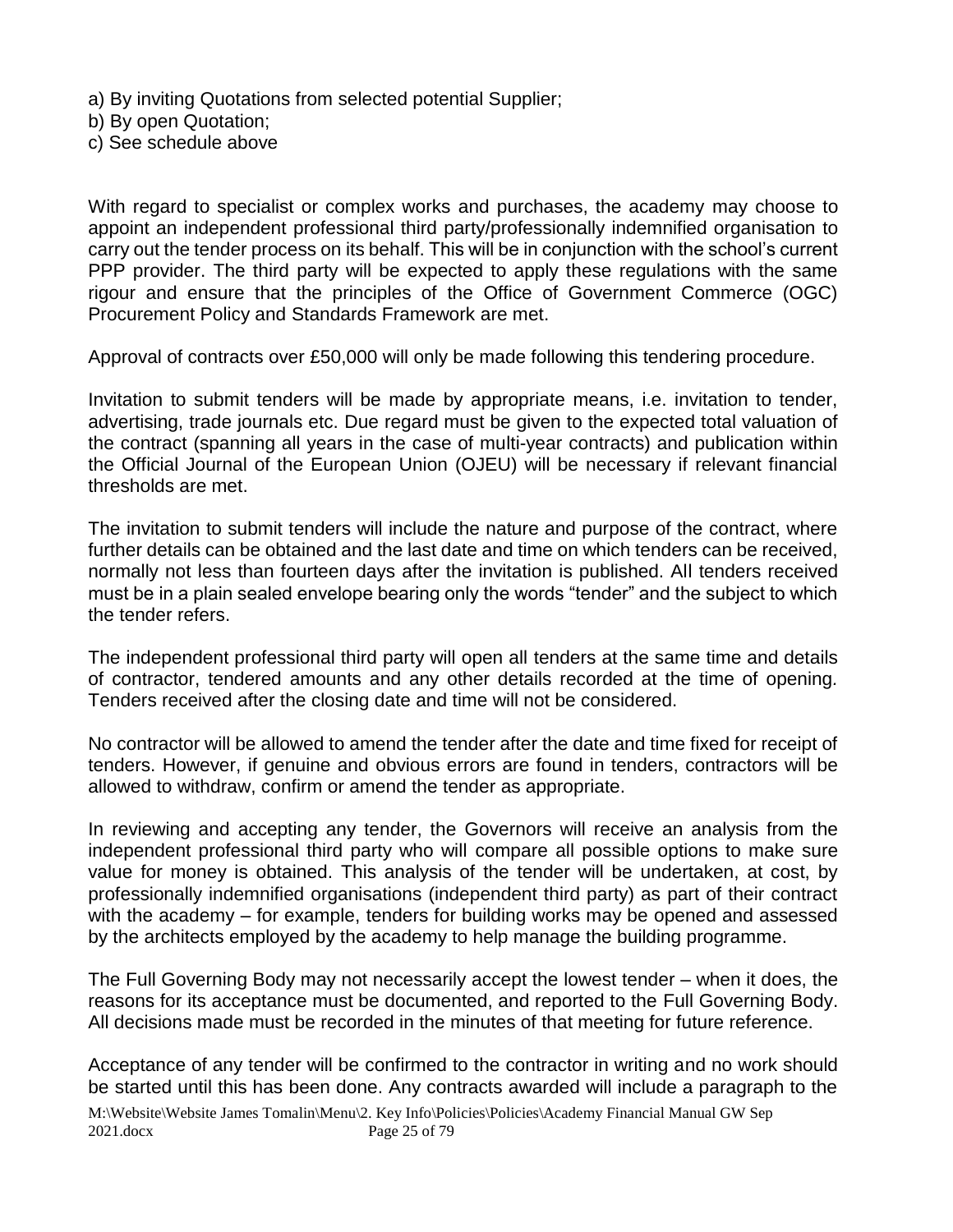effect that any contractor will be prohibited from transferring or assigning directly or indirectly, to any other person or contractor, any portion of the contract without the written permission of the Full Governing Body. All ongoing contracts will be reviewed and renegotiated at regular intervals.

Governors and school staff must declare their personal interests whether pecuniary or nonpecuniary in any proposal to call for tenders for supply of goods, materials or services or in the decision making process to accept any such tender.

#### **Internal Controls**

Internal delegation will be as follows:

|                               | <b>Certifying officers:</b>                                    |
|-------------------------------|----------------------------------------------------------------|
| Expenses forms                | Principal. The Chair of Governors will certify the Principal's |
|                               | expenses                                                       |
| purchase<br>Approval of       | Budget holder/SLT Link/Director of Finance & Resources         |
| requisition orders            |                                                                |
| Goods received notes          | <b>Finance Assistant</b>                                       |
| Invoice approval              | Director of Finance & Resources                                |
| <b>BACS</b><br>Cheques<br>and | Two cheque signatories (see below)                             |
| payments                      |                                                                |
| Overtime and/or additional    | Principal                                                      |
| hours claims                  |                                                                |
| Payroll submission<br>for     | Principal                                                      |
| overtime, additional hours,   |                                                                |
| etc.                          |                                                                |

All cheques require two signatories from:

- Principal
- Senior Vice Principal
- Director of Finance & Resources

Financial reporting:

| Frequency                     | Report                                                  | Prepared by                               | <b>Issued to</b>                                            |
|-------------------------------|---------------------------------------------------------|-------------------------------------------|-------------------------------------------------------------|
| On demand                     | <b>Budget/Cost Centre</b><br>Reports                    | System generated                          | <b>Budget Holders</b>                                       |
| Monthly                       | Management accounts<br>and monthly<br>report/commentary | Director of Finance &<br><b>Resources</b> | Principal, Chair of<br>Governors, Chair of<br>Finance       |
| least<br>half<br>At<br>termly | Management accounts<br>and monthly<br>report/commentary | Director of Finance &<br><b>Resources</b> | Finance, Staffing &<br><b>General Purposes</b><br>Committee |

M:\Website\Website James Tomalin\Menu\2. Key Info\Policies\Policies\Academy Financial Manual GW Sep 2021.docx Page 26 of 79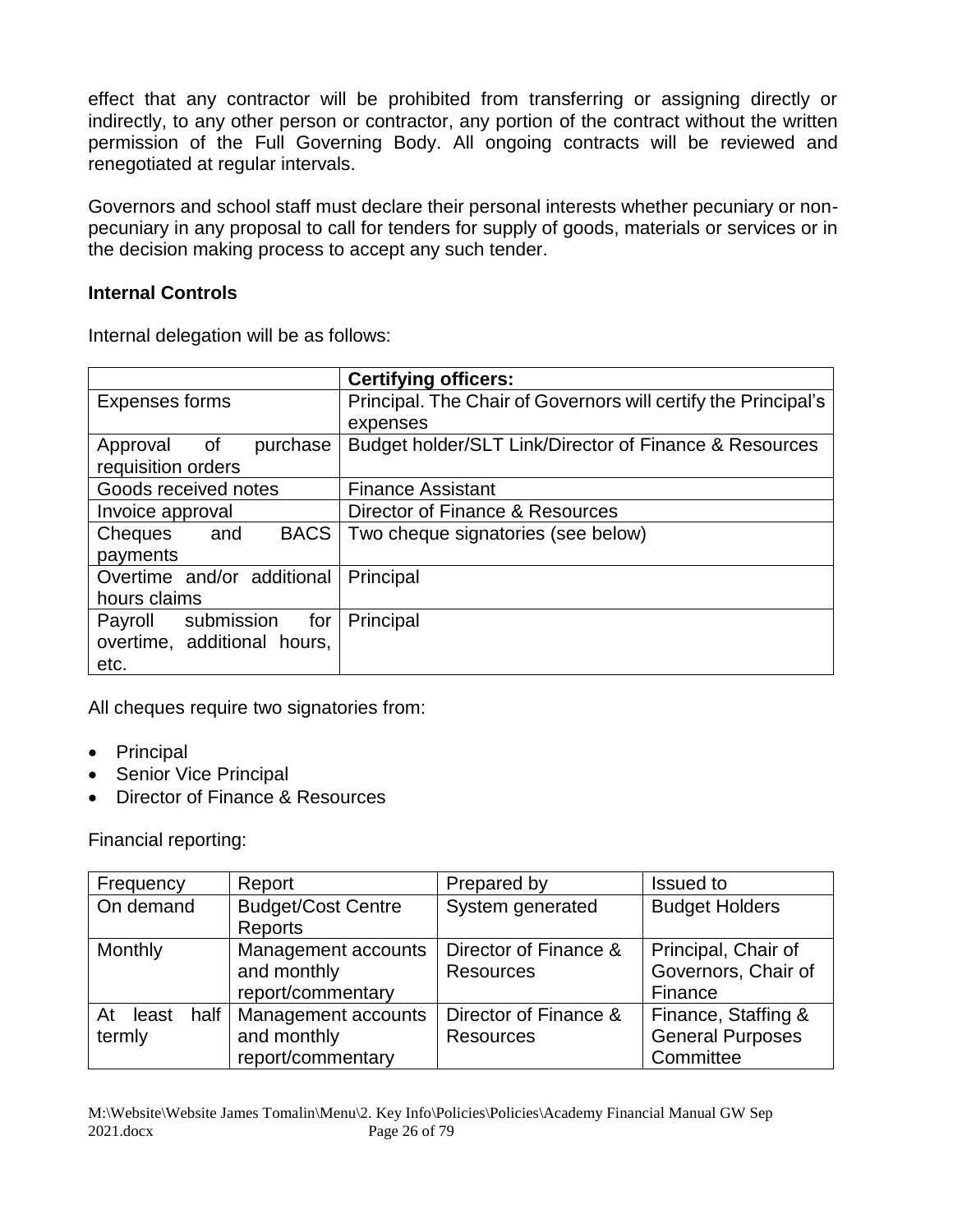| Twice in<br>the | <b>Audit Scrutiny Report</b> | <b>External Auditors</b> | Finance, Staffing &        |
|-----------------|------------------------------|--------------------------|----------------------------|
| year            |                              |                          | <b>General Purposes</b>    |
|                 |                              |                          | Committee                  |
| Annually        | Statutory accounting         | Director of Finance &    | Finance, Staffing &        |
|                 | returns                      | Resources and            | <b>General Purposes</b>    |
|                 |                              | Accountants              | Committee &                |
|                 |                              |                          | statutory bodies           |
| Annually        | Draft & final budget         | Director of Finance &    | Finance, Staffing &        |
|                 | plan                         | Resources and            | <b>General Purposes</b>    |
|                 |                              | Principal                | Committee                  |
| Annually        | Final Budget Plan            | Director of Finance &    | <b>Full Governing Body</b> |
|                 |                              | Resources and            |                            |
|                 |                              | Principal                |                            |

Any change in policy requires the approval of the Finance, Staffing & General Purposes **Committee** 

#### **Transactions with related parties**

#### **This part of the handbook deals with goods or services provided by or to individuals or organisations related to the Academy**

#### **Principles applying to related party relationships**

Academy trusts **must** be even-handed in their relationships with related parties by ensuring that:

- governors comply with their statutory duties as company directors to avoid conflicts of interest, not to accept benefits from third parties, and to declare interest in proposed transactions or arrangements
- no member, trustee, local governor, employee or related individual or organisation uses their connection to the Academy for personal gain, including payment under terms that are preferential to those that would be offered to an individual or organisation with no connection to the trust
- there are no payments to any governor by the Academy unless permitted by the articles, or by authority from the Charity Commission, and comply with any relevant agreement with the Secretary of State. The Academy will consider these obligations where payments are made to other business entities who employ the governor, are owned by the governor, or in which the governor holds a controlling interest
- the Charity Commission's approval is obtained where the Academy believes a significant advantage exists in paying a governor for acting as a governor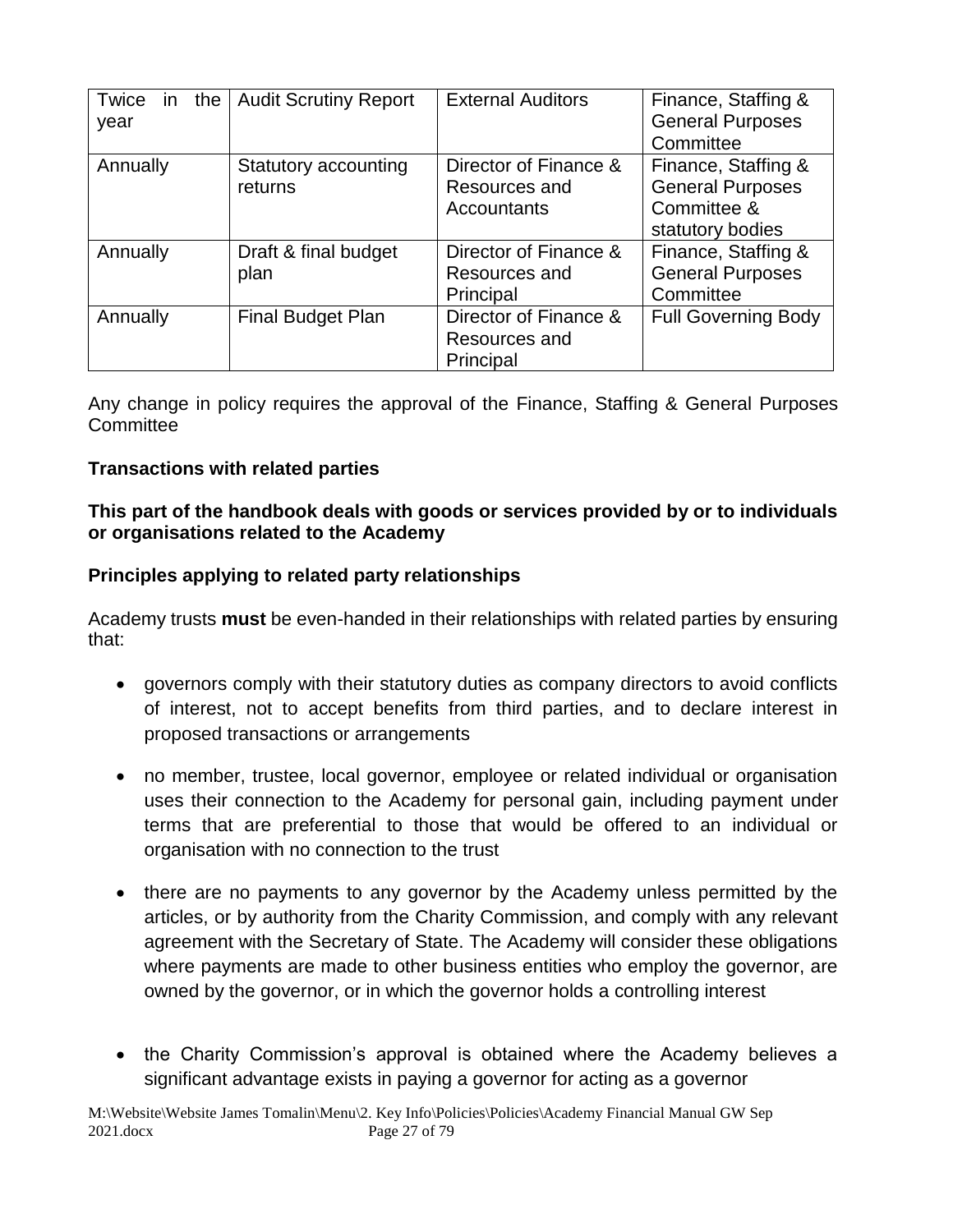- any payment provided to the persons referred to above satisfies the 'at cost' requirements in this handbook
- The Academy should be aware of the Charity Commission's guidance for trustees CC11: Trustee expenses and payments.

The Governing Body **must** ensure requirements for managing related party transactions are applied across the Academy. The Chair of Governors and the Accounting Officer **must**  ensure their capacity to control and influence does not conflict with these requirements. They **must** manage personal relationships with related parties to avoid both real and perceived conflicts of interest, promoting integrity and openness in accordance with the seven principles of public life.

The Academy **must** recognise that some relationships with related parties may attract greater public scrutiny, such as:

- transactions with individuals in a position of control and influence, including the Chair of Governors and the Accounting Officer
- payments to organisations with a profit motive, as opposed to those in the public or voluntary sectors
- relationships with external auditors beyond their duty to deliver a statutory audit

The Academy **must** keep sufficient records, and make sufficient disclosures in their annual accounts, to show that transactions with these parties, and all other related parties, have been conducted in accordance with the high standards of accountability and transparency required within the public sector.

#### **Reporting of related party transactions to ESFA**

The Academy **must** report all contracts and other agreements with related parties to ESFA in advance of the contract or agreement commencing, using ESFA's [related](https://onlinecollections.des.fasst.org.uk/onlinecollections/)  [party](https://onlinecollections.des.fasst.org.uk/onlinecollections/) [on-line form.](https://onlinecollections.des.fasst.org.uk/onlinecollections/) This requirement applies to all such contracts and agreements made on or after 1 April 2019.

#### **Approval of related party transactions by ESFA**

The Academy **must** obtain ESFA's prior approval, using ESFA's on-line form, for contracts and other agreements for the supply of goods or services to the trust by a related party agreed on or after 1 April 2019 where any of the following limits arise:

M:\Website\Website James Tomalin\Menu\2. Key Info\Policies\Policies\Academy Financial Manual GW Sep 2021.docx Page 28 of 79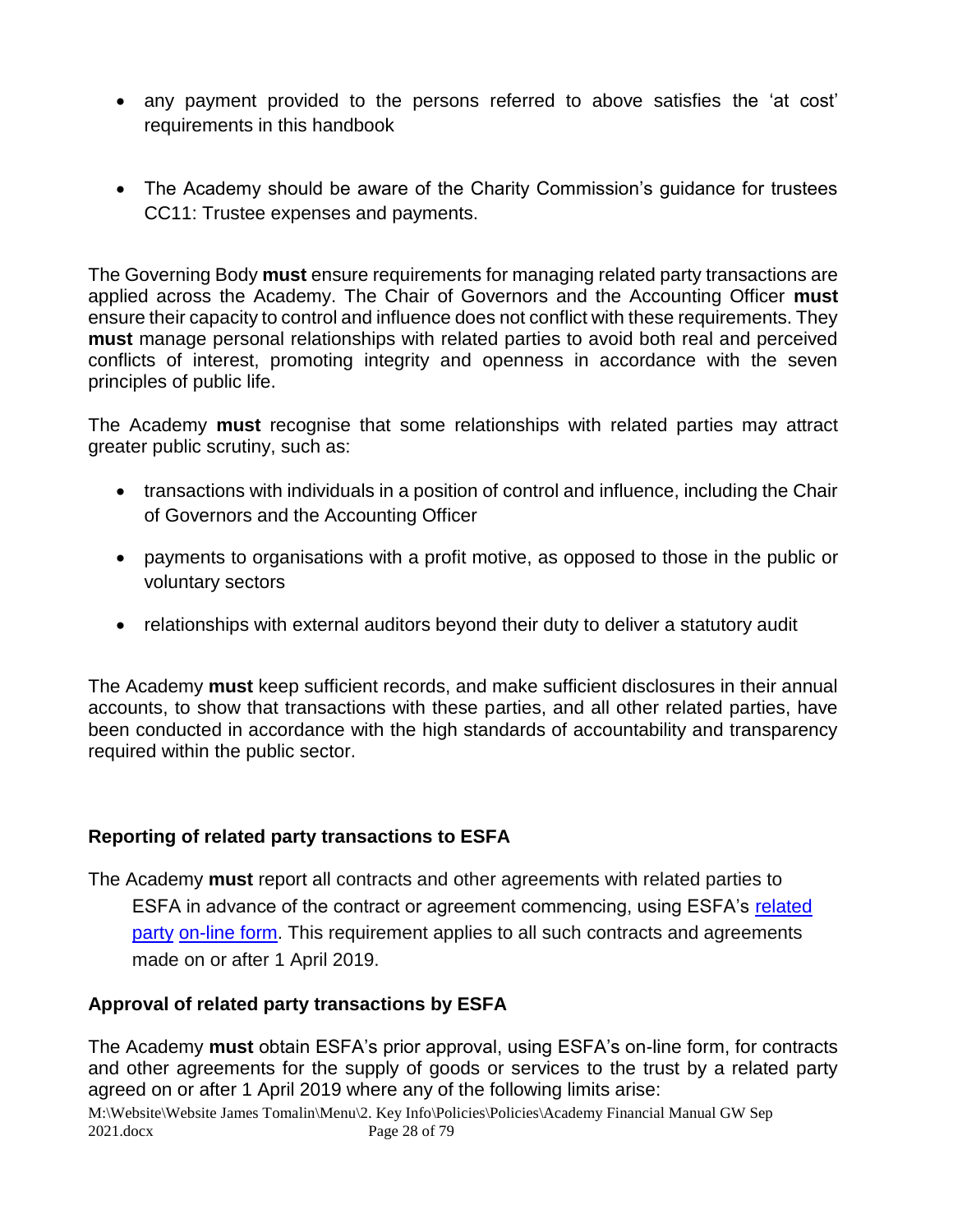- a contract or other agreement exceeding £20,000
- a contract or other agreement of any value that would mean the cumulative value of contracts and other agreements with the related party exceeds, or continues to exceed, £20,000 in the same financial year ending 31 August

For the purposes of reporting to, and approval by, ESFA, transactions with related parties do not include salaries and other payments made by the Academy to a person under a contract of employment through the Academy's payroll.

Novel, contentious and/or repercussive related party transactions are subject to separate arrangements. Trusts **must** obtain ESFA's prior approval for any contracts and other agreements with related parties that are novel, contentious and/or repercussive, regardless of value. Approval **must** be sought using ESFA's [enquiry](https://form.education.gov.uk/en/AchieveForms/?form_uri=sandbox-publish://AF-Process-f9f4f5a1-936f-448b-bbeb-9dcdd595f468/AF-Stage-8aa41278-3cdd-45a3-ad87-80cbffb8b992/definition.json&redirectlink=%2Fen&cancelRedirectLink=%2Fen) [form,](https://form.education.gov.uk/en/AchieveForms/?form_uri=sandbox-publish://AF-Process-f9f4f5a1-936f-448b-bbeb-9dcdd595f468/AF-Stage-8aa41278-3cdd-45a3-ad87-80cbffb8b992/definition.json&redirectlink=%2Fen&cancelRedirectLink=%2Fen) not through the related party on-line form. Trusts should carefully consider the impact of this requirement and its relevance to transactions involving the board chair and/or the accounting officer.

#### **Register of interests**

The Academy's register of interests **must** capture relevant business and pecuniary interests of members, trustees, local governors of academies within the Academy and senior employees, including:

- directorships, partnerships and employments with businesses
- trusteeships and governorships at other educational institutions and charities
- for each interest: the name of the business; the nature of the business; the nature of the interest; and the date the interest began

The register **must** identify any relevant material interests from close family relationships between the Academy's members, trustees or local governors. It **must** also identify relevant material interests arising from close family relationships between those individuals and employees.

The Academy should consider whether other interests should be registered, and if in doubt should do so. Boards of trustees must keep their register of interests up-to-date at all times The Academy **must** publish on their websites relevant business and pecuniary interests of members, trustees, local governors and accounting officers. The Academy has the discretion over the publication of interests of any other individual named on the register. The Charity Commission offers guidance in Manage a conflict of interest in your charity and CC29: Conflicts of interest: a guide for charity trustees.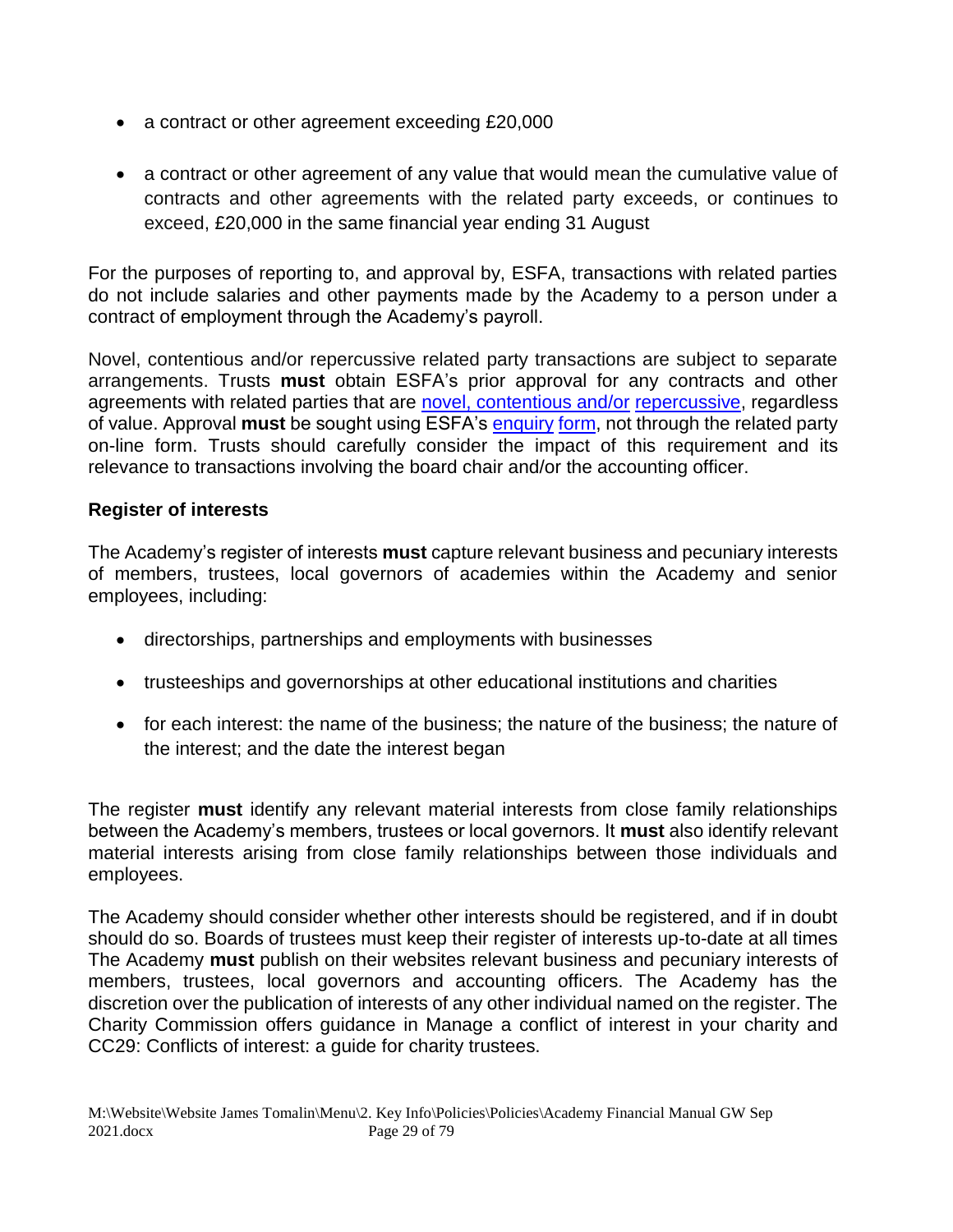#### **At cost requirements**

The Academy trust **must** pay no more than 'cost' for goods or services provided to it by the following persons ('services' do not include contracts of employment):

- any member or governor of the Academy
- any individual or organisation related to a member or governor of the Academy. For these purposes the following persons are related to a member, or governor:
	- $\triangleright$  a relative of the member or governor. A relative is defined as a close member of the family, or member of the same household, who may be expected to influence, or be influenced by, the person. This includes, but is not limited to, a child, parent, spouse or civil partner
	- $\triangleright$  an individual or organisation carrying on business in partnership with the member, governor or a relative of the member or governor
	- $\triangleright$  a company in which a member or the relative of a member (taken separately or together), and/or a governor or the relative of a governor (taken separately or together), holds more than 20% of the share capital or is entitled to exercise more than 20% of the voting power at any general meeting of that company
	- $\triangleright$  an organisation which is controlled by a member or the relative of a member (acting separately or together), and/or a governor or the relative of a governor (acting separately or together). For these purposes an organisation is controlled by an individual or organisation if that individual or organisation is able to secure that the affairs of the body are conducted in accordance with the individual's or organisation's wishes
- any individual or organisation given the right under the Academy's articles of association to appoint a member or governor of the Academy; or any body connected to such individual or organisation
- any individual or organisation recognised by the Secretary of State as a sponsor of the academy trust; or any body connected to such individual or organisation

A body is connected to another individual or organisation if it is controlled by the individual or organisation, or controls the organisation, or is under common control with the individual or organisation. For these purposes, control means:

- holding more than 20% of the share capital (or equivalent interest), or
- having the equivalent right to control management decisions of the body, or

M:\Website\Website James Tomalin\Menu\2. Key Info\Policies\Policies\Academy Financial Manual GW Sep 2021.docx Page 30 of 79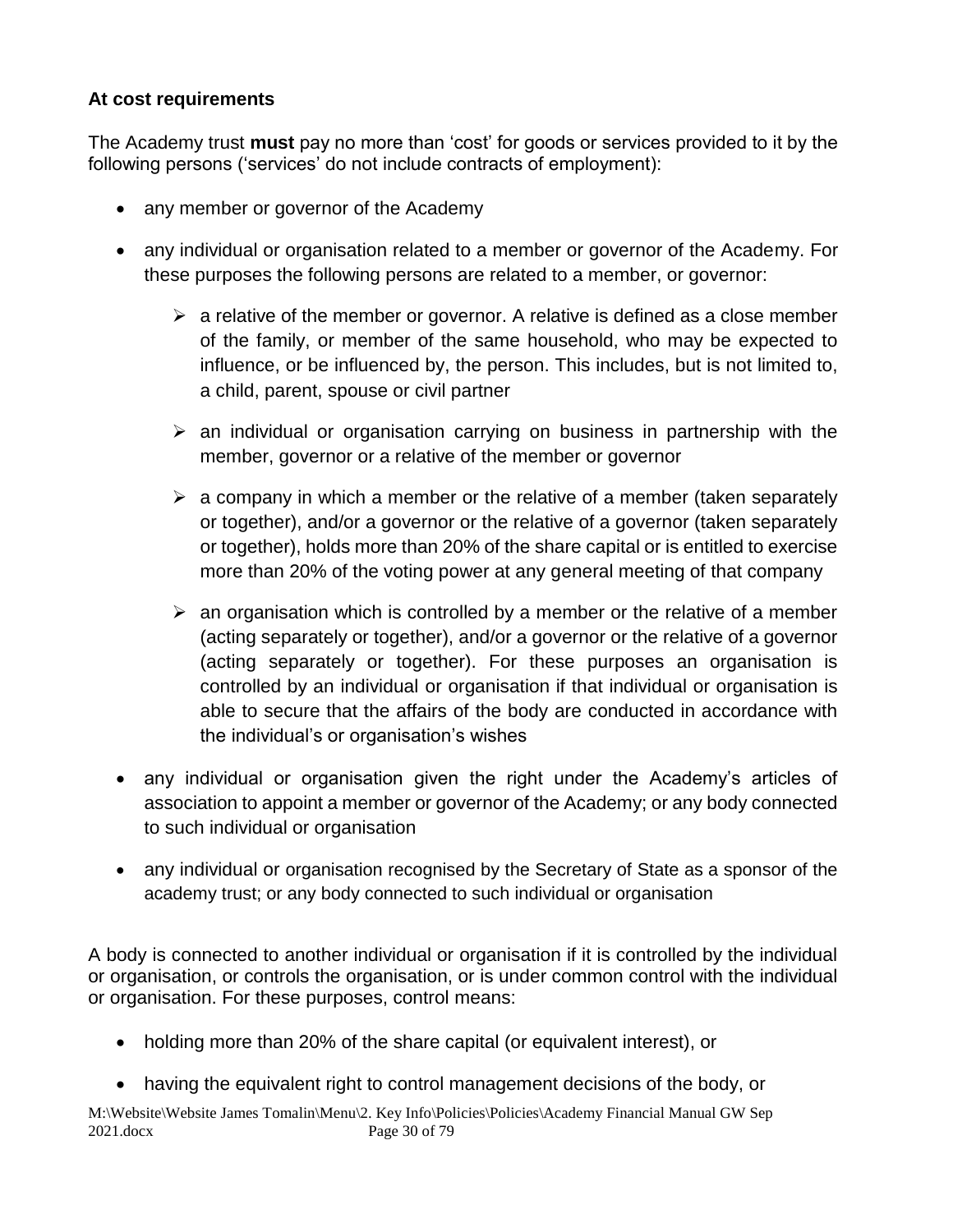• having the right to appoint or remove a majority of the board or governing body

The 'at cost' requirement does not apply to the Academy's employees unless they are also one of the parties described above.

While these provisions do not apply to contracts of employment, the same principles of securing value for money and using public money properly, including managing conflicts of interest, still apply. Salaries should be appropriate to the individual's skills and experience and to rates in the wider market.

The 'at cost' requirement applies to contracts for goods and services from a related party agreed on or after 7 November 2013.

The 'at cost' requirement applies to contracts for goods and services from a related party exceeding £2,500, cumulatively, in any one financial year. For these purposes, where a contract takes the trust's cumulative annual total with the related party beyond £2,500, the element above £2,500 must be at no more than cost.

In relation to organisations supplying legal advice or audit services to the Academy, the 'at cost' requirement applies where the organisation's partner directly managing the service is a member or governor of the Academy but not in other cases for those organisations. The published ethical standards for auditors also prevent partners or employees of the audit firm from acting as a governor of their client trust, but not of other trusts.

The Academy **must** ensure that any agreement with an individual or organisation referred to above to supply goods or services to the Academy is properly procured through an open and fair process and is:

- supported by a statement of assurance from that individual or organisation to the Academy confirming their charges do not exceed the cost of the goods or services, and
- on the basis of an open book agreement including a requirement for the supplier to demonstrate clearly, if requested, that their charges do not exceed the cost of supply

For these purposes the cost will be the **'**full cost' of all the resources used in supplying the goods or services, and **must not** include any profit. Full cost includes:

- all direct costs (the costs of any materials and labour used directly in producing the goods or services)
- indirect costs (a proportionate and reasonable share of fixed and variable overheads)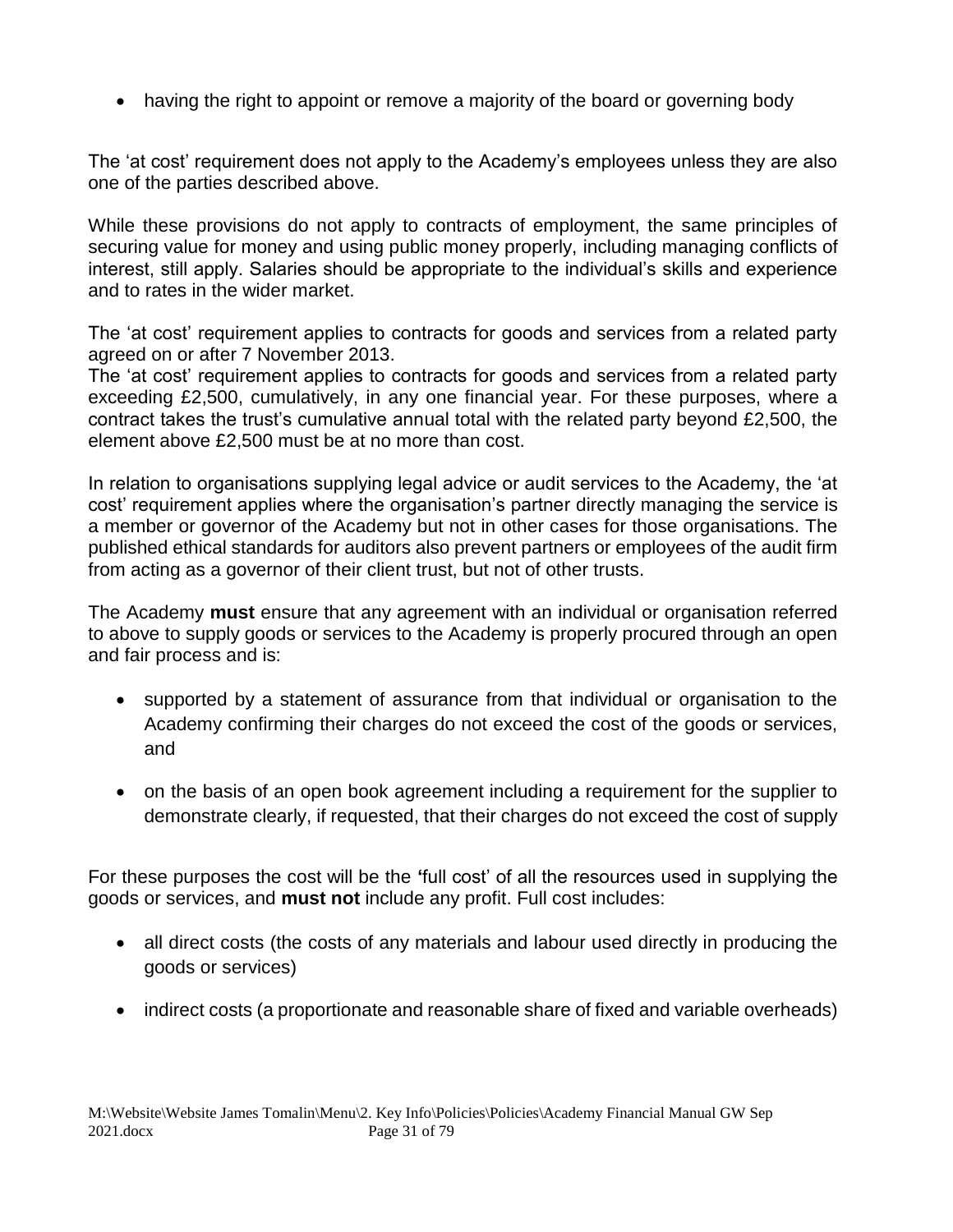#### **6. BUDGETARY PLANNING & CONTROL**

#### **Organisational structure**

| <b>Full Governing Body</b>                                                   | <b>Authorise Budget</b> |
|------------------------------------------------------------------------------|-------------------------|
| Finance, Staffing & General Purposes   Propose Budget to Full Governing Body |                         |
| Committee                                                                    |                         |
| Principal & Director of Finance & Resources   Provisional Budget             |                         |
| <b>SLT/Budget Holders</b>                                                    | Input                   |
| <b>School Staff</b>                                                          | Input                   |

#### **THE BUDGET**

The Budget planning process consists of four phases:

- planning
- budgeting
- monitoring
- review

Careful planning ensures that monitoring of realistically determined budgets provide an accurate indicator of the Academy's economic health. Success in meeting the budget aims can only be achieved if care has been taken in determination of policies and expenditure is strictly controlled throughout the budget life span.

A continuous review of the aims and priorities of the strategy should follow from monitoring and analysis of performance. Responsibility for control of budgetary affairs ranges from the Chair of Governors through the Principal, the Director of Finance & Resources and Budget Managers to colleagues directly concerned in the classroom or in supporting roles.

#### **Budget planning**

The size of the school and the wish to retain wide representation suggests the separation of the budget into distinct and manageable categories. Budgets are prepared within the context of the School Development Plan and agreed staffing levels taking forecast funding levels and other external factors into account.

The budget will, after endorsement by the Finance, Staffing & General Purposes Committee and the Principal, go forward as the suggested budget for authorisation by the Full Governing Body.

A clear statement of the assumptions made and detailed calculations/spreadsheets supporting the budget will be developed and maintained by the Director of Finance & Resources.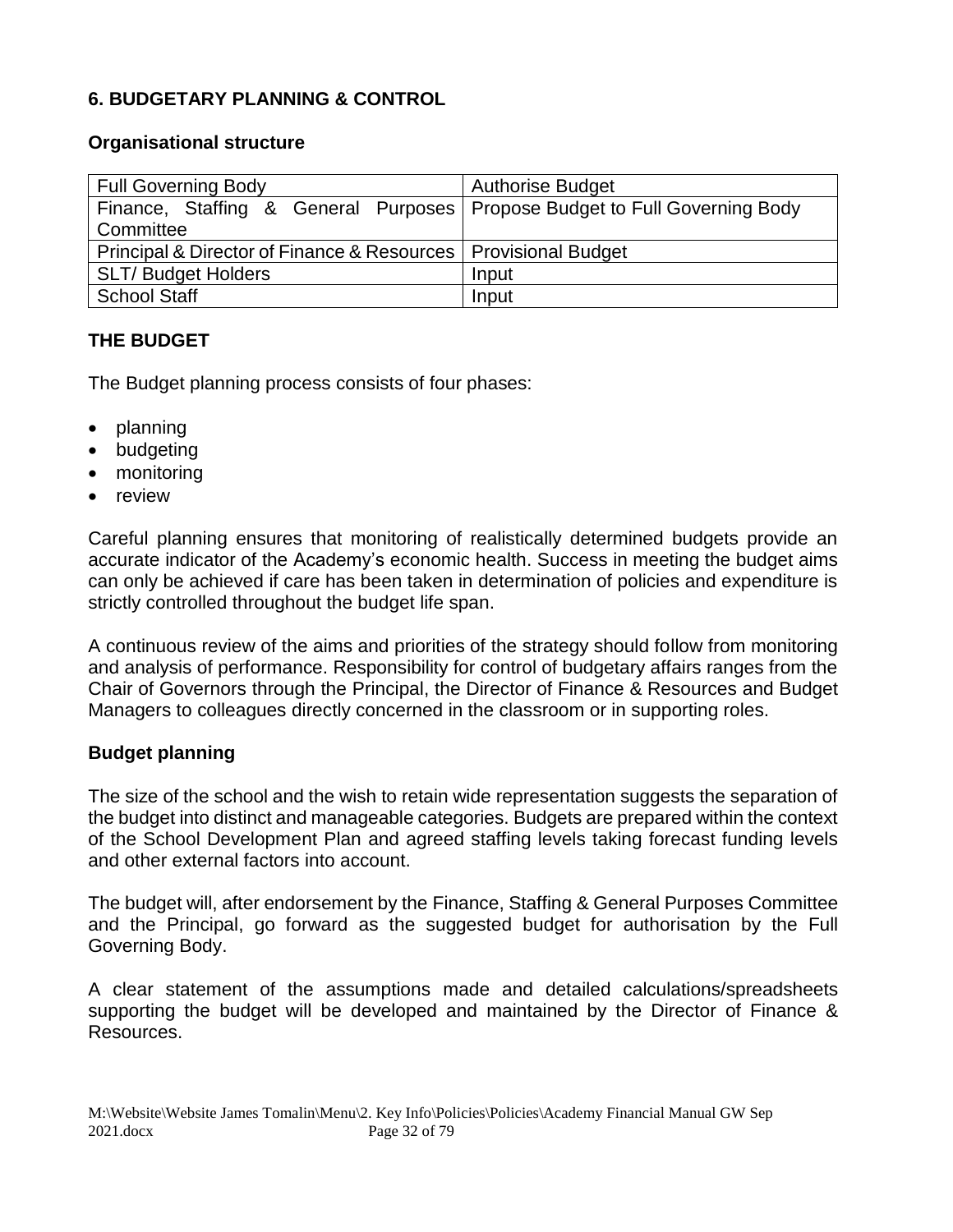This budget is based on department/cost centre expenditure plans rather than by nominal/ledger code income & expenditure reports. The processes for determining the capitation levels for each skill area/subject are detailed in the finance operating procedures manual.

#### **Budget control and monitoring**

Budget Holders retain responsibility for routine control and monitoring of their budget expenditure. Variations to predicted expenditure are investigated by the Director of Finance & Resources and if significant, the Principal is informed.

#### **Review of budget**

This process of budget review is continuous and close watch must be kept over actual against predicted expenditure. Detailed records of historical expenditure and any corrective action taken will be of great value in future planning. These reports and, in particular the action taken on variances, are prepared by the Director of Finance & Resources and reviewed by the Principal and SLT. Any further action taken must be clearly documented.

#### **Financial responsibility**

The Full Governing Body has delegated responsibility for routine control to the Finance, Staffing & General Purposes Committee which meets on a half termly basis.

#### **Conclusion**

A realistic and achievable budget is fundamental to school planning.

Budget planning and control requires decentralisation of responsibility, therefore all budget holders responsibly help the Director of Finance & Resources in managing the consolidated budget. The budget needs consideration by the Finance, Staffing & General Purposes Committee and the Principal before going to the Full Governing Body and a suggested time scale for Budget progression is included in the Financial Calendar. The Finance, Staffing & General Purposes Committee has delegated authority from the Full Governing Body to exercise control and advice over financial affairs.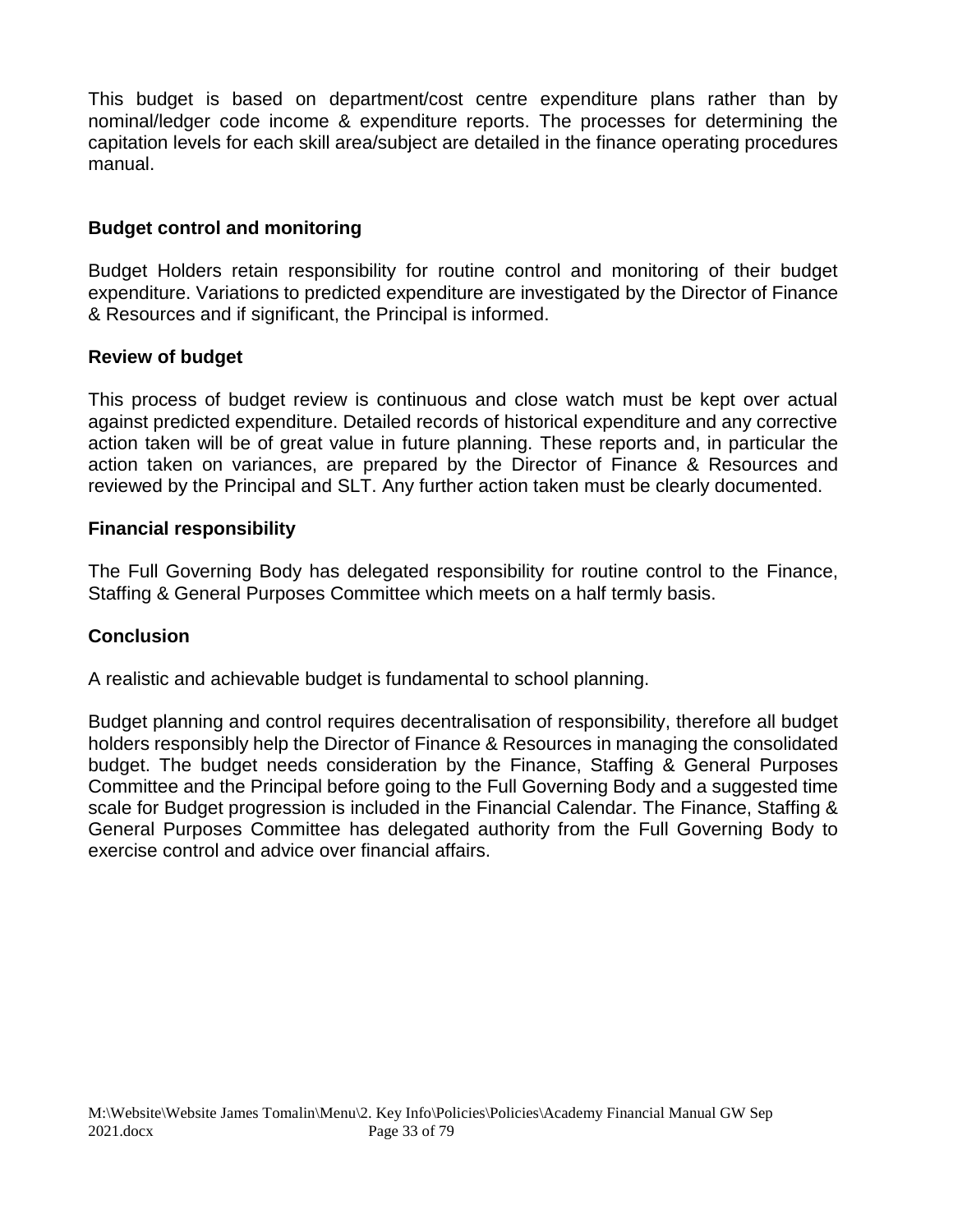#### **7. FINANCIAL CALENDAR**

**Key**

| <b>Census related</b>  |  |
|------------------------|--|
| <b>Audit related</b>   |  |
| <b>Finance related</b> |  |

| <b>Date</b>           | <b>Description</b>          | <b>Explanation</b>                               |
|-----------------------|-----------------------------|--------------------------------------------------|
|                       | Start of new financial      |                                                  |
| 1st September         | year                        |                                                  |
|                       |                             | Provisional outturn statement - I&E for          |
| 30th September        |                             | previous financial year                          |
| 30th September        | Teachers pension audit      | To be fully audited no later than this date      |
| October               | <b>Pupil census</b>         |                                                  |
|                       |                             | Accountants annual audit and preparation of      |
| October               | <b>Audit</b>                | final accounts                                   |
|                       | School<br>workforce         |                                                  |
| October/November      | census                      |                                                  |
|                       | <b>Review of audited</b>    | Audited accounts to be approved by Finance,      |
| Mid Nov/Early Dec     | accounts                    | <b>Staffing &amp; General Purposes Committee</b> |
| <b>December</b>       | <b>Full Governing Body</b>  | Approval of audited accounts                     |
|                       |                             |                                                  |
|                       | Financial statements &      | Balance sheet and I&E summary to be              |
| 31st January          | <b>AR (Accounts Return)</b> | submitted to ESFA                                |
|                       |                             | Hard copy of audited accounts - Governors        |
|                       |                             | annual<br>report<br>and<br>signed<br>financial   |
| 31st January          | <b>Audited accounts</b>     | statements - to DfE                              |
| January               | <b>Pupil census</b>         |                                                  |
| <b>March</b>          | Internal scrutiny visit     |                                                  |
|                       | GAG indicative funding      | Indicative funding for the following<br>year     |
| 31st March            | letter                      | should be received from ESFA                     |
|                       |                             | Teachers pensions end of year certificate to     |
| 30th April            | <b>Teachers pensions</b>    | be submitted (audited or unaudited)              |
| 16th May              | <b>LGPS pensions</b>        | Year end data for support staff pensions         |
| May                   | <b>Pupil census</b>         |                                                  |
| 30 <sup>th</sup> July |                             | Final budget to ESFA.                            |
| 31st August           | End of financial year       |                                                  |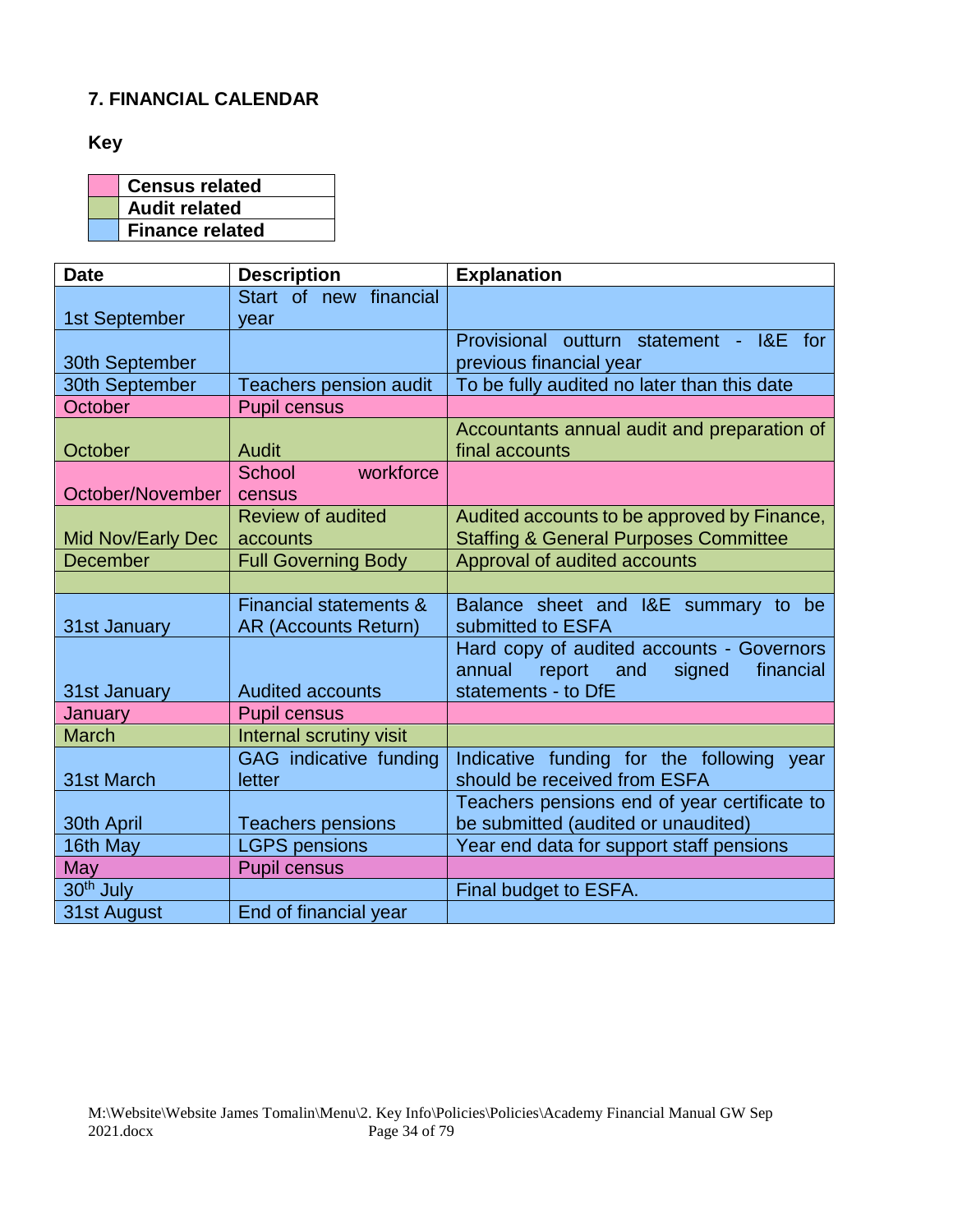#### **8. INVESTMENT POLICY**

The purpose of the policy is to consider the management of the academy's funds bearing in mind the responsibilities that come with the receipt of central government funding. The school's budget and cash flow are known for each academic year, so any question of reserves should be longer term.

- To regularly monitor cash flow and current account balances to ensure immediate financial commitments can be met (payroll and cheque/BACS payments runs) and that the current account has adequate balances to meet forthcoming commitments.
- To endeavour to maintain a working balance of a minimum of £100,000 to respond to unexpected financial demands. (n.b. in reality £500,000 is held in the bank account as a minimum working balance for certain times of the month to cover salary payments and regular monthly supplier payments).
- To avoid the Academy's current account(s) going overdrawn.
- To identify funds surplus to immediate cash requirements and transfer the funds to an appropriate account bearing a higher interest rate.
- To review interest rates periodically and compare with other investment opportunities.
- To review the Academy's current policy to only invest funds in risk free and readily accessible interest bearing accounts.
- Any change in policy requires the approval of the Finance, Staffing & General Purposes **Committee**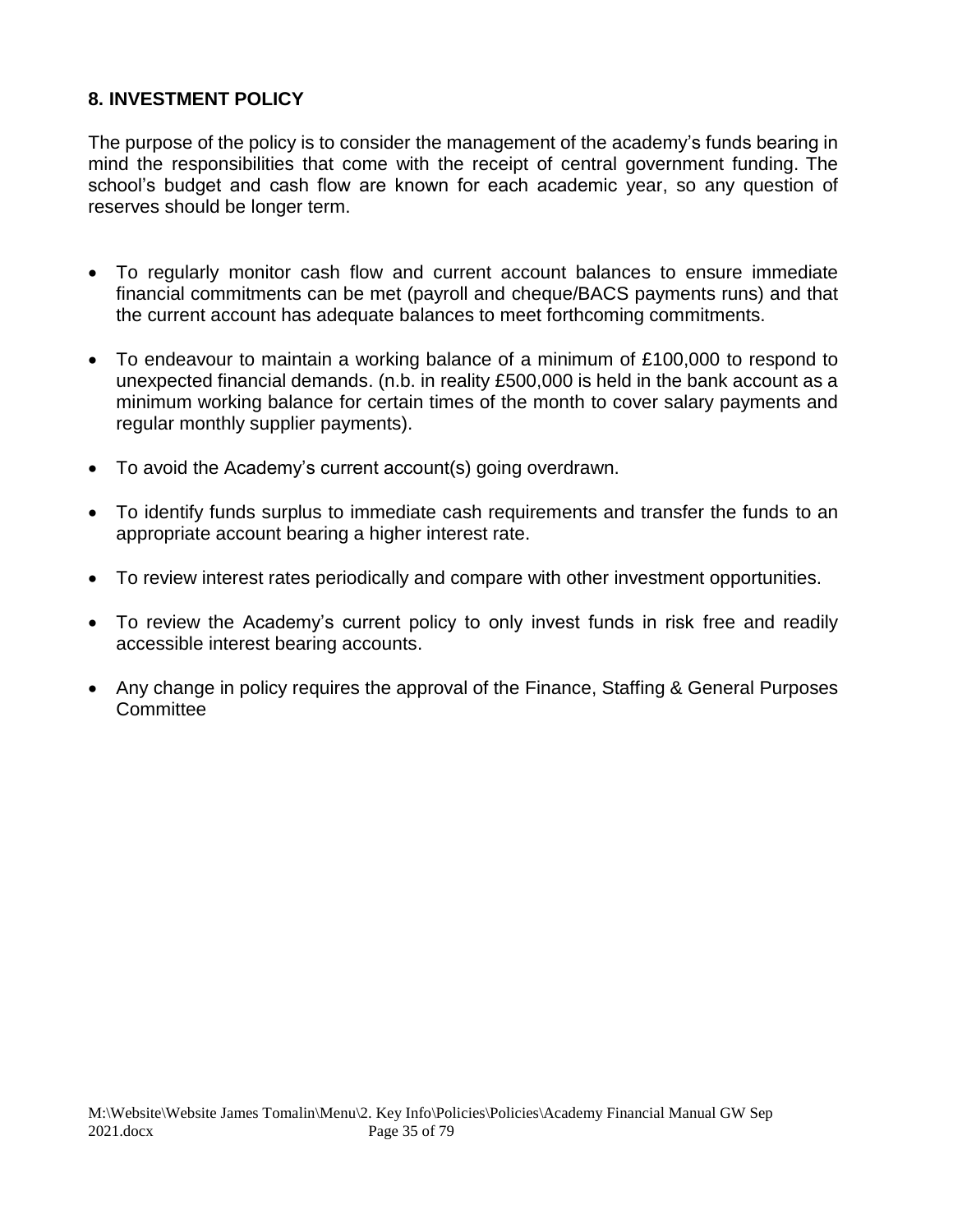#### **9. RESERVES POLICY**

The purpose of the policy is to consider the maintenance of a minimum working reserve in order to minimise any financial risks facing the school, such as delays between spending and receipt of grants or unexpected emergencies. N.b. the school has guaranteed income from the ESFA each month, which is known at the start of each academic/financial year.

- To regularly review the nature of income and expenditure streams and the need to match income with commitments.
- To endeavour to maintain the appropriate level of free reserves currently approved by Governors to be between 2% and 3% of the total annual revenue income budget excluding any funds held. It should be noted that during times of national funding restrictions this may not be possible.
- To consider the set aside of funds for significant projects that cannot be met by future income alone.
- Any change in policy requires the approval of the Finance, Staffing & General Purposes **Committee**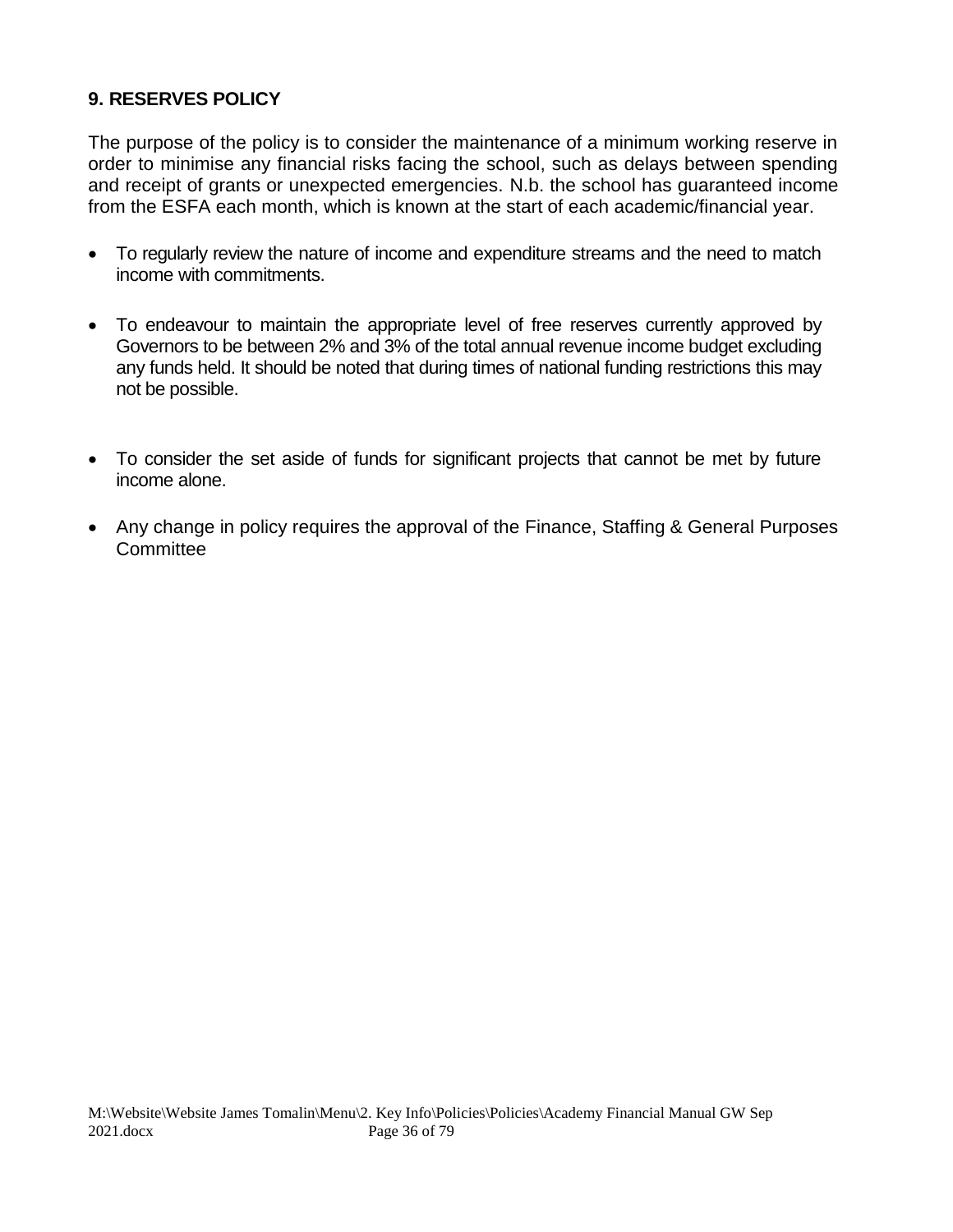## **10. CAPITALISATION & DEPRECIATION OF ASSETS**

## **Policy**

Depreciation is provided on a straight line basis on the **cost** of tangible fixed assets, to write them down for their estimated residual value over their expected useful lives. No depreciation is provided on freehold land.

The principal annual rates used are:

|                                  | <b>Annual rate</b> |
|----------------------------------|--------------------|
| Leasehold Land                   | 125 years          |
| <b>Freehold Land</b>             | 40 years           |
| Freehold buildings               | 40 years           |
| Long leasehold property          | 40 years           |
| <b>Plant &amp; Machinery</b>     | 5 years            |
| Furniture & Equipment            | 5 years            |
| Computer equipment &<br>Software | 3 years            |
| Motor vehicles                   | 5 years            |
| <b>Capitalisation level</b>      | £1,000             |

## **Background**

International Accounting Standard (IAS) 16, defines Fixed Assets as "assets whose future economic benefit is probable to flow into the entity, whose cost can be measured reliably".

The purpose of the above is to ensure that the academy's balance sheet correctly reflects the assets and liabilities of Salendine Nook High School (Academy).

The treatment of Non-Current, Current, Tangible and Intangible Fixed Assets and related procedures are included in the Financial Procedures Manual.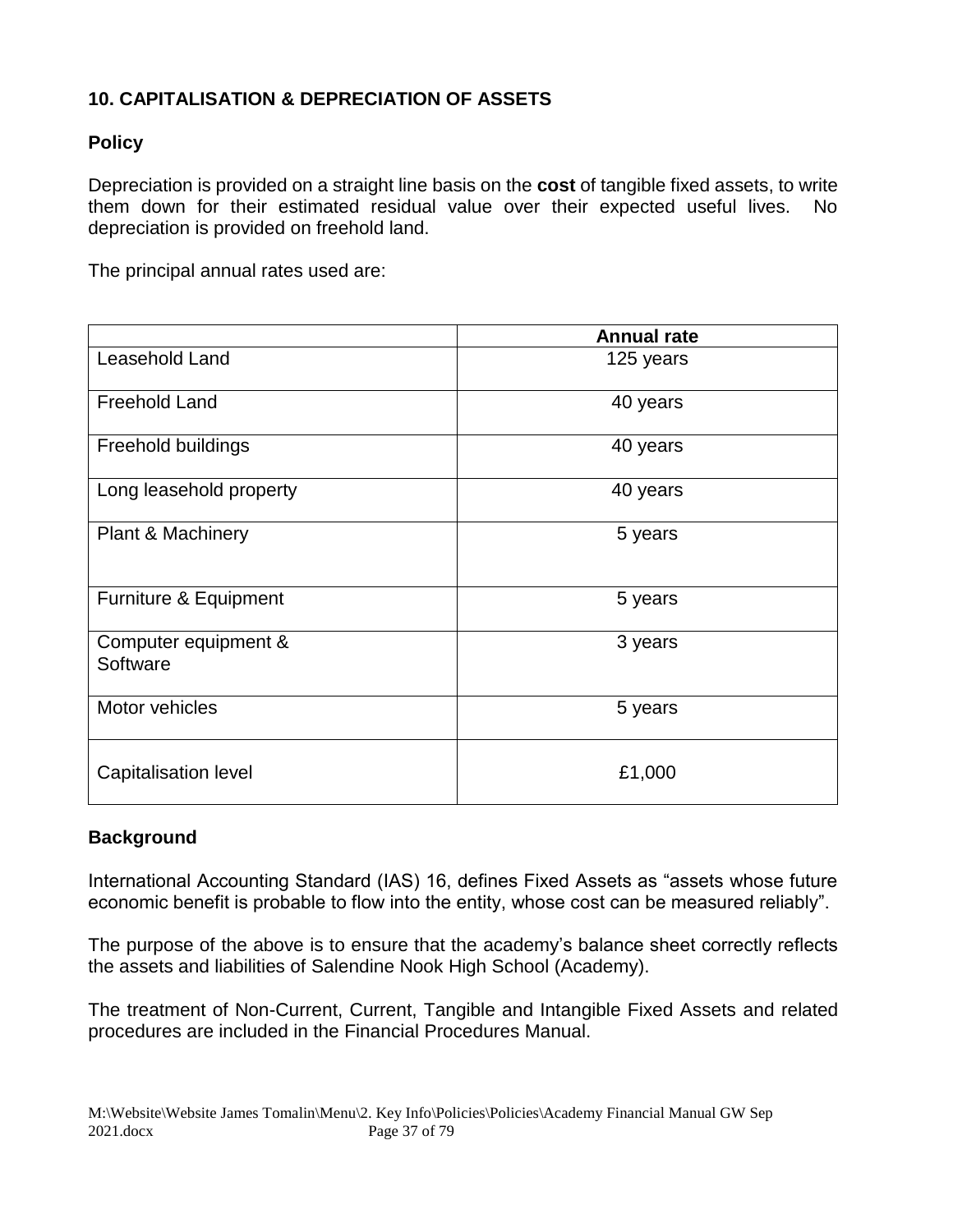A combined Fixed Asset and Inventory Register will be maintained on detailed spreadsheets and reconciled to the financial statements of the school. Items below the capitalisation limit will be recorded on the inventory list not the fixed asset register.

#### **Fixed Asset Register**

The Fixed Asset Register consists of a list of items valued at or above £1,000 and are considered to have a life longer than the financial year of their purchase.

Fixed Assets are categorised as follows:

- a. Land and Buildings
- b. Plant and Machinery
- c. Furniture and Equipment
- d. Computer Equipment and Software
- e. Motor vehicles

Assets excluded from the Fixed Asset Register are current assets and stock – these include cash and bank balances which are controlled through reconciliation to control accounts on a regular basis.

The appropriate accounting transactions will be processed for all capitalised assets and recorded on the Fixed Asset Register. Transactions will be recorded within the Fixed Asset Fund account in addition to the transaction to the Balance Sheet.

All attractive and portable items that have been included on the Fixed Asset Register will be security marked, where practicable, as the property of the school. This will mainly consist of IT equipment.

Physical checks will be undertaken against the Fixed Asset Register annually, whilst a physical count of all assets will also be undertaken and the evidence presented to the Finance, Staffing & General Purposes Committee

Discrepancies between the physical count and the records held will be investigated promptly by the Director of Finance & Resources. Any discrepancies over the value of £500 are reported to the Finance, Staffing & General Purposes Committee.

All disposals of assets are recorded in the Fixed Asset Register and the appropriate transactions recorded through the financial statements.

All working papers for the purchase of assets, including invoices, will be retained.

Attractive and portable items of equipment that fall below the capitalisation limit of £1,000 will be recorded in the asset register but will not appear on the balance sheet.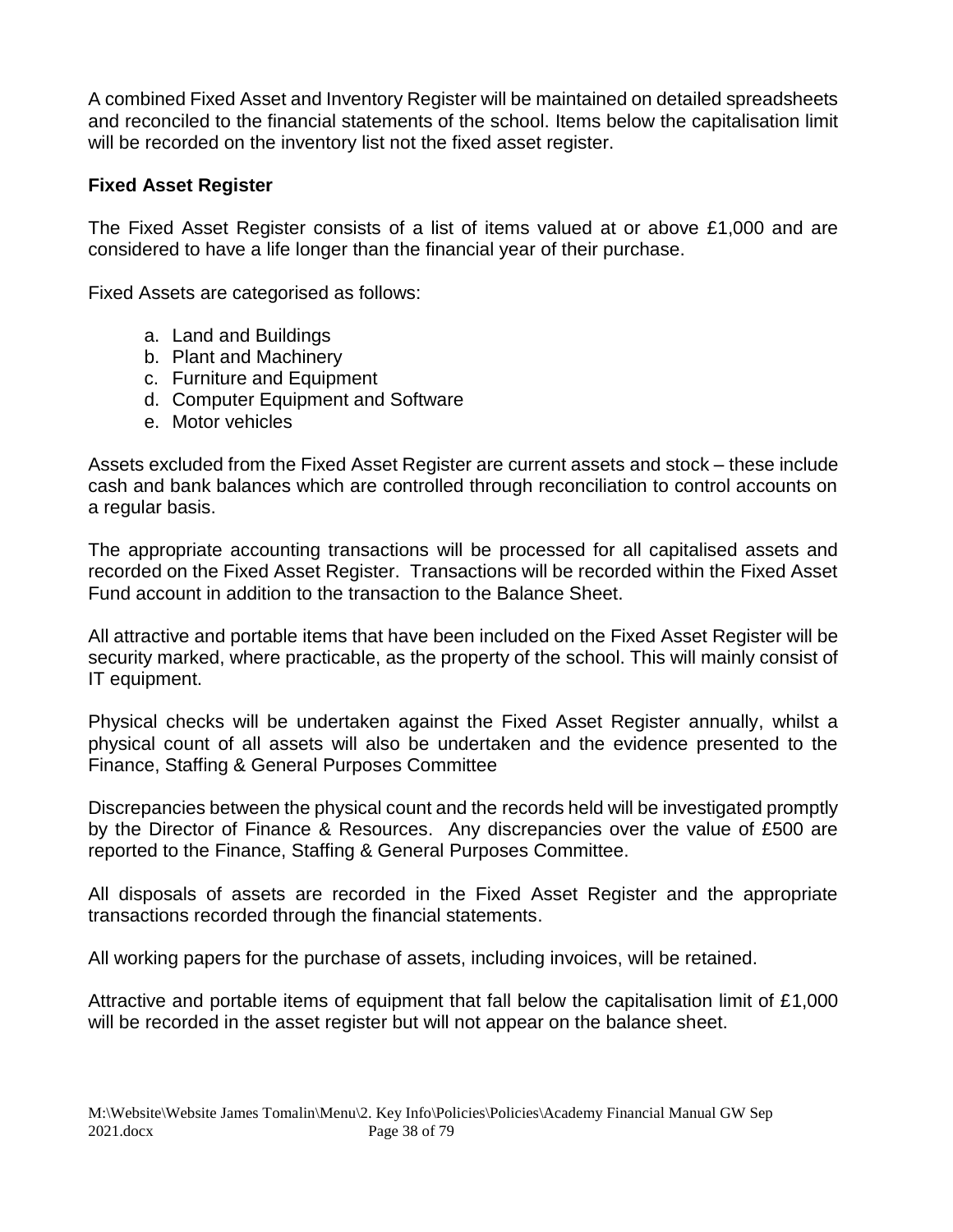#### **Depreciation**

Non-Current Assets are to be depreciated to reflect the recoverable amount in the financial statements, over the useful life of the asset.

The depreciation will be calculated on an annual basis for preparation of the year-end accounts.

Groups of assets will use the same method of depreciation. There may very occasionally be an asset that does not completely fit into one of the categories below and the Finance, Staffing & General Purposes Committee will discuss these items on an individual basis.

The expected useful life of all assets will be assessed prior to depreciation calculations and recorded in the Fixed Asset Register.

Any change in policy requires the approval of the Finance, Staffing & General Purposes **Committee**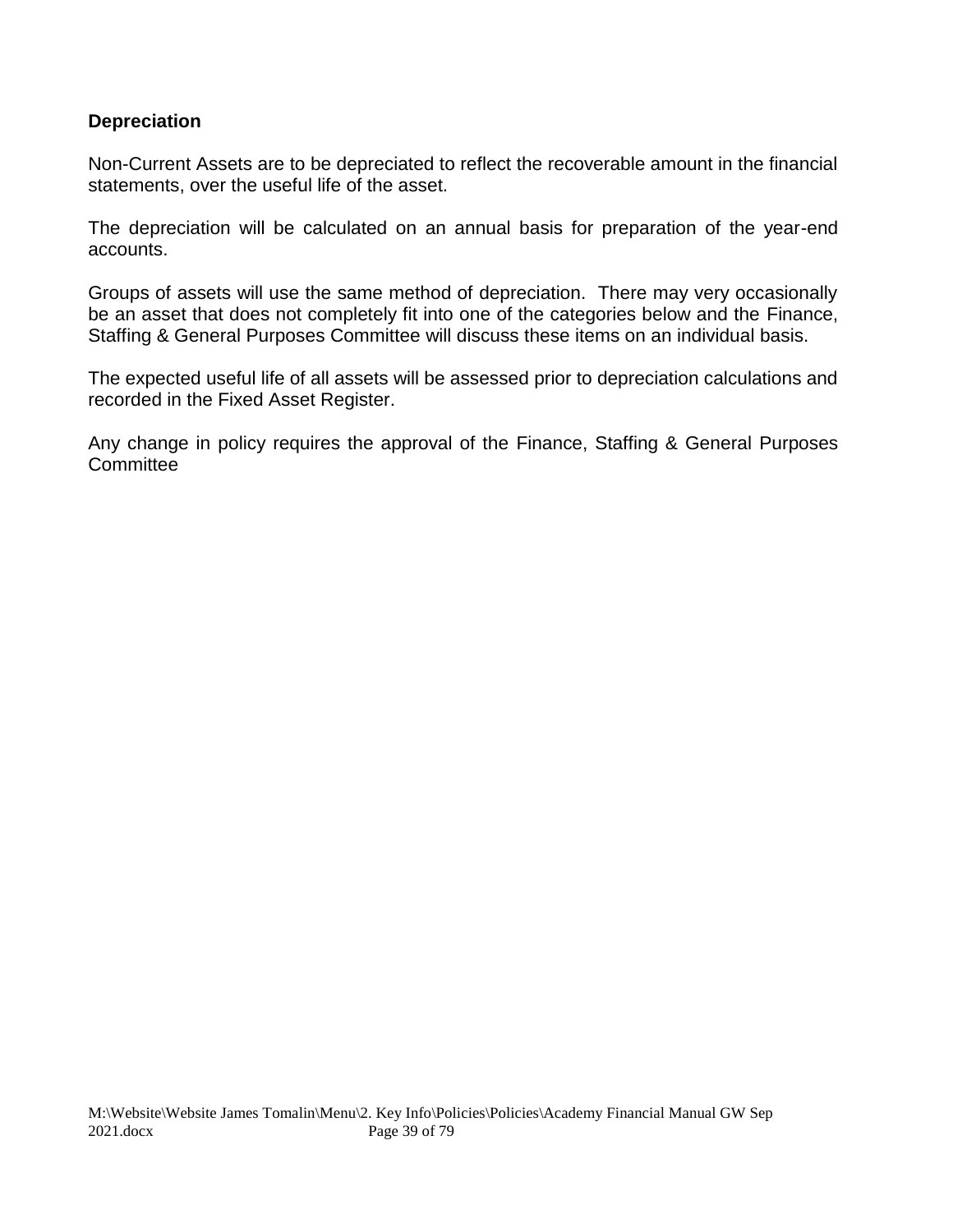## **11. DISPOSAL OF ASSETS POLICY**

Assets are defined in the Depreciation and Capitalisation Policy.

It shall be the responsibility of the Principal or Budget Holder to identify any assets which are surplus to requirements to the Director of Finance & Resources who upon endorsing the identification shall recommend disposal to the Principal.

The disposal of an asset with a carrying amount (cost less accumulated depreciation) of £1,000 or more must be approved by the Principal and the Finance, Staffing & General Purposes Committee. Items between £100 and £999 will be written off with the approval of the Director of Finance & Resources.

Where possible surplus assets will be sold in a safe and environmentally friendly manner, the best possible price being sought, and the destination of surplus assets noted.

Equipment is not normally disposed of to staff because it is difficult to provide evidence that the school obtained value for money in the sale or scrapping of the equipment. If computer equipment is disposed of, licences for software etc. must be legally transferred to the new owner. Pecuniary/Business Interests must also be considered at all times.

The requirements of the academy's funding agreement with the Secretary of State will be adhered to when considering the disposal of a capital item.

Funds obtained by the sale of surplus assets shall be identified in the school accounts and accessible for audit.

Any change in policy requires the approval of the Finance, Staffing & General Purposes **Committee**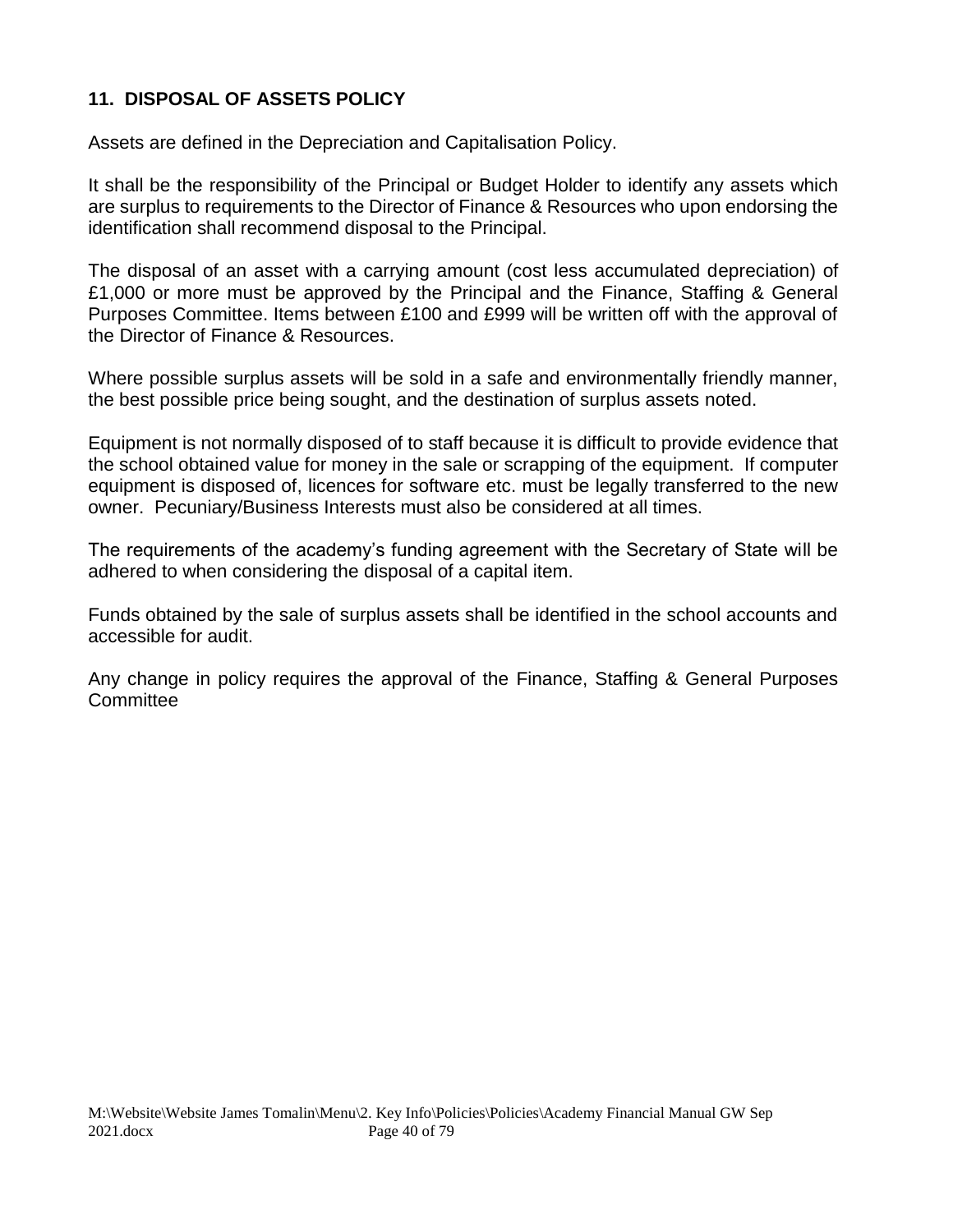## **12. ANTI FRAUD AND CORRUPTION POLICY**

## **Background**

The United Kingdom public sector maintains high standards of probity and has a good reputation for protecting the public purse. Salendine Nook High School (Academy) Governors share these high standards and reputation and is committed to protecting the public funds entrusted to it so that the maximum amount of resources can be used for their intended purpose.

As part of the Full Governing Body's commitment to protecting public funds, and to make the most efficient and effective use of the resources it is responsible for, it is essential that the risk of financial losses due to fraud, corruption and financial impropriety are minimised.

## **Commitment**

The Full Governing Body is committed to ensuring that the affairs and business of the academy are conducted in accordance with the highest standards of probity and accountability. As part of this commitment, the Full Governing Body is committed to combating fraud, corruption and other financial impropriety (e.g. theft) wherever it may arise in relation to any of the academy's activities or services, and, in achieving this aim, realises this involves any Director, employee or school appointed worker, or member of the public or any other third party associated with the school's activities.

#### **Standards**

The Full Governing Body expects Governors, its employees and any school appointed worker to demonstrate the highest standards of honesty, probity, openness and integrity in the discharge of their functions.

This includes:

- Compliance with appropriate legislation, Codes of Conduct, Delegation Scheme, Conditions of Service, standards of appropriate professional bodies, and any other standards, guidelines or instructions which are relevant to that particular service or activity,
- Providing a framework within which counter fraud arrangements will flourish, and
- Promoting an anti-fraud and corruption culture.

Likewise, the Full Governing Body expects that all external individuals and organisations that it deals with e.g. suppliers, contractors, partners, service providers, parents and members of the public etc., will act with honesty and integrity and without thought or actions involving fraud, corruption or financial impropriety. In such relationships the principles outlined in this Policy must be applied. Where external third parties become aware of any fraud and corruption they should report their concerns promptly to the Academy or the DfE.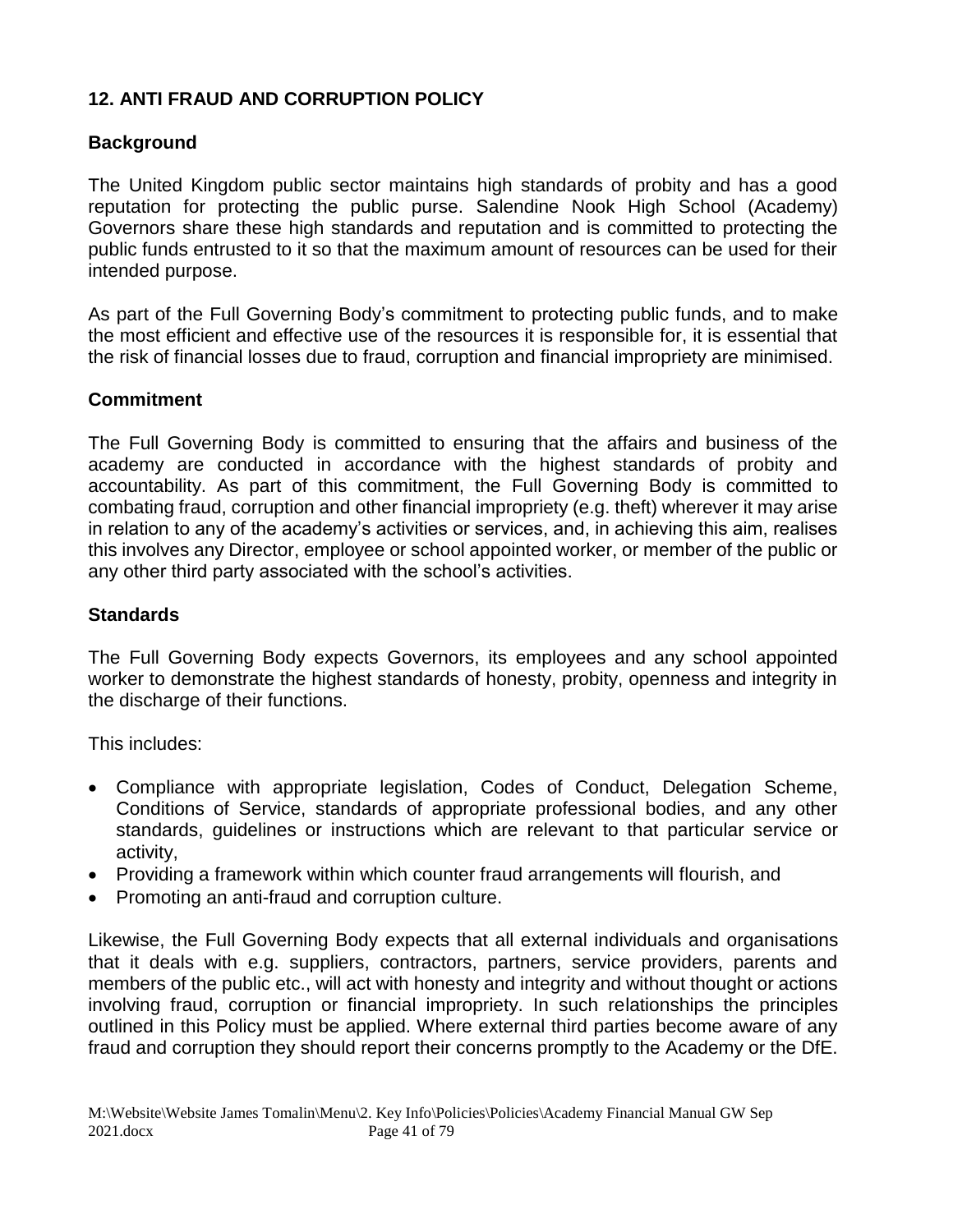#### **Implementation**

The Full Governing Body is committed to establishing and maintaining effective arrangements to prevent fraud, corruption and financial impropriety. The Full Governing Body recognises, however, that these cannot always be prevented and so effective arrangements have been established to detect, report and investigate all incidents or situations where they are suspected.

The Full Governing Body is committed to creating and maintaining an anti-fraud and corruption culture which promotes the highest standard of conduct and which enables Governors, employees and any school appointed workers and other external parties to express concerns and suspicions without fear of repercussion or intimidation and in the knowledge that the information will be treated confidentially and will be investigated fully and rigorously. This includes established reporting arrangements through the school's Whistleblowing Policy.

The Full Governing Body will not tolerate dishonesty on the part of any governor, employee or school appointed worker or any person or organisation involved in any way with the academy.

Where fraud or corruption is detected the academy will rigorously pursue appropriate action against the persons concerned including legal and/or disciplinary action, and wherever possible and deemed appropriate, will take action to recover any losses suffered.

The Full Governing Body is committed to working constructively with the police and other relevant agencies in relation to combating fraud, corruption and financial impropriety within the academy or within the wider public sector.

#### **Awareness**

The Full Governing Body will seek to ensure that its stance on anti-fraud and corruption is widely publicised both internally and externally to the school. All Governors, employees and other associated bodies/persons with whom the school conducts its business will be appropriately briefed as to this policy.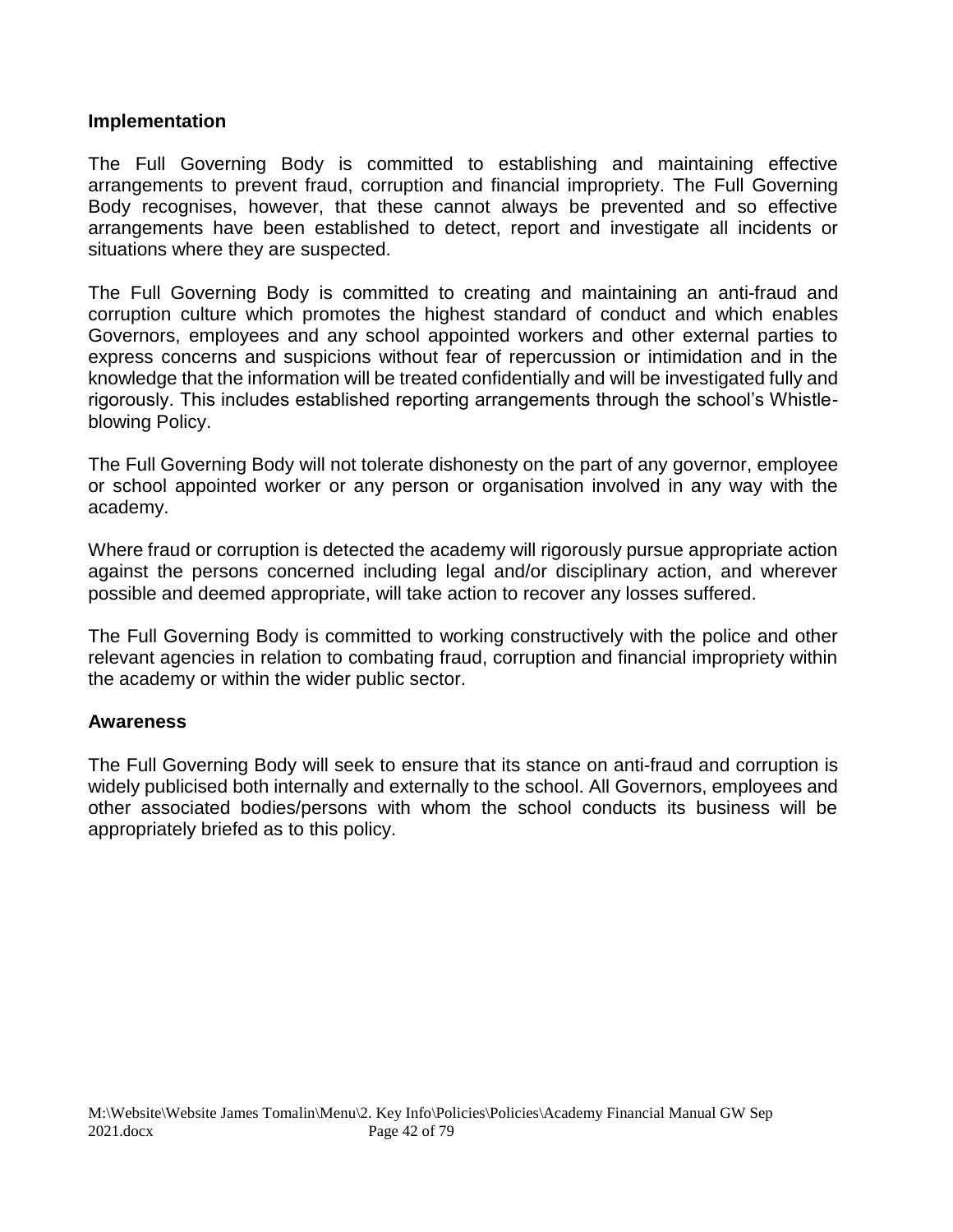## **13. GIFTS & HOSPITALITY POLICY**

Employees of the Academy should take guidance from the following general rules relating to the receipt of gifts and hospitality as an employee of the Academy:

To accept gifts should be the exception. Small 'thank you' gifts of token value, such as a diary, a coffee mug or bunch of flowers may be accepted. The Director of Finance & Resources must be notified of any gift for entry in the Register of Business Interests.

Gifts should be refused if it is believed the giver has an ulterior motive such as the receipt of a more prompt service or preferential treatment.

Gifts or hospitality should never be accepted from anyone who is, or may be in the foreseeable future, tendering for any contract with the academy, seeking employment with the academy or is in dispute with the academy, even if you are not directly involved in that service area.

Where items purchased for the Academy include a 'free gift', such a gift should either be used for academy business or handed to the Director of Finance & Resources to be used for charity raffles.

If there is any doubt about the acceptability of any gift or offer of hospitality the Principal or Director of Finance & Resources must be consulted

A gauge of what is acceptable in terms of hospitality is whether e Salendine Nook High School (Academy) would offer a similar level of hospitality in similar circumstances.

Occasional working lunches with customers, providers or partners are generally acceptable as a way of doing business provided they are not to an unreasonable level or cost. Invitations to corporate hospitality events must each be judged on their merit. Provided the general rules have been taken into account, it may be acceptable to join other school/organisation guests at sponsored cultural and sporting events, or other public performances, as a representative of the school or at special events or celebrations.

However, staff should consider the number of these events, and always take into consideration what public perception is likely to be if they knew you were attending.

Acceptability depends on the appropriateness of the invitations, in terms of the level of hospitality, the frequency and the status of the invited employee. In all such cases the Principal or Director of Finance & Resources must be consulted, or in the case of the Principal, with the Chair of Governors.

Paid holidays or concessionary travel rates are not acceptable. Neither are offers of hotel accommodation.

Staff visiting a school to view equipment that the school is considering buying, should ensure that expenses of the trip are paid by the school. Acceptance of refreshments and/or a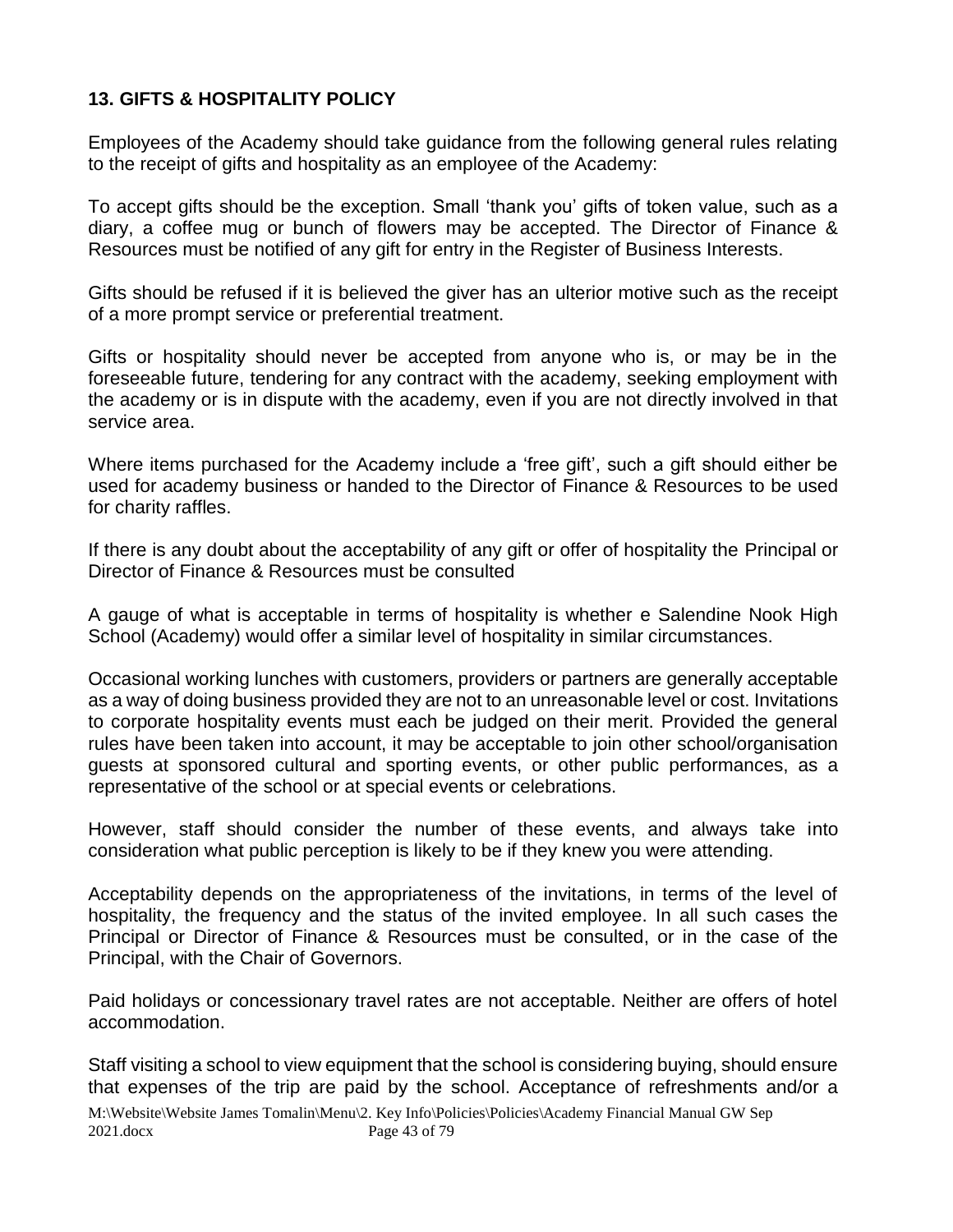working lunch may be acceptable, but care must be taken to ensure that the school's purchasing and/or tender procedures are not compromised.

Acceptance of sponsored hospitality that is built into the official programme of conferences and seminars related to work are acceptable.

Offers to speak at corporate dinners and social gatherings, or events organised by, for example, a professional body, where there is a genuine need to impart information or represent the school must be agreed in advance with a Principal or in the case of the Principal with the Chair of Governors. Where a spouse or partner is included in the invitation, and approval has been given to attend, it will be acceptable for a spouse or partner to attend as well, but if expenses are incurred, these must be met personally.

Any invitation accepted should be made in a professional/working capacity as a representative of the school.

Any change in policy requires the approval of the Finance, Staffing & General Purposes **Committee**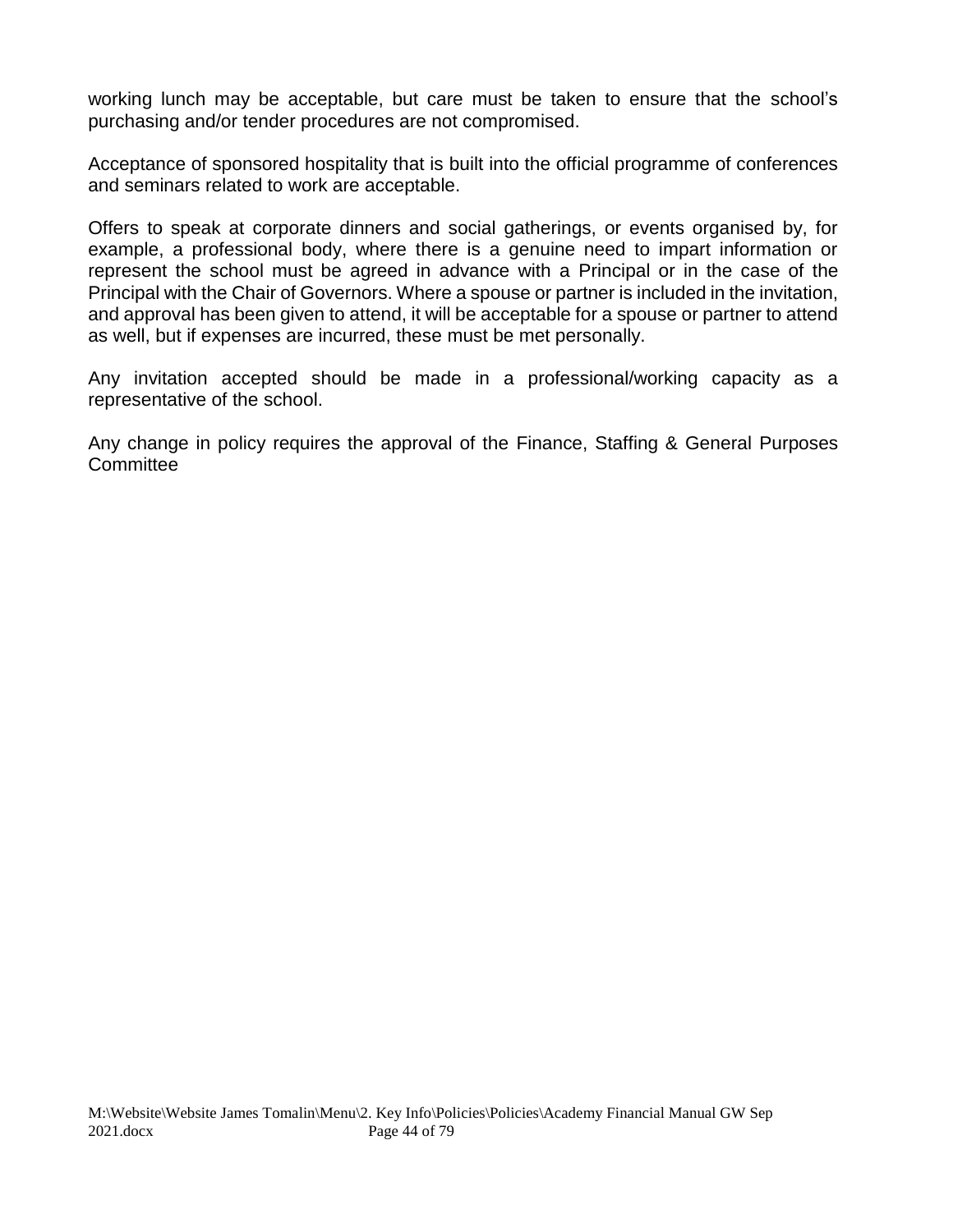#### **14. WHISTLEBLOWING POLICY**

#### **INDEPENDENT REPORTING OF CONCERNS AT WORK**

#### **Introduction**

Our employees will often be the first to notice if there is something seriously wrong within their workplace. Sometimes it may seem difficult to speak up because of feelings of disloyalty, or because of a fear of harassment or victimisation.

We expect the highest standards of behaviour and all employees have a responsibility to voice any concerns they have, normally with their manager or a member of the Senior Leadership Team

. This Whistleblowing procedure is independent and confidential. It can be anonymous if you wish. We will make sure that you will not be victimised or suffer disadvantage if you report your genuine concerns.

It allows employees to bring to the attention of those who can make a difference any practice which they believe or suspect:

- is unlawful;
- is a serious breach of the school's policies, procedures and rules (for example, the school's financial procedures);
- falls substantially below established standards of practice;
- amounts to improper conduct.

It is difficult to come up with a complete list of issues which might cause concern, but you should report known or strongly suspected fraud, corruption, bribery, theft or financial irregularities; the physical, mental or sexual abuse of clients; unfair discrimination; abuse of power; dangerous practices; criminal conduct; serious damage to the environment; negligence; unprofessional behaviour and evasion of statutory responsibilities.

The malpractice might be carried out by school employees, contractors, consultants, or council staff.

This procedure is not to be used if you are generally dissatisfied at work or as a replacement to your existing employment rights with the school. If you make any allegations maliciously or for personal gain, you may be disciplined.

This policy is in line with the council policy. The Academy **will** ensure that all concerns raised with them by whistleblowers are responded to properly and fairly. ESFA has published procedures for dealing with complaints about academies.

#### **How to raise a concern**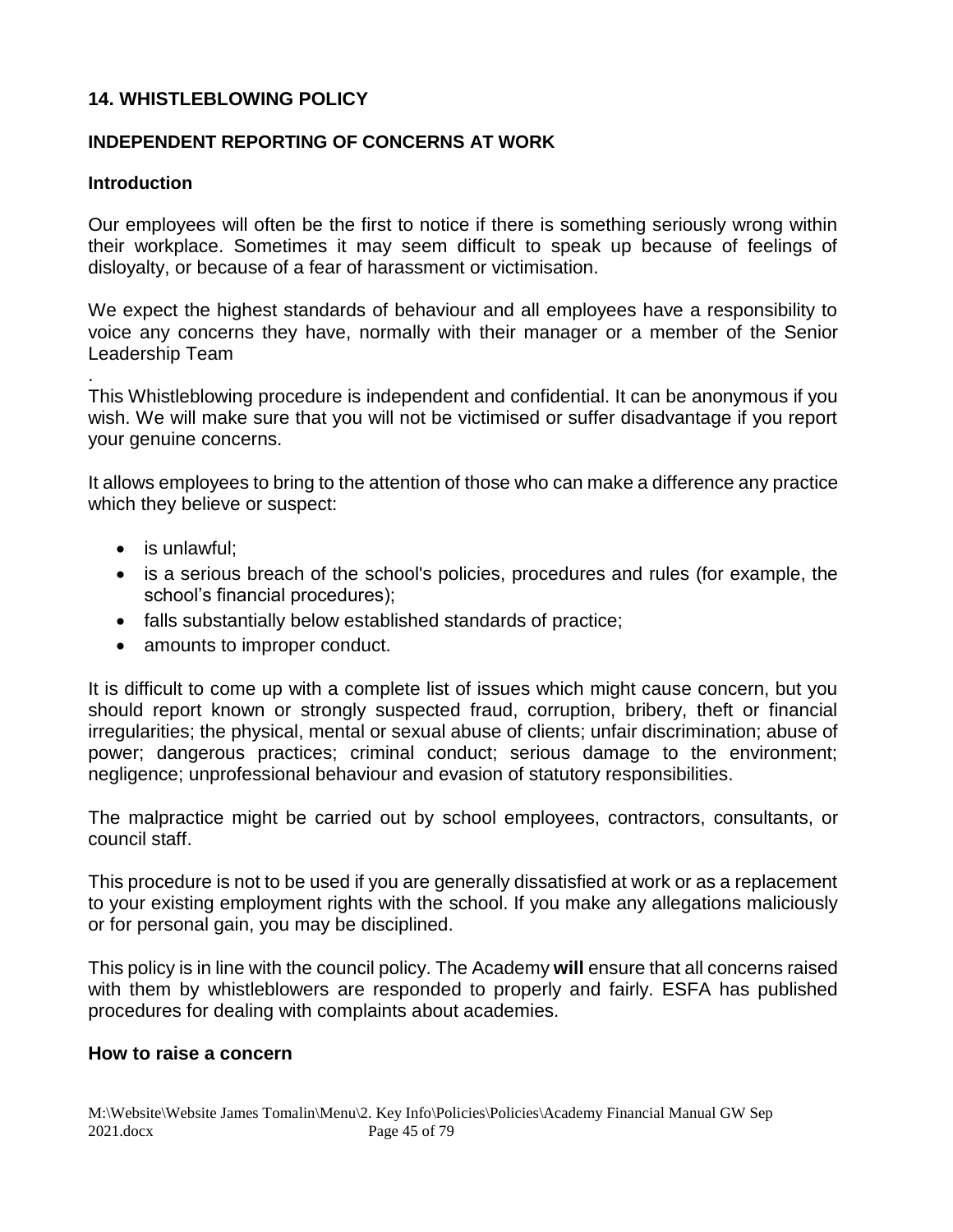## **a) Through your manager**

Normally you should first speak to your immediate manager. If you feel that you can't do this – for example if you believe that they are involved – then you should speak to a member of the Senior Leadership Team.

## **b) Through your trade union**

You may find it helpful at this stage to contact your trade union representative or someone who you trust to advocate on your behalf.

## **c) Through a named trustee**

The Governing Body has appointed a named trustee who staff can contact or report concerns. This will be the Chair of Governors.

## **d) Through the Whistleblowing route**

If you do not feel able to contact any of these people you should call the council's Whistleblowing answerphone – ring 860 5030 or 01484 225030 or email [whistleblowing@kirklees.gov.uk](mailto:whistleblowing@kirklees.gov.uk)

You should give as much information as you can, including names, dates, places, history and why you are concerned. You are encouraged, but not required, to leave your name and contact details – it is much easier to investigate a concern if we can speak to you directly and confidentially.

All messages on the answerphone and email will be heard and seen only by the council's Corporate Customer Standards team. They will then review all messages confidentially, and contact either the Head of Audit and Risk or the Head of HR.

## **How your concerns will be dealt with**

All allegations will be investigated: how and by whom depends on how serious they are and who they involve. The investigation may be handled internally, or referred to an external agency such as the police or the council's external auditor.

If you raise your concerns under this policy then we will write to you within 10 working days saying:

- what we intend to do:
- how long we think this will take;
- whether any more information is required from you.

We will let you know the outcome of the investigation, so that you can see that the matter has been properly addressed.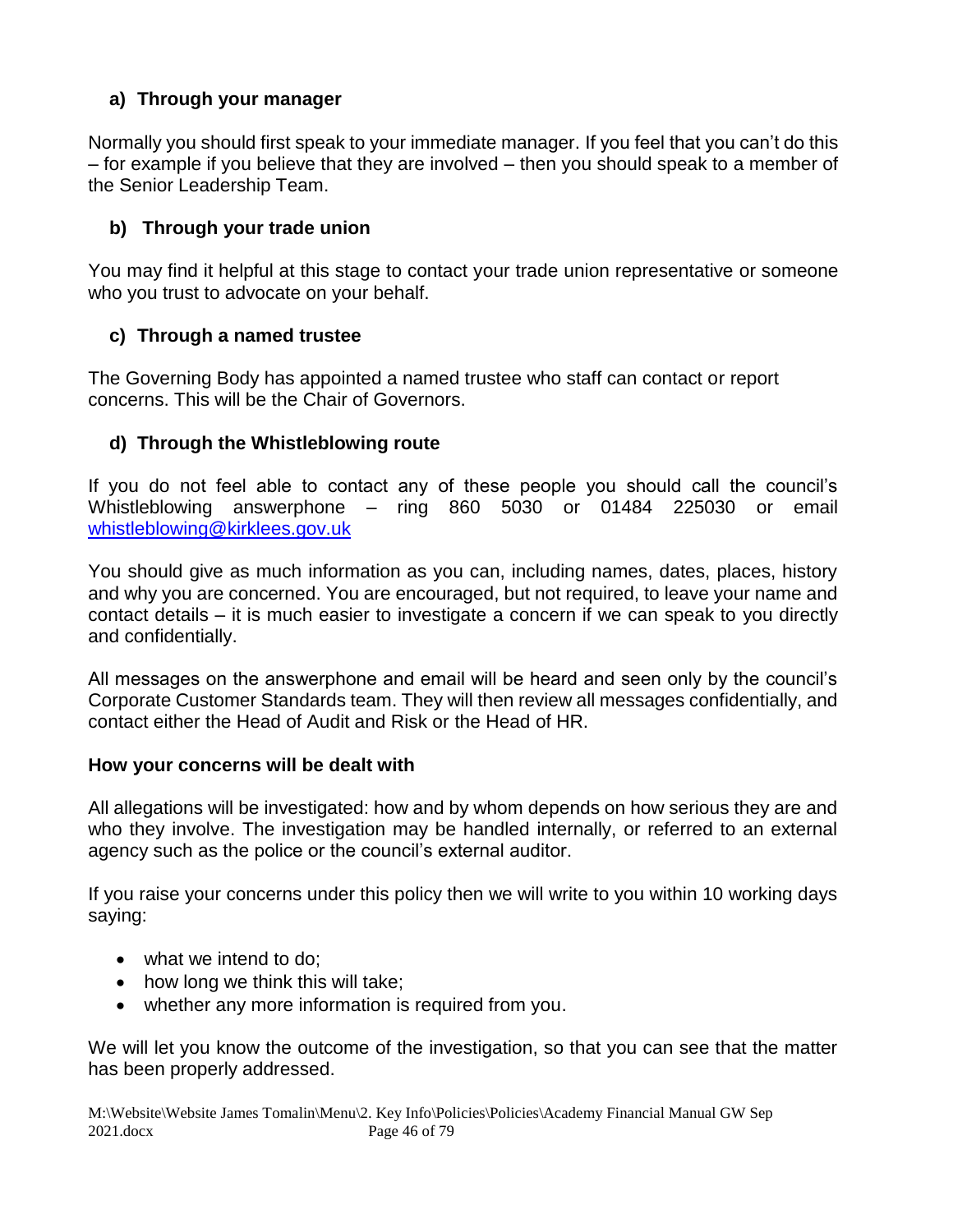#### **Raising your concerns elsewhere**

This Whistleblowing policy has been drawn up so that you can have your concerns dealt with properly, independently and confidentially by the school, but if you have no faith in this process, then you may consider contacting:

- the police phone 101 from any phone  $(9$  then 101 from school phones);
- the council's external auditor (currently the Audit Commission at www.auditcommission.gov.uk) or phone 0845 052 2646 (the Audit Commission's own Whistleblowers' Hotline);
- Public Concern at Work an independent authority on whistleblowing at www.pcaw.co.uk or phone 020 7404 6609

School employees have a responsibility not to undertake any action which might bring the school into disrepute. If you do decide to report your concerns outside the school, you must ensure that you have a good reason for doing so and you must not disclose confidential information.

The trustees **must** agree the whistleblowing procedure and publish it on the trust's website.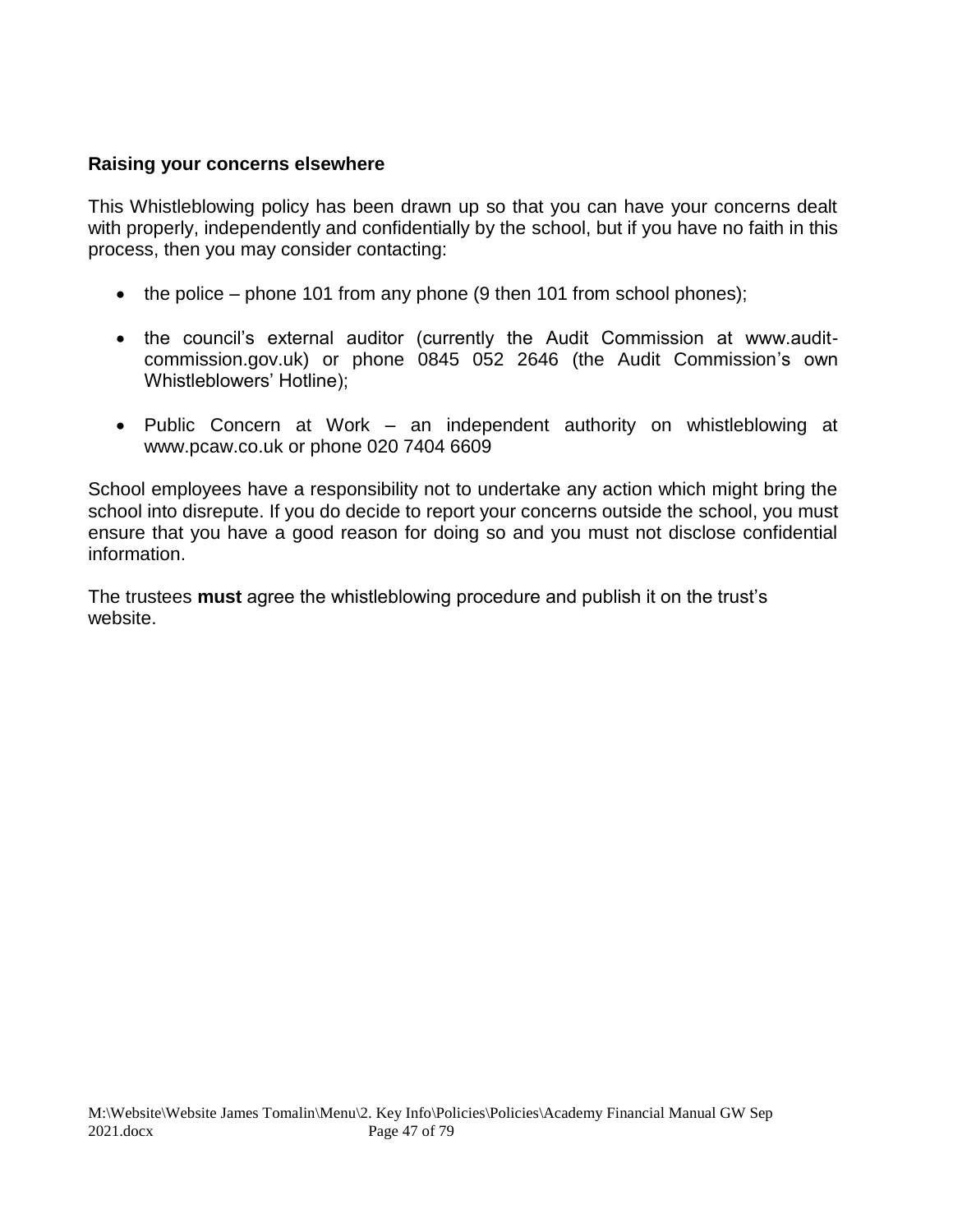## **15. GOVERNORS (DIRECTOR) EXPENSES POLICY**

#### **1.0 INTRODUCTION**

- 1.1 In accordance with the Academies Financial Handbook governors may claim for all reasonable out of pocket travel, accommodation or other expenses legitimately incurred by them in connection with their attendance at meetings or in carrying out their duties as governors of the Academy.
- 1.2 Governors are not entitled to receive remuneration for their work as governors and may not claim for actual or potential loss of income or be paid attendance allowances.
- 1.3 Salendine Nook High School (Academy) believes that paying governor' expenses, in the specific categories as set out below, is important in ensuring equality of opportunity to serve as governors for all members of the community and so is an appropriate use of academy funds.
- 1.4 Any exceptions to this policy need to be justified to and approved by the Finance and General Purpose Committee before any reimbursable costs are incurred and reimbursements made.

#### **2.0 ENTITLEMENTS**

- 2.1 All governors of Salendine Nook High School (Academy) will be entitled to claim the actual costs they incur for the following:
	- i. The cost of travel relating only to and from the governors home address to meetings/training courses provided such costs do not exceed Her Majesty's Customs and Revenue approved mileage rates. These rates currently are :
		- a) 45 pence per mile for cars and vans
		- b) 24p per mile for motorcycles
		- c) 20p per mile for cycles
	- ii. For public transport from the governor's home address, the actual costs incurred. Where more than one class of fare is available, the rate shall be limited to second class fares. The cost of travel by taxi will be reimbursed only in reasonable circumstances.
	- iii. Subsistence , if additional expenses are incurred because work as a governor requires taking meals (i.e. breakfast, lunch or dinner) away from the Academy. Reimbursement will be made for reasonable items bought on the day of the claim.
	- iv. Telephone charges, photocopying, stationery, postage or other reasonable out of pocket expenses. Where practical however Governors are expected to make use of administrative facilities made available within the school.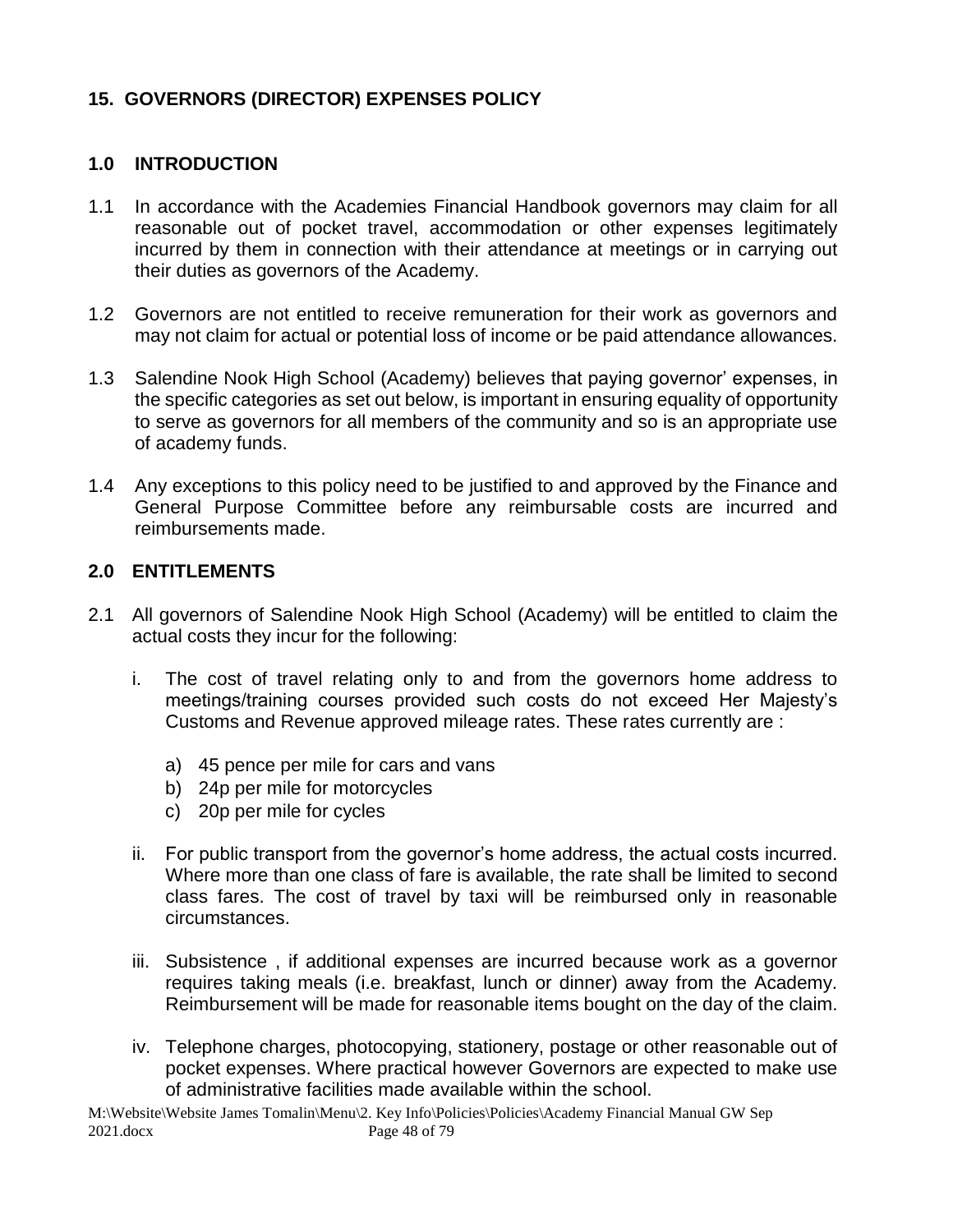- v. Childcare or babysitting allowances (excluding payments to a current/former spouse or partner) with prior approval of the Finance, Staffing & General Purposes Committee.
- vi. Cost of care arrangements for an elderly or dependent relative (excluding payments to a current/former spouse or partner) with prior approval of the Finance, Staffing & General Purposes Committee.
- vii. Costs incurred in performing governor duties either because they have special needs or because English is not their first language with prior approval of the Finance, Staffing & General Purposes Committee.
- viii. Any other justifiable expenses with prior approval of the Finance, Staffing & General Purposes Committee.

## **3.0 SUBMITTING CLAIMS**

3.1 Governors wishing to make claims under these arrangements, should complete a claims form (attached and available from the Director of Finance & Resources), attaching receipts where applicable, and return it to the Academy Director of Finance & Resources. Claims should be submitted at least half termly. The Director of Finance & Resources will submit for approval by the Chair of Governors or Chair of the Finance, Staffing & General Purposes Committee.

## **4.0 TRANSPARENCY**

- 4.1 The total value of claims paid per year to Governors will be declared in a note to the Academy Financial Statements at the end of each financial year.
- 4.2 Claims will be subject to independent audit and may be investigated by the Chair of Governors (or Vice Chair in respect of the Chair of Governors) if they appear excessive or inconsistent.

## **5.0 MONITORING, EVALUATION AND REVIEW**

5.1 The Finance, Staffing & General Purposes Committee will review this policy every two years and assess its implementation and effectiveness.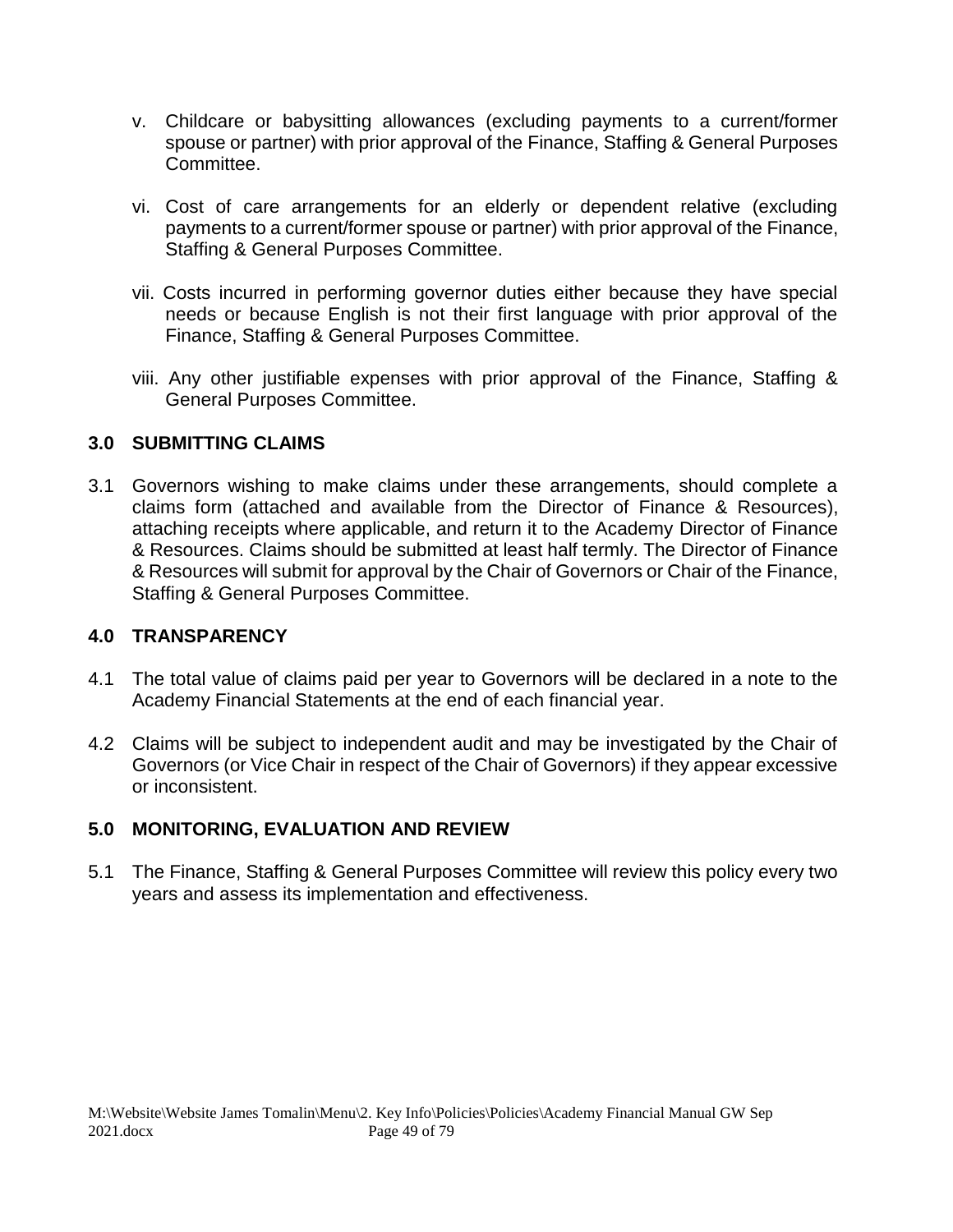# **Claims Form for Governor Expenses**

| Name:      | Date:                |
|------------|----------------------|
| Address:   |                      |
|            |                      |
| Post Code: | <b>Claim Period:</b> |

|                                                                              | £ | P |
|------------------------------------------------------------------------------|---|---|
| Travel to Meetings/training courses (include date and place of<br>meetings): |   |   |
|                                                                              |   |   |
| Travel/Subsistence to national meetings or training events:                  |   |   |
| <b>Telephone Charges:</b>                                                    |   |   |
| Postage:                                                                     |   |   |
| <b>Stationery and Photocopying:</b>                                          |   |   |
| <b>Childcare/babysitting Expenses:</b>                                       |   |   |
| Care arrangements for an elderly or dependent relative:                      |   |   |
| Support for Governors with special needs:                                    |   |   |
| Support for Governors whose first language is not English:                   |   |   |
| <b>TOTAL EXPENSES CLAIMED</b>                                                |   |   |

I claim the total sum of £ ............... for governor expenses as detailed above. I have attached relevant receipts to support my claim.

Signed: ……………………………………………....… Date: …………………………………..

M:\Website\Website James Tomalin\Menu\2. Key Info\Policies\Policies\Academy Financial Manual GW Sep<br>2021.docx Page 50 of 79 Page 50 of 79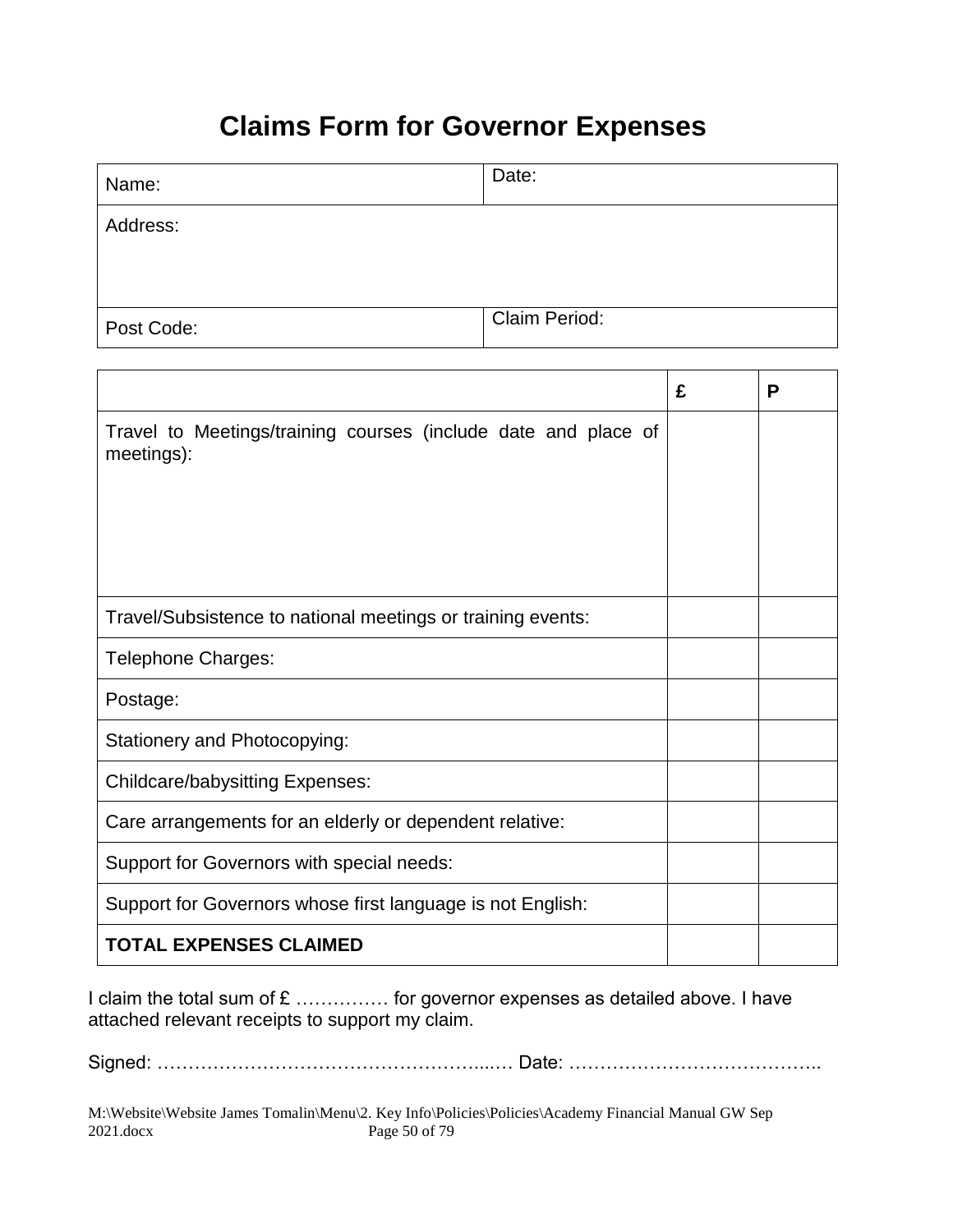Approved by: ……………………………………….. Date: …………………………………..

## **16. CHARGING & REMISSIONS POLICY**

See separate policy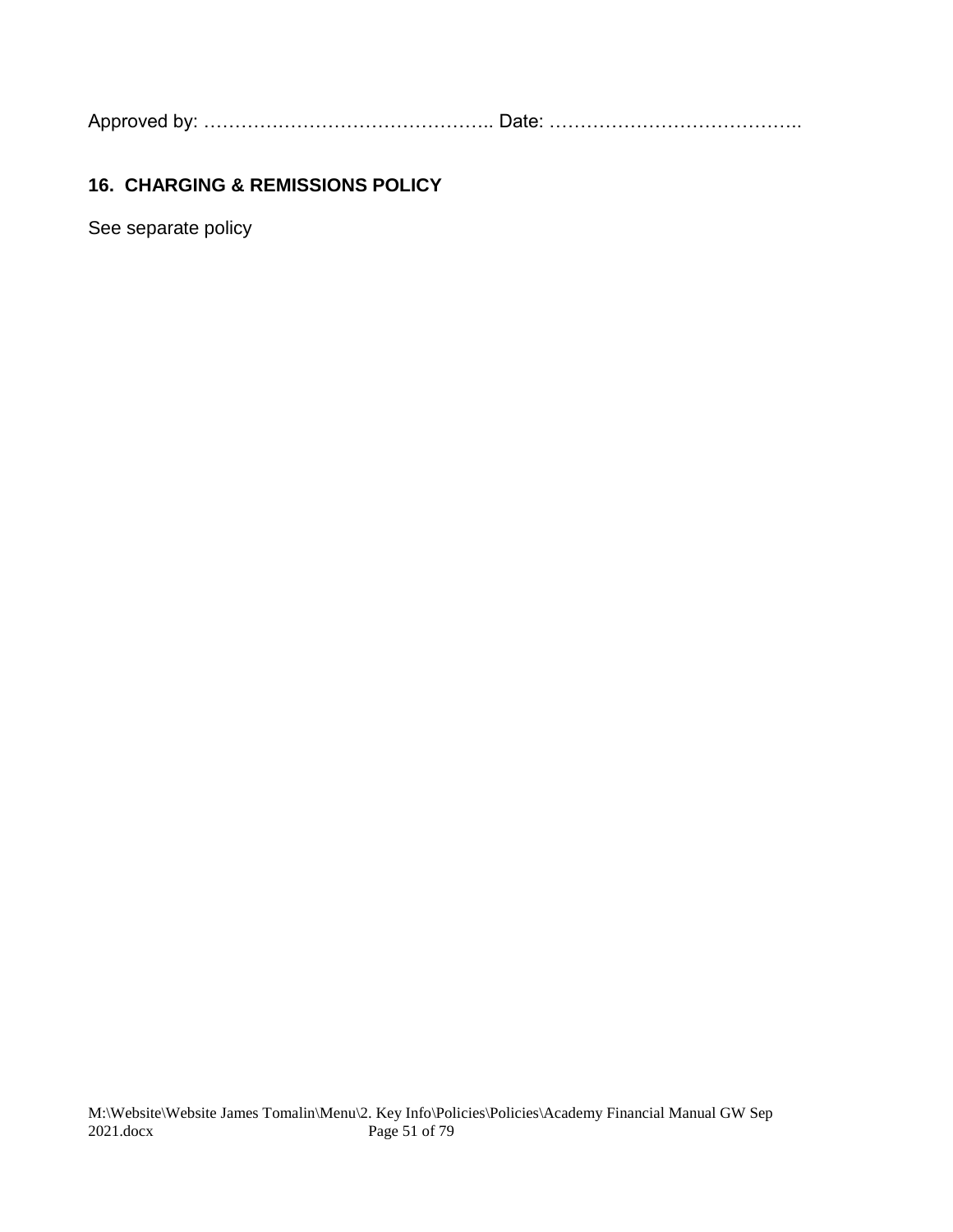## **17. FINANCIAL SUPPORT POLICY**

## **Introduction**

The Full Governing Body recognise that education places financial demands on parents and there are some occasions when parents/carers will find it hard to meet these demands. Although funds are very limited the school would like to support parents/families where possible.

We realise that it is hard for parents/carers to ask for financial support but funds are very limited so the school will have to apply certain criteria in deciding whether or not support can be given.

## **Criteria**

Consideration will be given to students whose parents/carers are:

- Eligible for Free School Meals
- In receipt of Employment Support Allowance
- In receipt of Disability Living Allowance
- Experiencing temporary situations which are causing difficulty, for example caused by recent job loss, bereavement or other serious and unforeseen circumstances

Priority will be given to parents/carers who have not already been supported by this policy.

## **Qualifying Resources**

Application for financial support will be considered for:

- Obligatory items of school uniform
- Costs of educational visits that are integral to the curriculum
- Educational equipment e.g. text books

## **Making an Application**

Applications are made using the Financial Support application form. This can be completed by the parent/carer or a member of staff in their place. Evidence should be provided to support the eligibility criteria.

All information provided on this form will be kept in the strictest confidence.

## **Notification**

If support is agreed, the parent/carer and the Finance Office must be notified.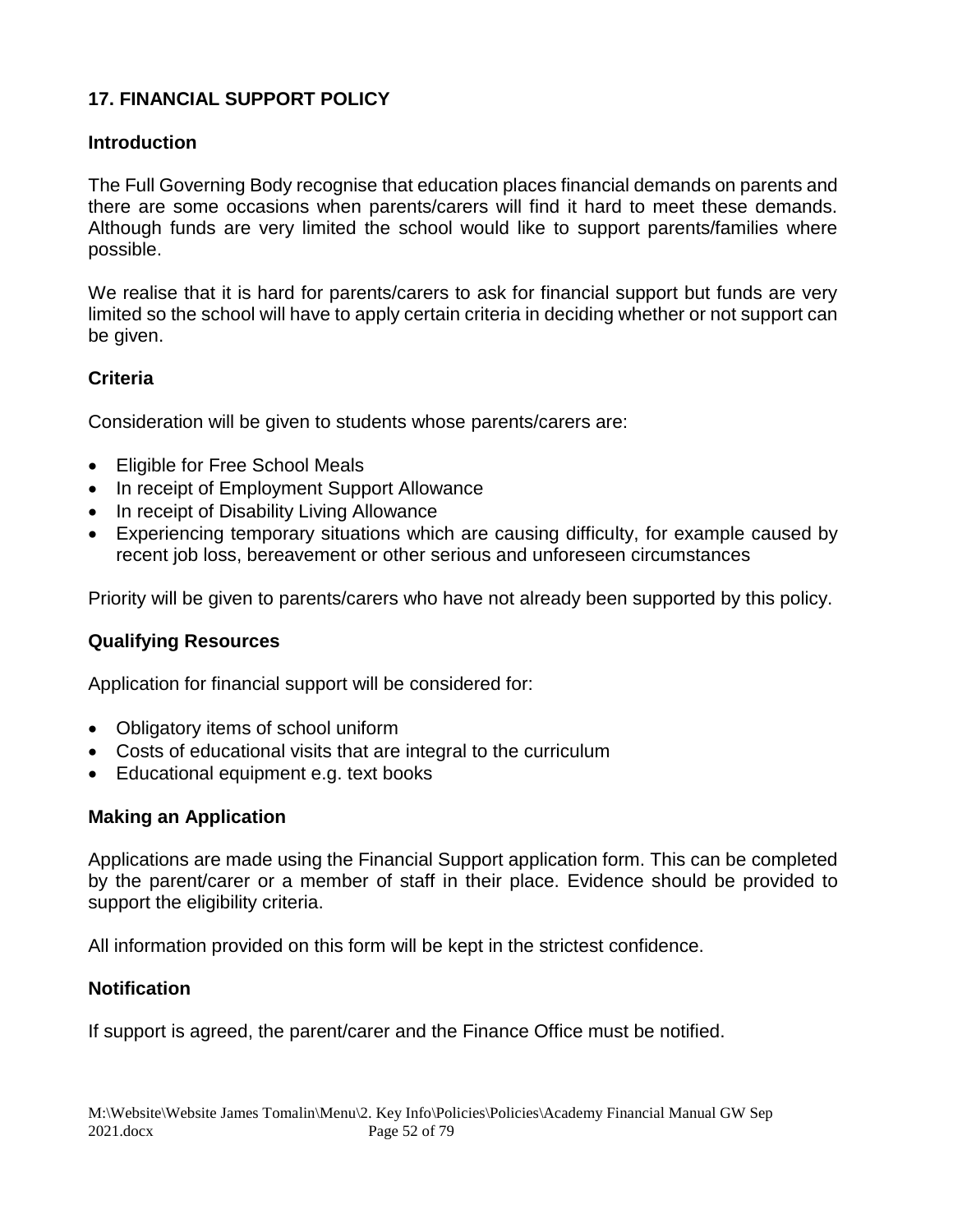Any change in Policy requires the approval of the Finance, Staffing & General Purposes **Committee** 

## **18. LETTINGS POLICY**

As the school is a PFI school, lettings are managed by Spie.

The Sports Hall is an excluded asset outside of the PPP contract, so there is potential for this asset to be let out. At this point in time, this has not been facilitated due to this not being cost effective at this point. This position will be reviewed as and when it is deemed appropropriate to do so.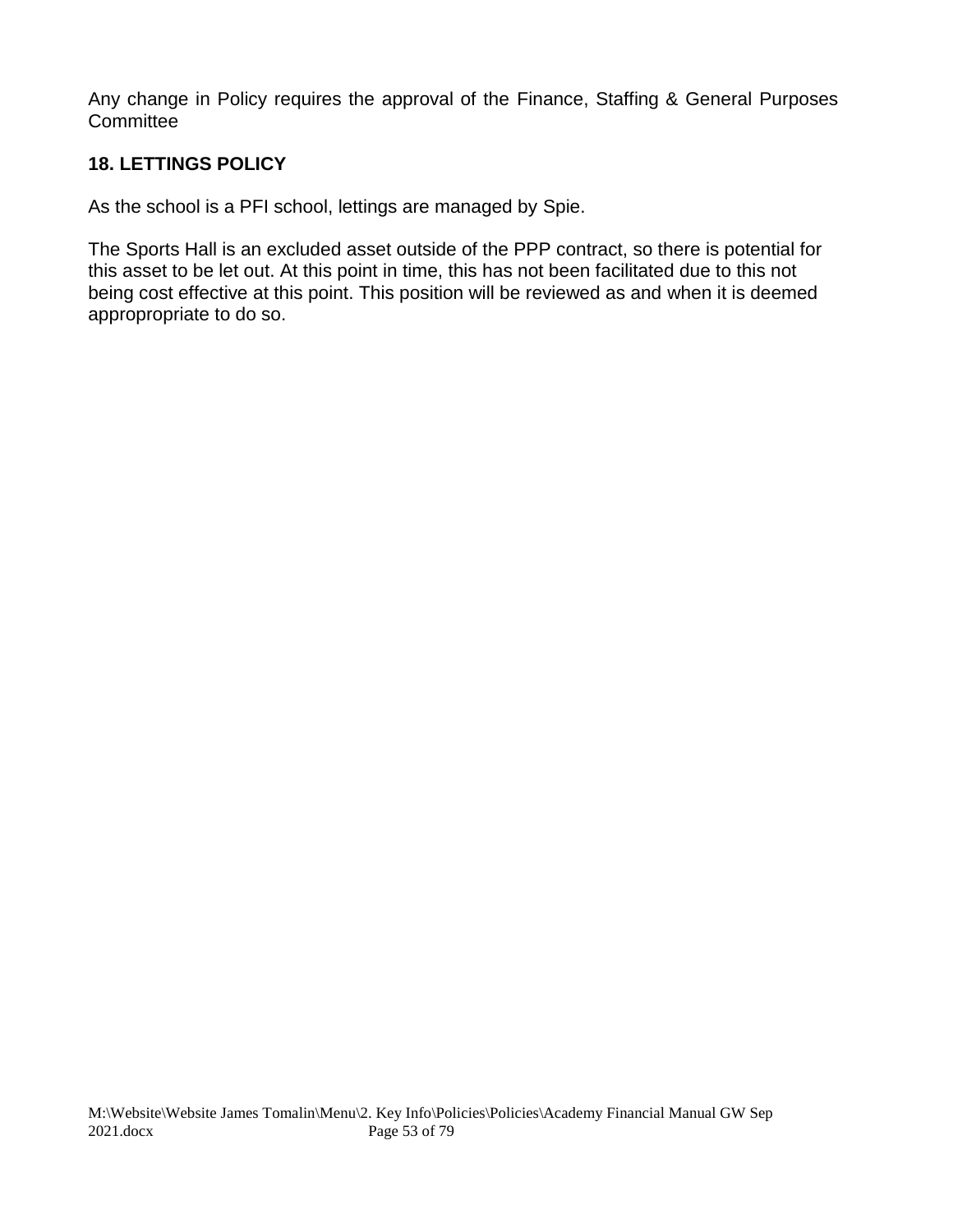#### **19. BEST VALUE STATEMENT**

#### **Introduction**

The Governing Body is accountable for the way in which the school's resources are allocated to meet the objectives set out in the School Improvement Plan. Governors need to secure the best possible outcome for students, in the most efficient and effective way, at a reasonable cost. This will lead to continuous improvement in the school's achievements and services.

#### **What is Best Value?**

Governors will apply the four principles of *best value:*

- **Challenge** Is the school's performance high enough? Why and how is a service provided? Do we still need it? Can it be delivered differently? What do parents want?
- **Compare**  How does the school's student performance and financial performance compare with all schools? How does it compare with LEA schools? How does it compare with similar schools?
- **Consult**  How does the school seek the views of stakeholders about the services the school provides?
- **Compete -** How does the school secure efficient and effective services? Are services of appropriate quality, economic?

#### **Why the statement is needed**

Best Value is a statutory duty to secure continuous improvements in the way that services and functions are exercised by the most economic, efficient and effective means possible. Whilst best value does not apply statutorily to school governing bodies, schools are expected to demonstrate that they are following best value principles in their expenditure of public money, and as part of their evaluation of standards, the curriculum, and partnership with parents and management. This is not a new process, but an opportunity to build on what the school has already achieved.

#### **The benefits of a Best Value Statement**

The introduction of a Best Value statement provided a number of key benefits to schools. This is no longer a separate statement, but now forms part of the Academy's annual accounts statement.

- The statement will formally establish, and help to highlight, the governors' commitment to creating a best value culture throughout the school.
- The statement will raise awareness of the benefits the school can obtain from working towards a best value culture.
- The statement will help to clarify governor and staff responsibilities in relation to best value.
- The statement will provide a framework within which the school can work towards creating a best value culture.

M:\Website\Website James Tomalin\Menu\2. Key Info\Policies\Policies\Academy Financial Manual GW Sep 2021.docx Page 54 of 79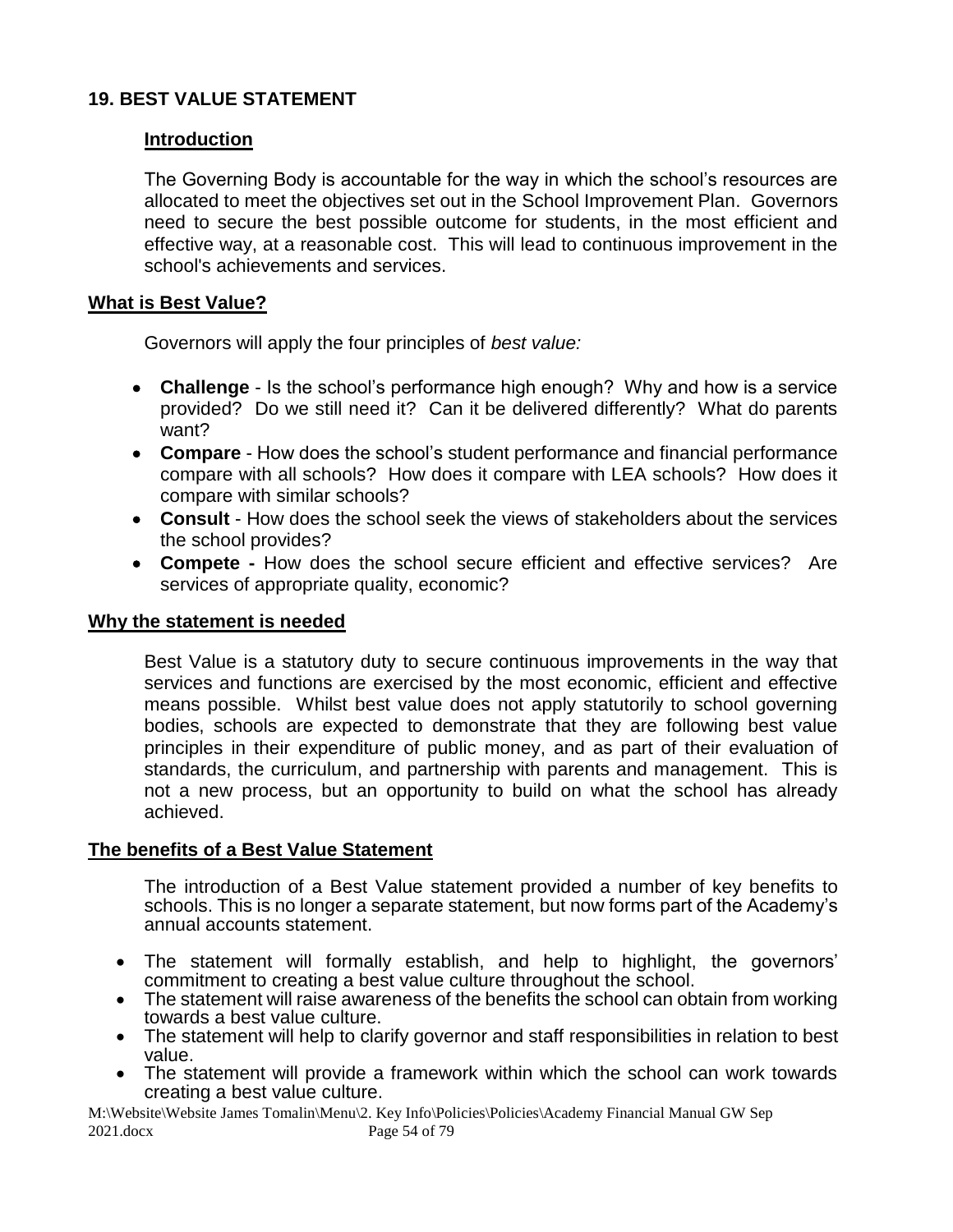#### **The Governors' approach**

The Governors and school managers will apply the principles of *best value* when making decisions about:

- the allocation of resources to best promote the aims and values of the school.
- the targeting of resources to best improve standards and the quality of provision.
- the use of resources to best support the various educational needs of all students.

The pursuit of minor improvements or savings is not cost effective if the administration involves substantial time or costs. Time wasted on minor improvements or savings can also distract management from more important or valuable areas. Therefore governors and school managers:

- will not waste time and resources on investigating minor areas where few improvements can be achieved
- will not waste time and resources to make minor savings in costs
- will not waste time and resources by seeking tenders for minor supplies and services

Governors, and the school managers, will:

- make **comparisons** with other/similar schools using data provided by the LA and the Government, e.g. benchmarking tools, quality of teaching & learning, levels of expenditure
- **challenge** proposals, examining them for effectiveness, efficiency, and cost, e.g. setting of annual student achievement targets
- require suppliers to **compete** on grounds of cost, and quality/suitability of services/products/backup
- **consult** individuals and organisations on quality/suitability of service we provide to parents and students, and services we receive from providers

This will apply in particular to:

#### ✓ *Staffing*

Governors and school managers will deploy staff to provide best value in terms of quality of teaching, quality of learning, adult-student ratio, and curriculum management.

#### ✓ *Use of Premises*

Governors and school managers will consider the allocation and use of teaching areas, support areas and communal areas, to provide the best environment for teaching & learning, for support services, and for communal access to central resources, e.g. the library.

#### ✓ *Use of Resources*

Governors and school managers will deploy equipment, materials and services to provide students and staff with resources which support quality of teaching and quality of learning.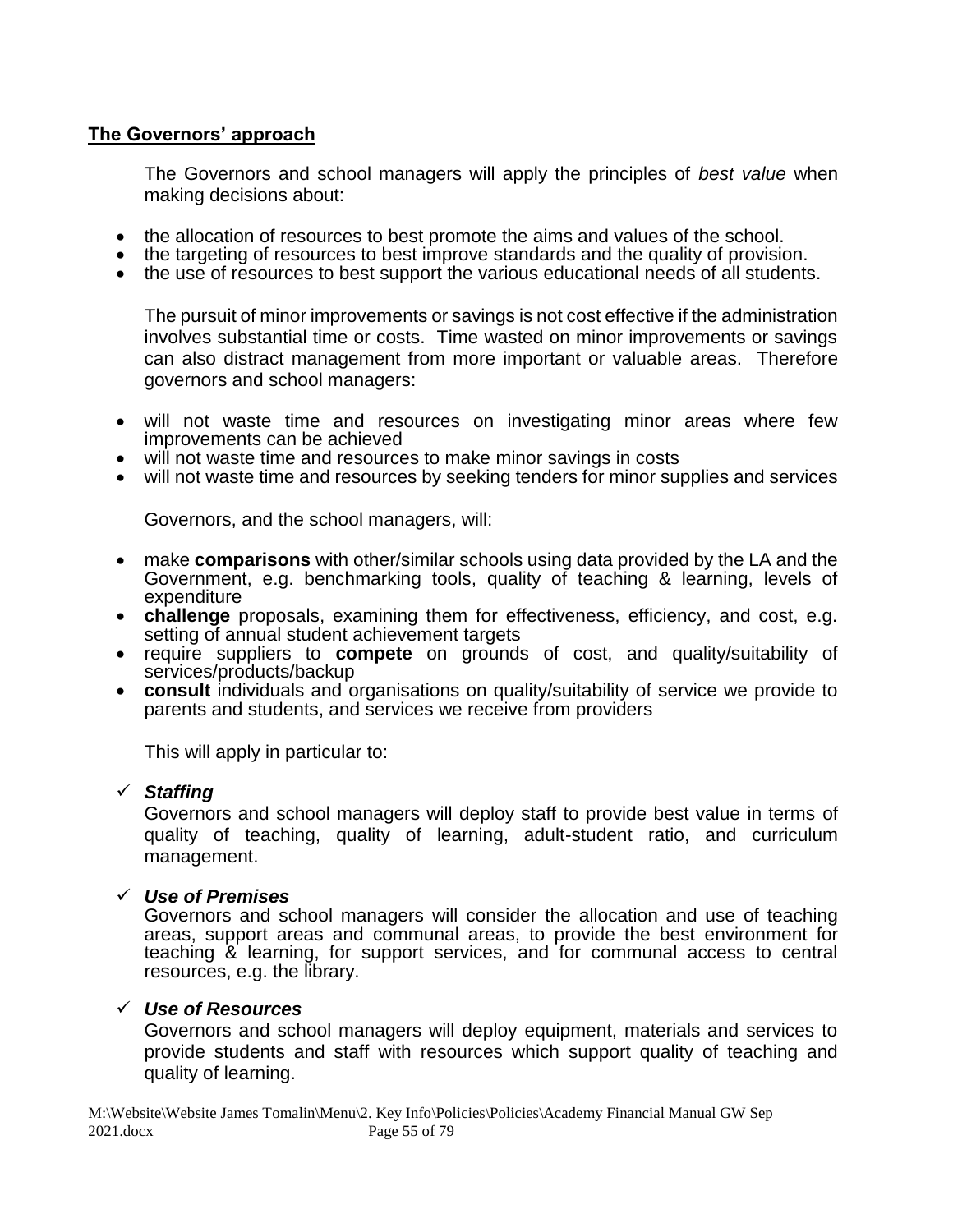## ✓ *Teaching*

Governors and school managers will review the quality of curriculum provision and quality of teaching, to provide parents and students with:

- a curriculum which meets the requirements of the National Curriculum, National Literacy Strategy and National Numeracy Strategy, the LA Agreed RE Syllabus, and the needs of students
- teaching which builds on previous learning and has high expectations of student's achievement

## ✓ *Learning*

Governors and school managers will review the quality of children's learning, by cohort, class and group, to provide teaching which enables children to achieve nationally expected progress, e.g. setting of annual student achievement targets and striving to improve on or maintain previous years exam results and attendance

## ✓ *Purchasing*

Governors and school managers will develop procedures for assessing need, and obtaining goods and services which provide "best value" in terms of suitability, efficiency, time, and cost. Measures already in place include:

- competitive tendering procedures ;
- suitable procedures for obtaining quotes for goods and services for high value products;
- procedures for accepting "best value" quotes, which are not necessarily the cheapest (e.g. suitability for purpose and quality of workmanship)
- procedures which minimise office time by the purchase of goods or services under £1,000 direct from known, reliable suppliers (e.g. stationery, small equipment)
- annual budget prepared in line with the needs identified within the School Development Plan.
- Regular monitoring and review of all aspects of finance through the Finance, Staffing & General Purposes Committee, with full financial statements being discussed.

## ✓ *Students' Welfare*

Governors and school managers will review the quality of the school environment and the school ethos, in order to provide a supportive environment conducive to learning and recreation.

## ✓ *Health & Safety*

Governors and school managers will review the quality of the school environment and equipment, carrying out risk assessments where appropriate, in order to provide a safe working environment for students, staff and visitors.

## **Monitoring**

These areas will be monitored for best value by:

• In-house monitoring by the Senior Leadership Team and curriculum managers, e.g. classroom practice, work sampling;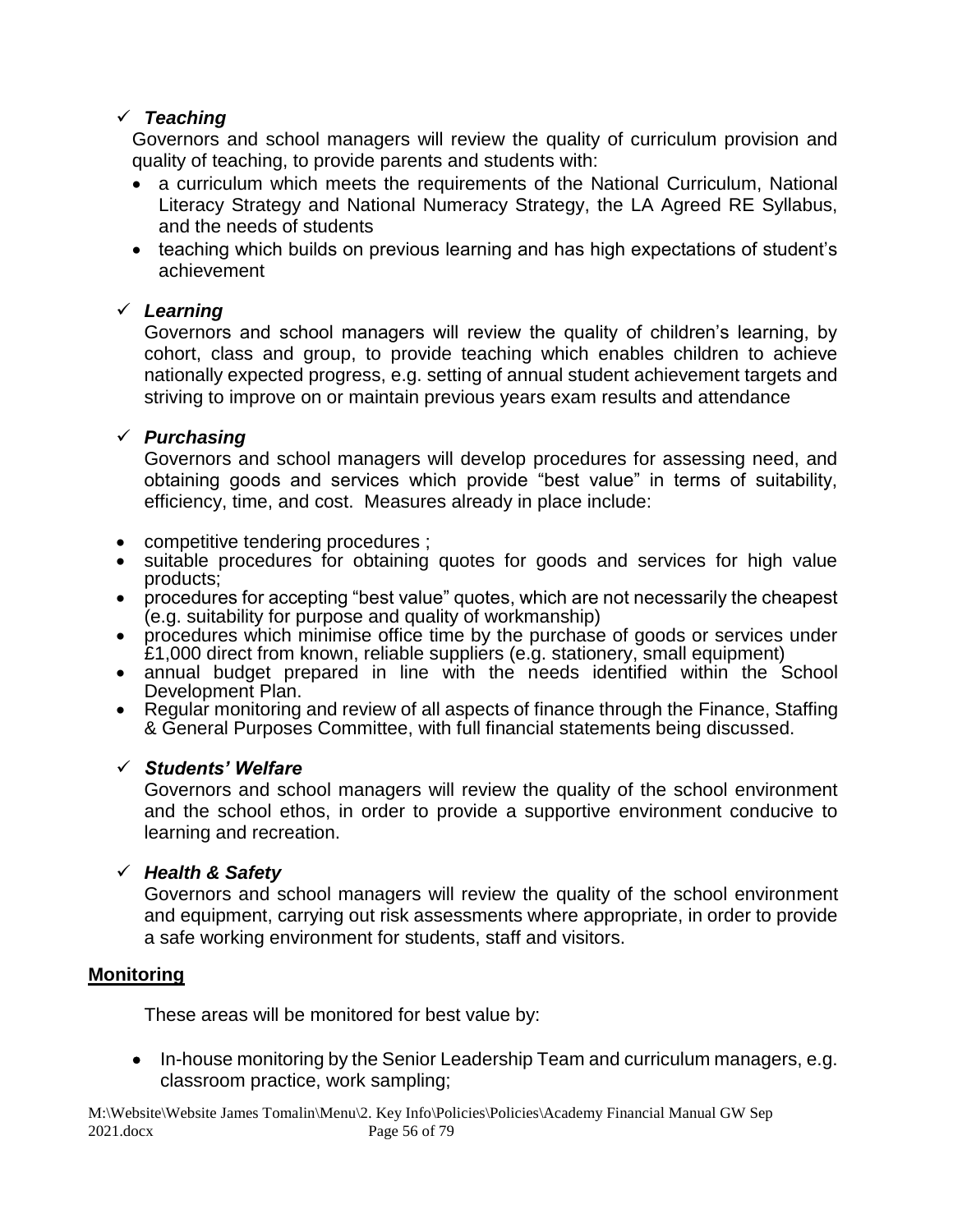- Target setting meetings between the Senior Leadership Team and curriculum managers;
- Annual Performance Management/Appraisal ;
- Annual Budget Planning;
- School Development Plan;
- Analysis's of school student performance data against similar schools;
- Analysis of financial data against benchmark data for all schools, LA schools, similar schools;
- Analysis of DfE student performance data;
- **OFSTED Inspection reports;**
- Governors' meetings (full or committee) including; a review of 'Best Value' at appropriate points in the year Governors' Finance Monitoring & Review;
- Accessibility of information to parents.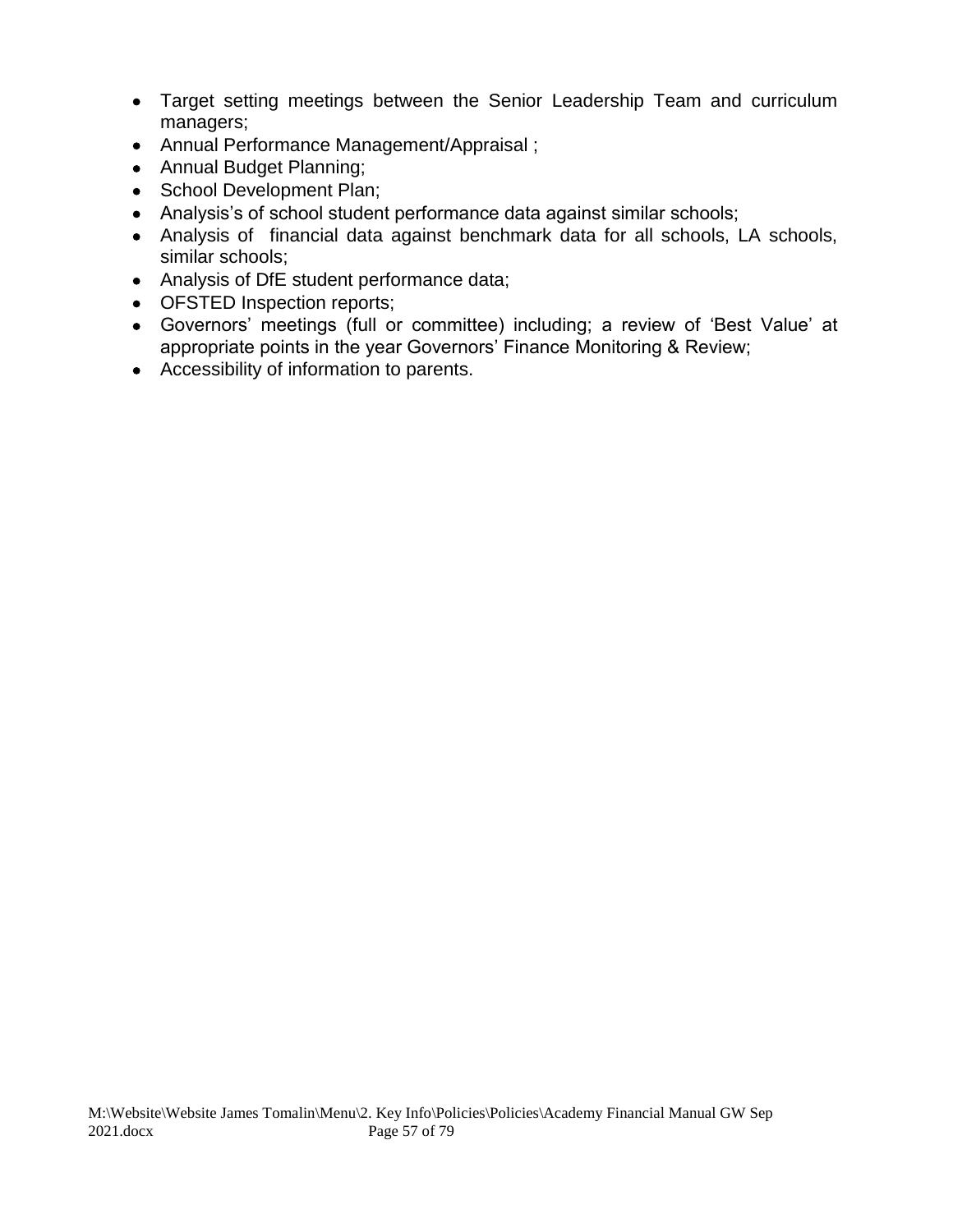## **20. STATEMENT OF INTERNAL CONTROL**

#### **Scope of responsibility**

Governors have overall responsibility for ensuring that there is an effective and appropriate system of control in place. However, such a system is designed to manage rather than eliminate the risk of failure to achieve business objectives, and can provide only reasonable and not absolute assurance against material misstatement or loss.

The Full Governing Body has delegated the day-to-day responsibility to the Principal, as Accounting Officer, for ensuring financial controls conform to the requirements of both propriety and good financial management and in accordance with the requirements and responsibilities assigned to it in the funding agreement between Salendine Nook High School (Academy) and the Secretary of State for Education. The Accounting Officer is also responsible for reporting to the Full Governing Body any material weaknesses or breakdowns in internal control.

#### **The purpose of the system of internal control**

The system of internal control is designed to manage risk to a reasonable level rather than to eliminate all risk of failure to achieve policies, aims and objectives; it can therefore only provide reasonable and not absolute assurance of effectiveness. The system of internal control is based on an on-going process designed to identify and prioritise the risks to the achievement of the academy's policies, aims and objectives, to evaluate the likelihood of those risks being realised and the effect should they be realised, and to manage them efficiently, effectively and economically. The system of internal control has been in place since the school's incorporation as an Academy on 1<sup>st</sup> February 2012.

#### **Capacity to handle risk**

The Full Governing Body has reviewed the key risks to which the school is exposed together with the operating, financial and compliance controls that have been implemented to mitigate those risks. The Full Governing Body is of the view that there is a formal on-going process for identifying, evaluating and managing the school's significant risks that has been in place since incorporation as an Academy on  $1<sup>st</sup>$  February 2012. This process will be regularly reviewed by the Full Governing Body.

#### **The risk and control framework**

The school's system of internal financial control is based on a framework of regular management information and administrative procedures including the segregation of duties and a system of delegation and accountability.

In particular, it includes:

- budgeting and monitoring systems with an annual budget
- periodic financial reports which are reviewed and agreed by the Full Governing Body;

M:\Website\Website James Tomalin\Menu\2. Key Info\Policies\Policies\Academy Financial Manual GW Sep 2021.docx Page 58 of 79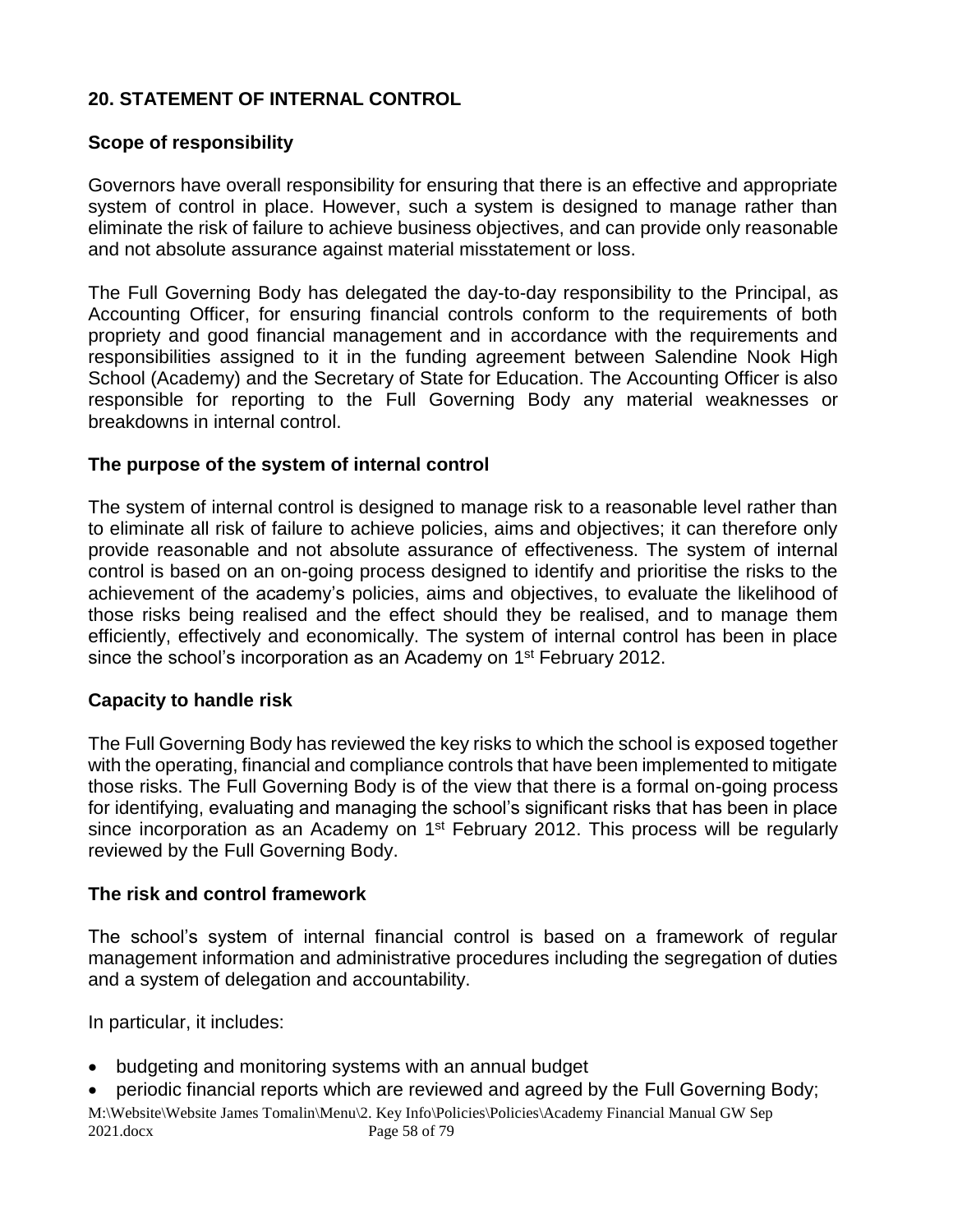- regular reviews by the Finance, Staffing & General Purposes Committee of reports which indicate financial performance against the forecasts and of major purchase plans, capital works, and expenditure programmes;
- setting targets to measure financial and other performance;
- purchasing guidelines;
- delegation of authority and segregation of duties;
- identification and management of risks.

#### **Statement of internal control**

The Full Governing Body has appointed Gibson Booth Ltd as auditors.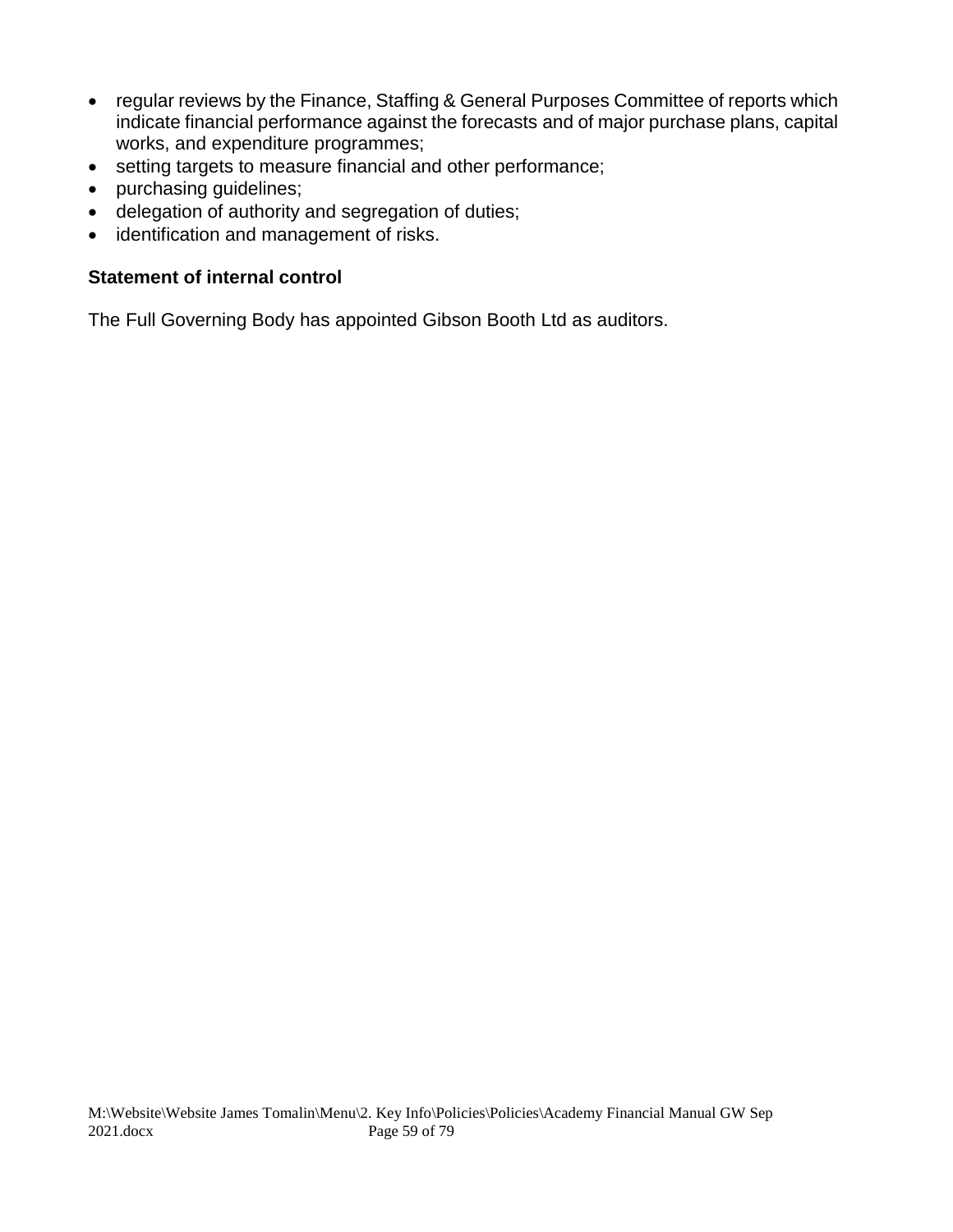## **21. PAY POLICY**

See separate policy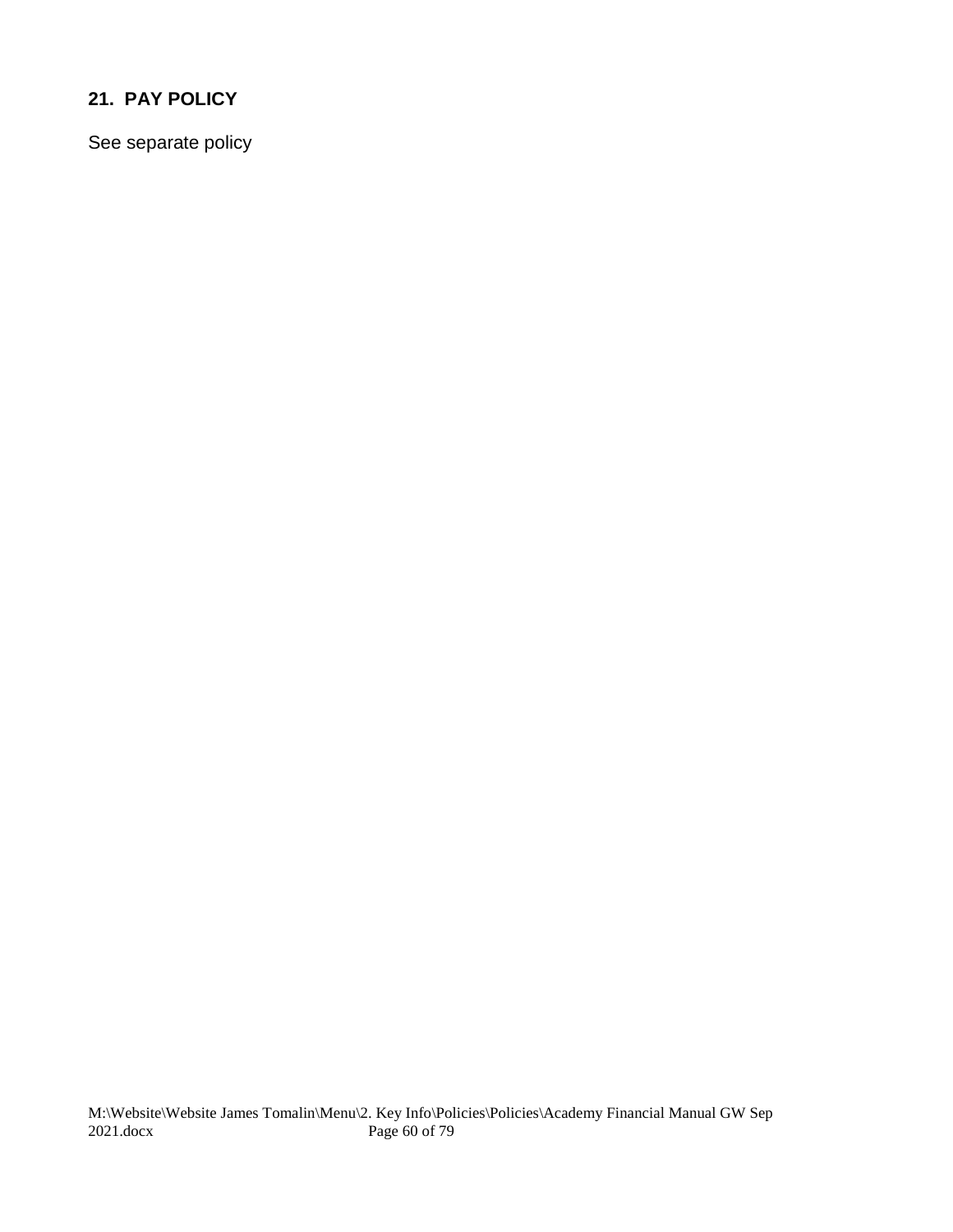## **22. BUSINESS CONTINUITY PLAN**

See separate policy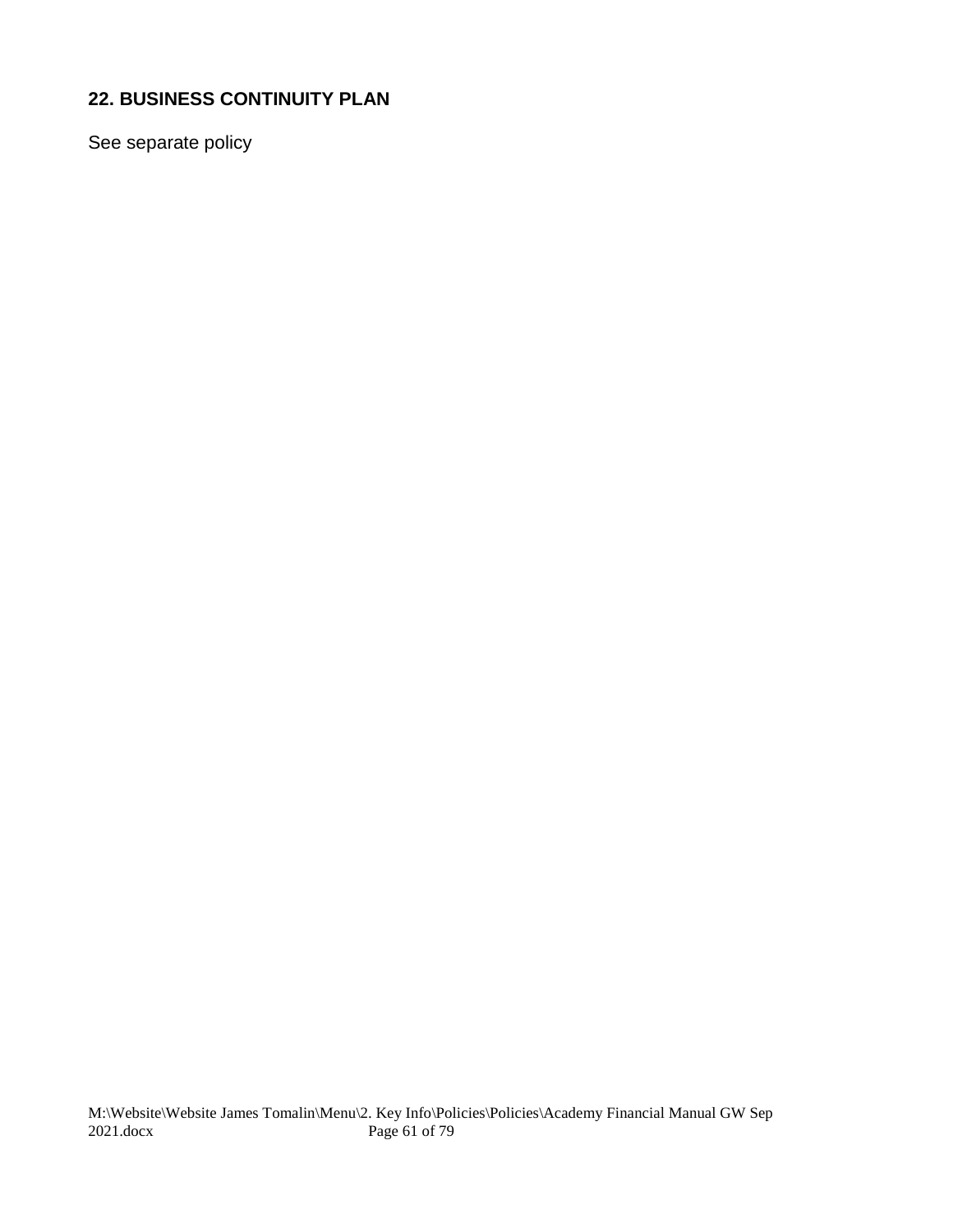#### **23. RISK MANAGEMENT**

#### **Risk Management Policy**

#### **Background**

#### **The Academy Trust Handbook 2021 states:**

#### **Risk management**

- 2.38 The trust **must** manage risks to ensure its effective operation and **must** maintain a risk register:
	- $\Box$  Overall responsibility for risk management, including ultimate oversight of the risk register, **must** be retained by the board of trustees, drawing on advice provided to it by the audit and risk committee.(n.b. at Salendine Nook High School (Academy) we do n ot have a desiganated Audit and Risk Committee, as this is part of
	- $\Box$  Other committees may also input into the management of risk at the discretion of the board.
	- Aside from any review by individual committees, the board itself **must**  review the risk register at least annually.
	- $\Box$  Risks management covers the full operations and activities of the trust, not only financial risks.

The trust's management of risks **must** include contingency and business continuity planning.

## **Risk Management objectives**

The objectives for managing risk across the Academy are:

- To comply with risk management best practice;
- To ensure risks facing the Academy are identified and appropriately documented;
- To provide assurance to the Full Governing Body that risks are being adequately controlled, or identify areas for improvement and
- To ensure action is taken appropriately in relation to accepting, mitigating, avoiding and transferring risks.

## **Risk Management strategy**

M:\Website\Website James Tomalin\Menu\2. Key Info\Policies\Policies\Academy Financial Manual GW Sep 2021.docx Page 62 of 79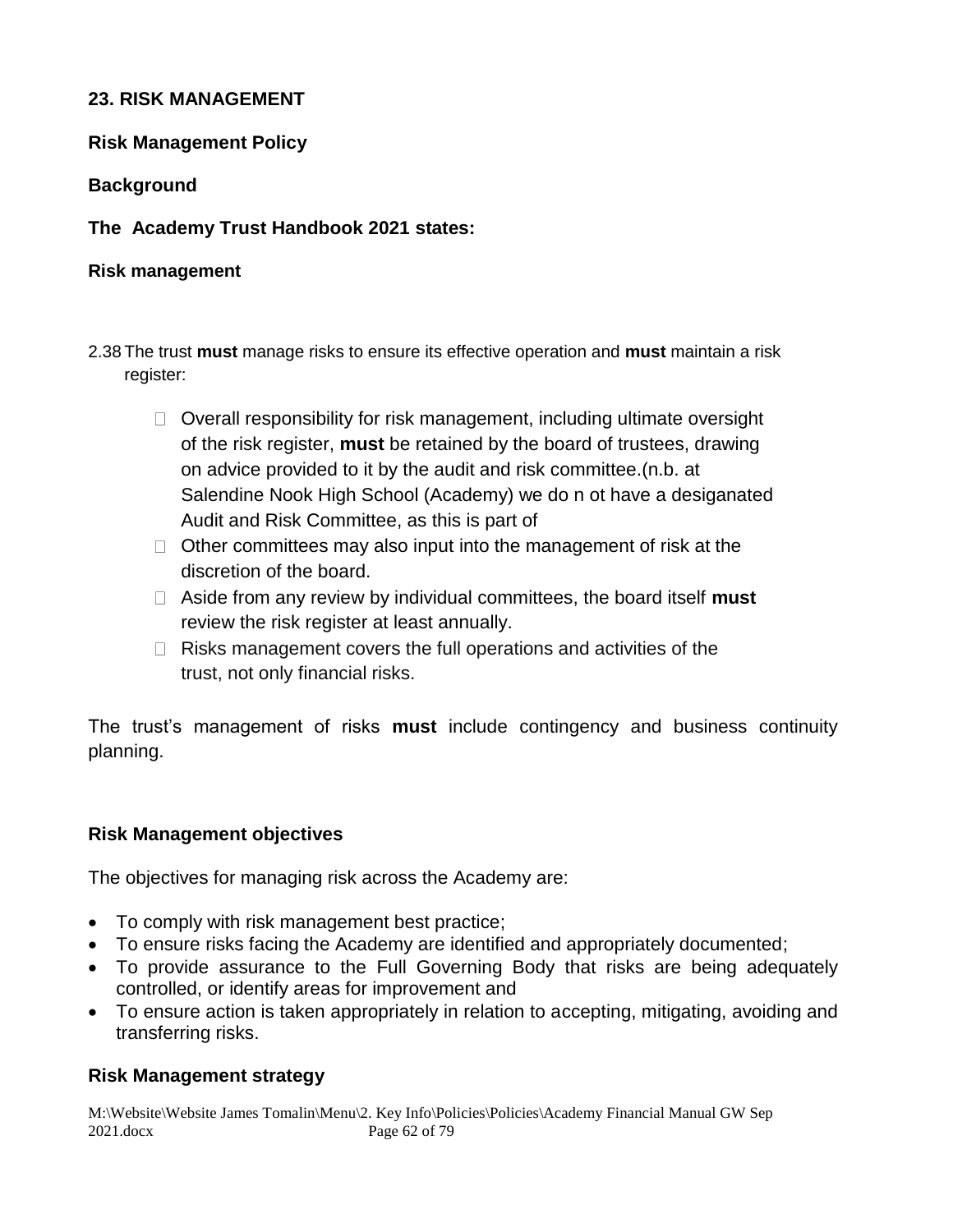The strategy aims to:

- Outline the roles and responsibilities for risk management.
- Identify risk management processes to ensure that all risks are appropriately identified, controlled and monitored and
- Ensure appropriate levels of awareness throughout the Academy

## **Roles and responsibilities**

The SLT has overall responsibility for day to day risk management. The Director of Finance & Resources has lead responsibility for risk management processes and the Academy-wide Risk Register. This responsibility includes:

- Monitoring the performance of risk management processes
- Ensuring that appropriate controls are in place to manage identified risks
- Preparation of periodic reports to the all committees and Full Governing Body.

The Risk Register is formally reviewed each term by the relevent SLT link for each governing body sub committee and the Full Governing Body, which has this as an agenda item for each meeting. The Full Governing body having the ultimate responsibility for the Risk Register.

## **Identification of risks**

The Risk Management Standard states that risk identification should be approached in a methodical way to ensure that all significant activities have been identified and all the risks flowing from these activities have been defined.

Our approach to risk management is linked to the Academy's strategic aims and objectives and encompass:

- High achievement and high value added
- Outstanding staff, leadership and management
- Outstanding infrastructure
- Financial strength
- Inspiring and supportive culture
- Strong community and partnerships

The structure and organisation of the Academy's risk register follows the above structure to ensure that all significant objectives and activities have been identified and the risks associated with each area have been identified.

## **Evaluation of risks**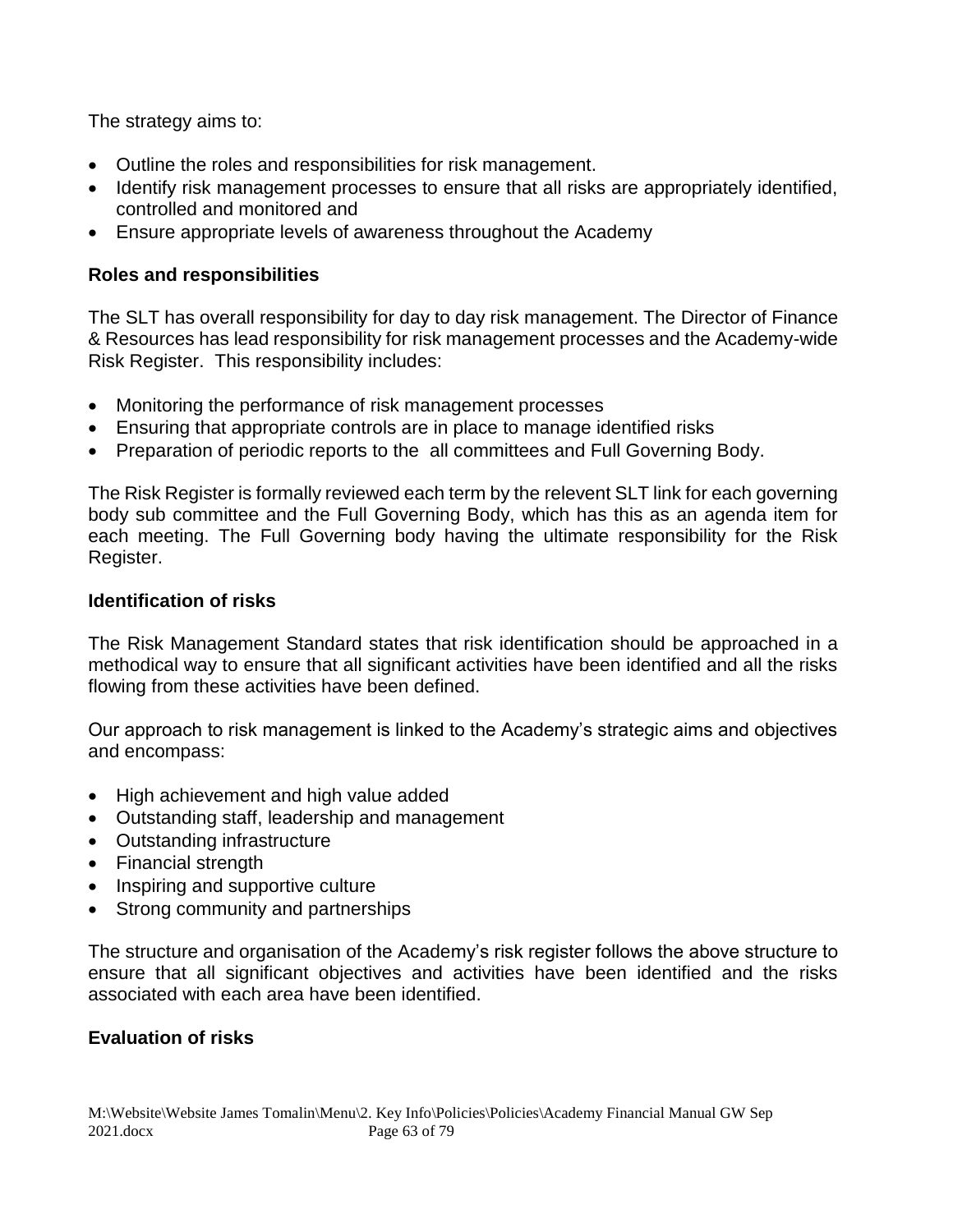The Risk Management Standard states that risks should be evaluated against agreed criteria to make decisions about the significance of risks to the organisation.

The Academy uses a 3x3 matrix to assess impact and probability as high, medium or low, as illustrated in the diagram below:

|             | $\boldsymbol{3}$ | $\overline{\mathbf{3}}$ | $6\phantom{1}6$         | $\boldsymbol{9}$ |
|-------------|------------------|-------------------------|-------------------------|------------------|
| PROBABILITY | $\mathbf{2}$     | $\overline{2}$          | $\overline{\mathbf{4}}$ | $6\phantom{1}6$  |
|             | 1                | 1                       | $\overline{2}$          | $\mathbf{3}$     |
|             |                  |                         |                         |                  |
|             |                  | Low                     | <b>Medium</b>           | High             |
|             |                  | 1                       | $\mathbf 2$             | 3                |
|             |                  | <b>IMPACT</b>           |                         |                  |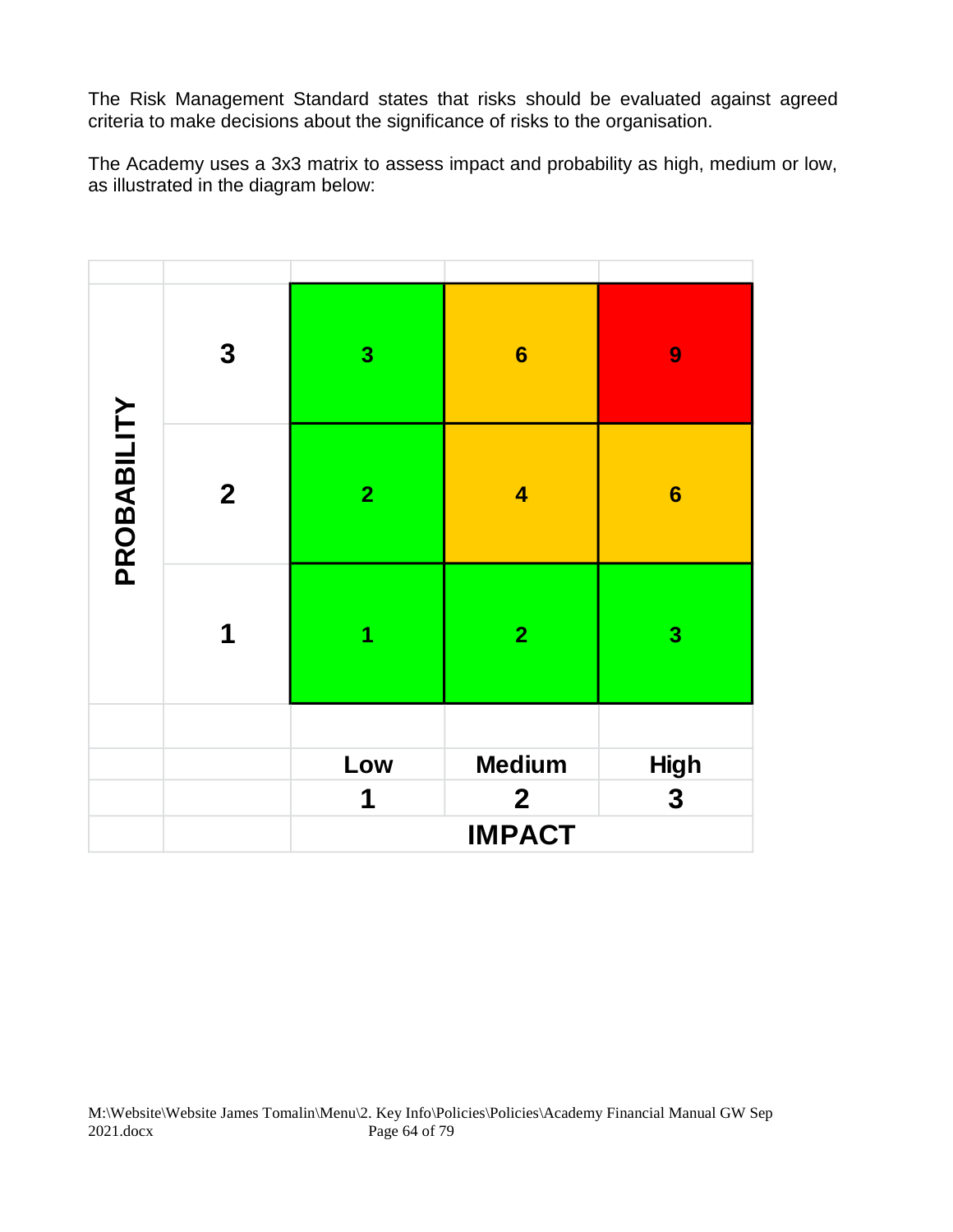| <b>Probability Description</b> | <b>Definition</b>                                                                                                                                                                                                                                                                                                                                                                                                                |
|--------------------------------|----------------------------------------------------------------------------------------------------------------------------------------------------------------------------------------------------------------------------------------------------------------------------------------------------------------------------------------------------------------------------------------------------------------------------------|
| High(3)                        | Risk is likely to occur                                                                                                                                                                                                                                                                                                                                                                                                          |
| Medium (2)                     | Risk may occur (but is not inevitable)                                                                                                                                                                                                                                                                                                                                                                                           |
| Low(1)                         | Risk is unlikely to occur (i.e will only occur in<br>exceptional circumstances)                                                                                                                                                                                                                                                                                                                                                  |
| <b>Impact Description</b>      | <b>Definition</b>                                                                                                                                                                                                                                                                                                                                                                                                                |
| High(3)                        | Risks resulting in - Extensive permanent or long<br>term injuries / sick, loss of life, long or medium term<br>interruption to school activities, adverse national<br>publicity, negative consequences for most pupils,<br>staff or parents, litigation almost certain and difficult<br>to defend, material financial loss, breaches of law<br>punishable by imprisonment or issues considered<br>critical by OFSTED Inspectors. |
| Medium (2)                     | Risks resulting in - Medical treatment required, short<br>term interruption to school activities, negative<br>consequences for many pupils, staff or parents,<br>litigation to be expected, significant financial loss,<br>breaches of law punishable by fines or issues<br>considered important by OFSTED Inspectors,<br>breaches of national or professional<br>regulations/standards.                                         |
| Low(1)                         | Risks resulting in - No injuries beyond "first aid"<br>level, minor or no significant disruption to school<br>activities, difficult to handle local press interest,<br>negative effects on a few pupils, staff or parents<br>only, unlikely to cause complaint/litigation, negligible<br>financial loss, breaches of local<br>procedures/standards.                                                                              |

## **Risk Reporting and Communication**

The aim of reporting risk is to provide assurance to the Full Governing Body, Senior Leadership Team and auditors that the Academy is effectively managing its risks and has a robust system of internal controls.

## **Risk register**

The reporting mechanism will be the Academy's Risk Register and Risk Management plan. This will highlight the key risks facing the Academy, as well as a breakdown for each key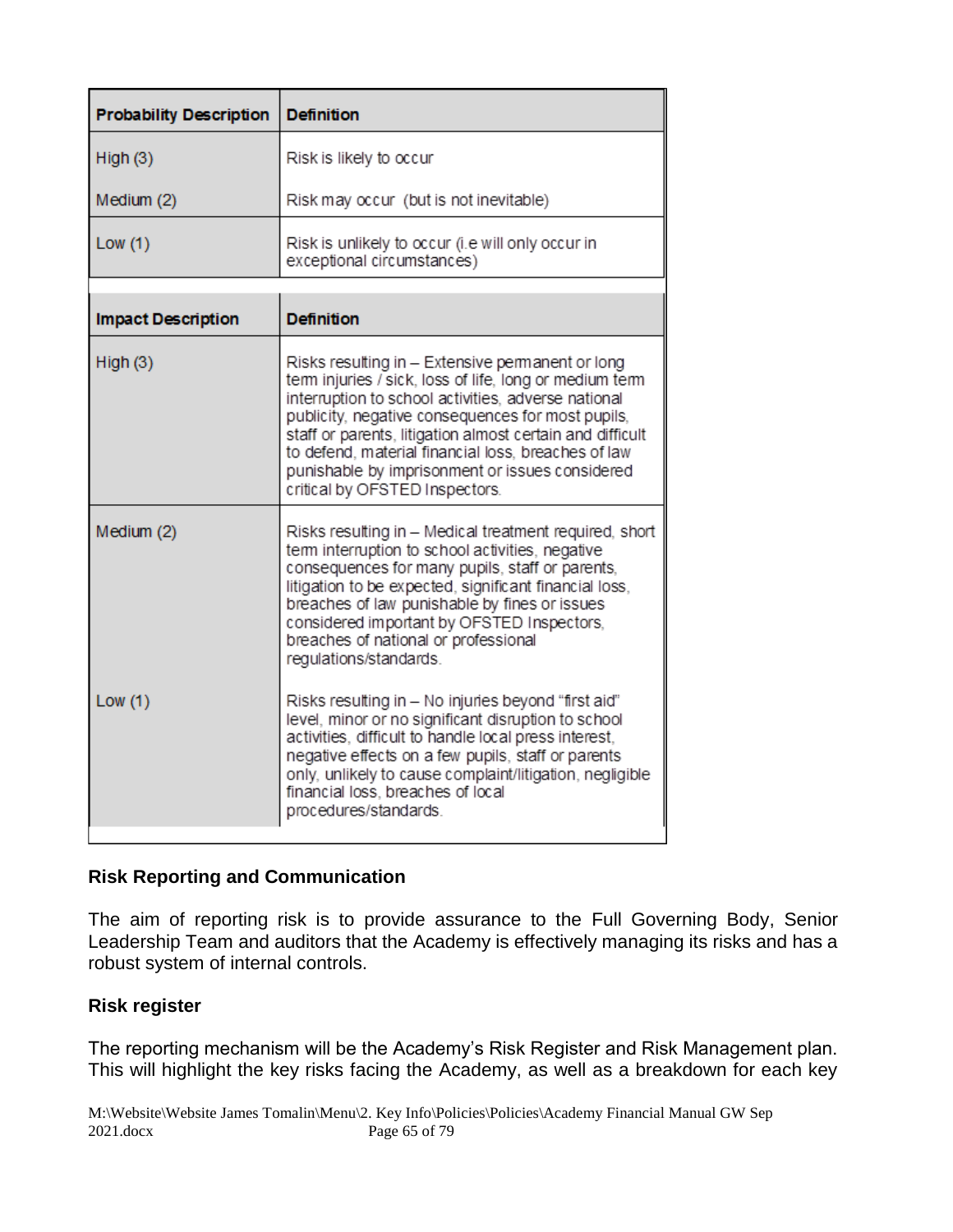strategic aim. The Risk Management Plan will be monitored by the Finance, Staffing & General Purposes Committee on at an annual basis or as necessity requires a review.

Any significant changes in risk impact or probability, or the occurrence of an event which raises the profile of a risk will be recorded on the risk register as it occurs. Any new or increased risks identified in Full Governing Body or SLT meetings, or raised by a member of staff will be evaluated and, if appropriate, recorded in the Risk Register.

#### **Communicating Risks**

The Full Governing Body monitors the risk management plan. The Director of Finance & Resources will ensure that any perceived new or increased risks or significant failure of risk management control measures are reported to the relevent committee, along with a summary of actions taken and considered by the Full Governing Body.

The Director of Finance & Resources will endeavour to raise awareness that risk management is a part of the Academy's culture and seek to ensure that:

- individual members of staff are aware of their accountability for individual risks
- individuals report promptly to senior management any perceived new risks or failure of existing control measures.

#### **Annual risk review and assessment**

The Director of Finance & Resources will prepare an annual review of the risk management plan for the Full Governing Body on:

- The significant risks facing the Academy
- The effectiveness of the risk management processes
- That the Academy has published a risk management policy covering risk management philosophy and responsibilities

## **Insurance Cover**

The Academy **must** have adequate insurance cover in compliance with its legal obligations or be a member of the academies risk protection arrangement (RPA). Not all risks are covered in the RPA.

The Academy will consider the RPA unless commercial insurance provides better value for money. If the trust is not a member of the RPA, it will determine its own level of commercial insurance cover to include buildings and contents, business continuity, employers' and public liability insurance and any other cover required.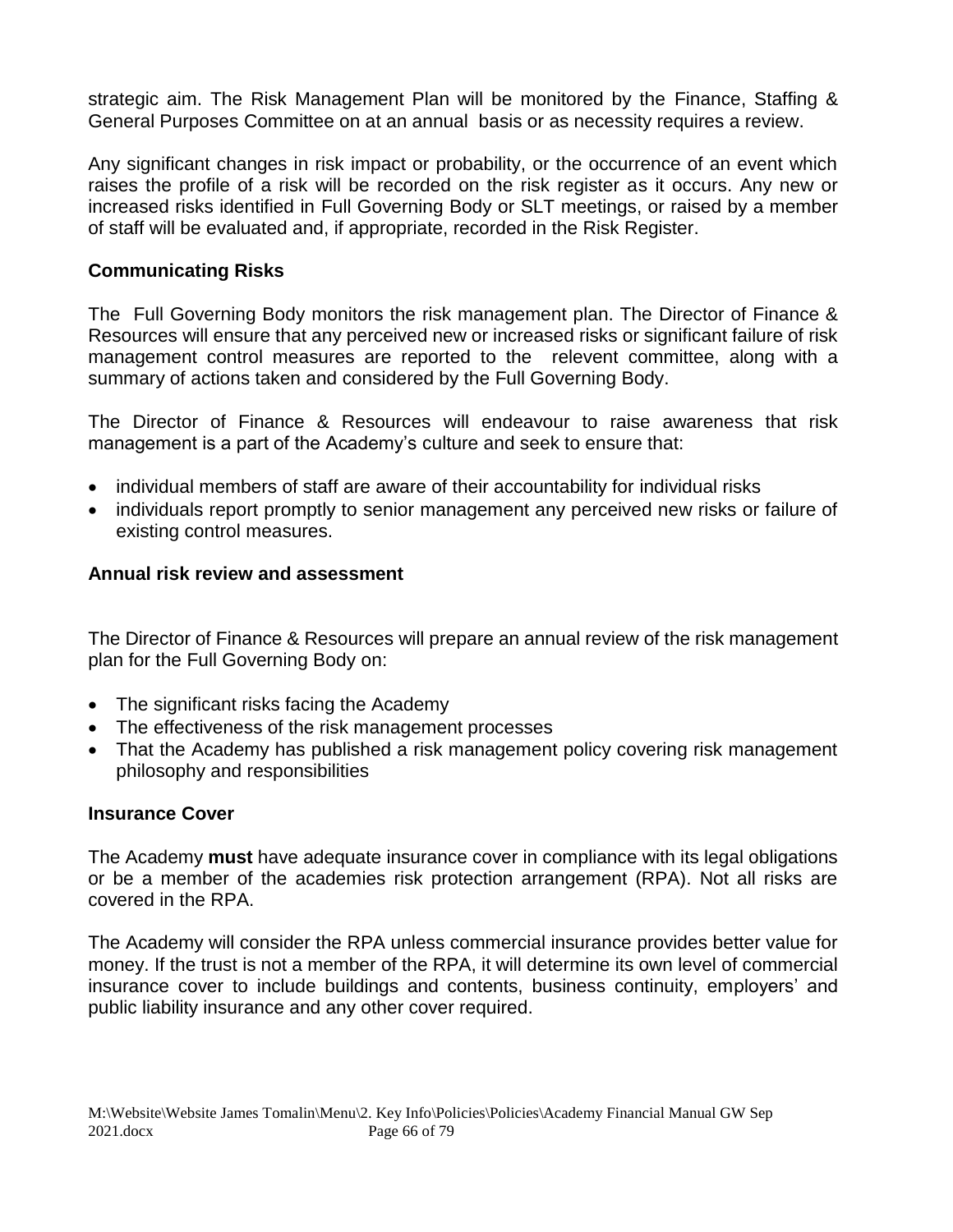## **24. CREDIT CARD POLICY**

It is recognised that there are many occasions when the Academy will need to make direct payment for goods through internet/telephone services to companies that offer best value for money. On occasions, there are also companies who will not accept a standard purchase order and wait to be paid after the goods or services are supplied. To address these situations the Full Governing Body has approved the use of credit cards.

The primary method of payment remains invoicing and this will generally be used in preference to credit card purchases.

The Full Governing Body has delegated the operation of credit cards to the Principal.

A Credit Card is issued by Lloyds TSB Bank plc and are repaid monthly in full, by direct debit. Lloyds TSB Bank plc will not issue a generic credit card and hence the card is issued in the name of the Principal. The current limit on the credit card is £ 10,000.

Credit cards must not be used for personal expenditure in any circumstances nor are cash withdrawals are allowed.

Supporting receipts and transaction details will be retained for all use of the credit card and authorised in accordance with the usual procurement procedures.

The processing procedures are documented in the Procedures Manual and entries and reconciled monthly in accordance with academy procedures.

All orders (telephone or internet) must be delivered to the Academy address as detailed in the procurement procedures.

The cardholder shall authorise the academy to recover the cost of any unauthorised transactions and where reimbursement is not received, then the academy is authorised to make a salary deduction for the unauthorised amount.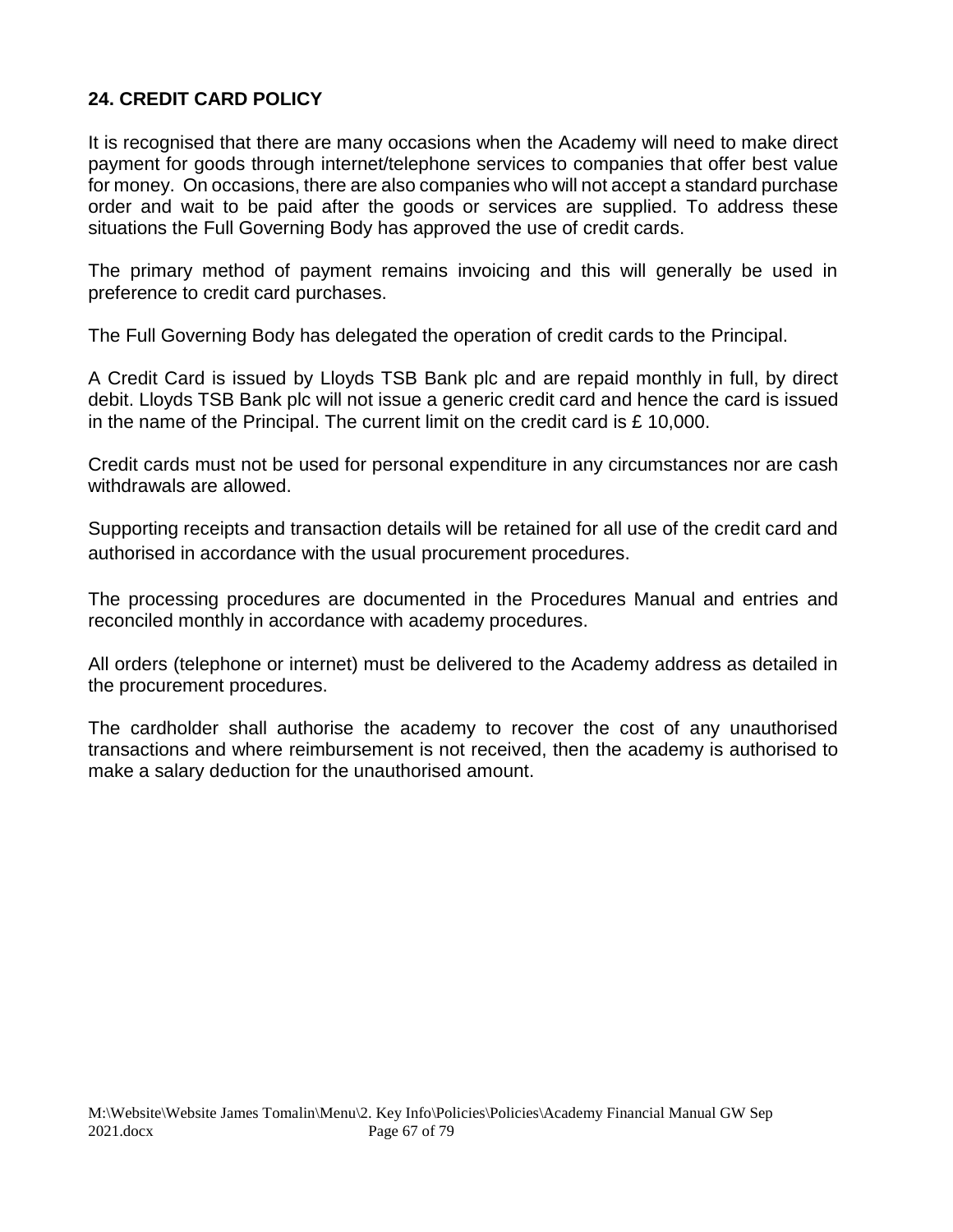## **25. EBAY USAGE POLICY**

Occasionally the Academy will have surplus or redundant assets, materials or items which can be sold to raise funds for the purchase of more appropriate equipment etc. or can be used to supplement departmental budgets or cost centres.

Also, there may be an opportunity to purchase items deemed suitable and necessary more economically than buying brand new. In both occasions, using the eBay website and processes may be the most effective and efficient method.

All equipment or other items must be complete and whole, and have current test certificates and/or verified as being safe to use by students and staff according to our own H&S Policy.

The use of eBay must be appropriately authorised and managed following the academy's finance procedures, including the correct allocation of monies received from any sales to the appropriate budget/cost centre.

Any member of staff using e-Bay on behalf of the academy trust must have clear guidelines on its usage and be fully aware of their responsibilities as well as the consequences for any abuse of the procedures involved.

The final decision and authorisation for sale price will be determined by the Principal or Director of Finance & Resources.

Any member of staff who fails to comply with this policy and associated procedures and/or is found seeking to make personal gain from this process will be subject to the Staff Disciplinary Procedure.

No member of staff is permitted to use their own or other eBay account to sell or procure items on behalf of the Academy Trust.

Items of/for personal use must not be sold or bought via the academy's eBay account.

## **Procedure for Sales**

Any item identified as surplus to requirements and deemed to have potential value could be considered as a potential sale via the use of eBay.

Once this has been determined, the budget holder wishing to sell the items will:

- Move the items to a designated area ready for collection/delivery by the purchaser.
- Set and obtain initial authorisation from the Principal or Director of Finance & Resources for the starting price (minimum acceptable value), i.e. fixed price or auction and the cost centre/budget to receive the proceeds for the sale. Postage costs or "collection only" needs to be identified before approval.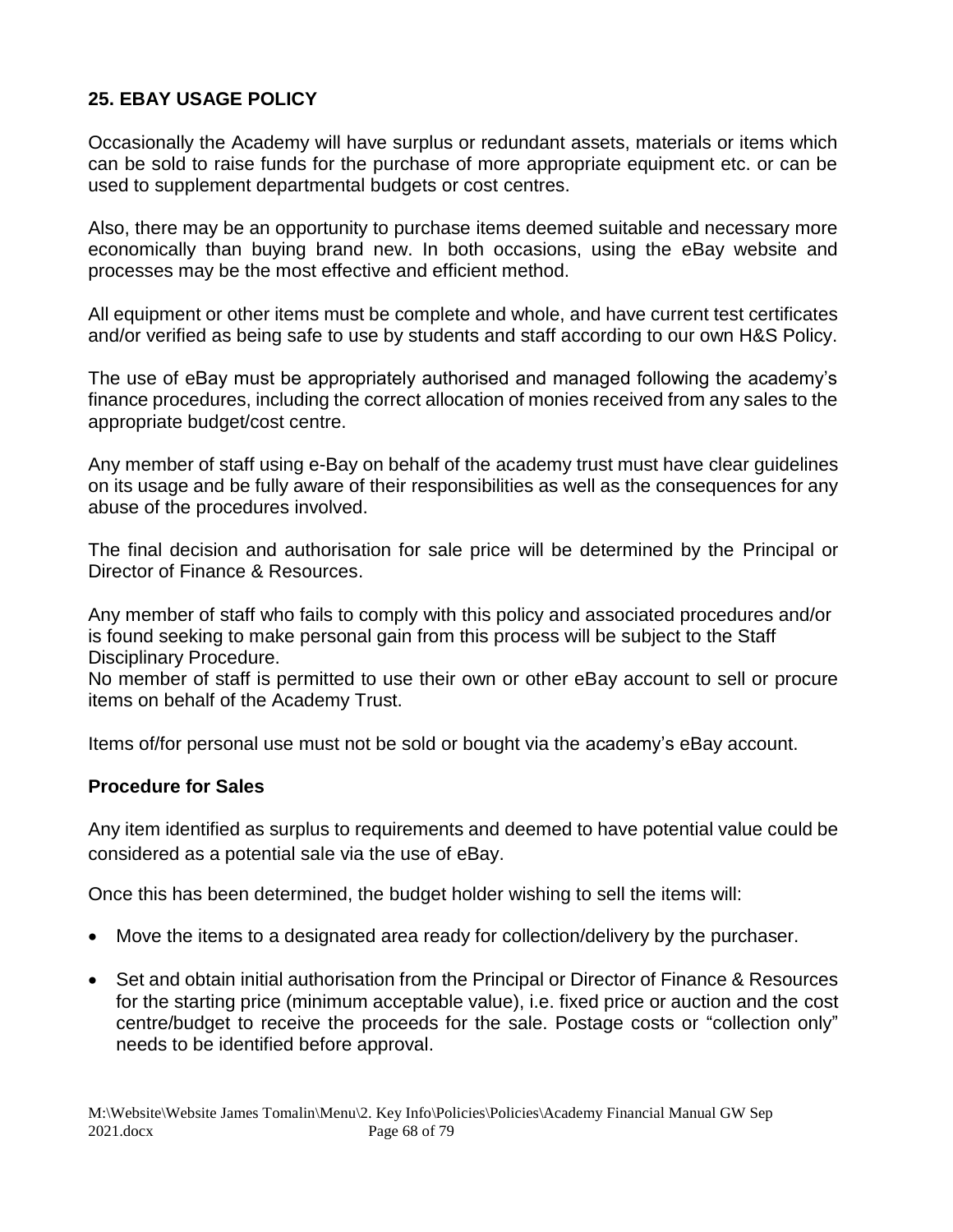- Arrange for the wording/set-up of the e-Bay sale insertion along with the photos where helpful to the sale and obtain final approval from the Principal or Director of Finance & Resources for the listing on eBay.
- Inform the finance team to place the advert on the eBay website, having outlined a design or wording for the advert listing.

Final advert authorisation to be signed off by the Principal or Director of Finance & Resources. Copies of the authorisation form and listing to be sent to Finance Manager. The listing can then be placed.

The Director of Finance & Resources will then determine how the sale income will be allocated. For this purpose a PayPal account will be opened in conjunction with the most appropriate Bank account. A common password will be set up and only to be used and known by the Director of Finance & Resources, Finance Manager and Finance Assistants

The Asset Register will need to be noted or adjusted for any item involved in this process. The responsibility for this rests with the IT Network Manager.

All auctions must run to the end and not finish early.

Once the auction has finished and a sale agreed, the head of area or budget holder selling the items will organise and fully support the despatch process. This means that the goods in question are appropriately packed, labelled and ready for collection by the courier route selected. This does not mean informing the site team of what needs to happen and then leaving them to complete the process. Where items are to be collected please inform the school receptionist of the details of the person collection the item.

The Director of Finance & Resources will be informed that a sale has been achieved by the member of staff placing the listing on eBay.

Where the sale results in a collection by the purchaser as opposed to a delivery by the School, a receipt of goods by the purchaser will be supervised by a member of the Finance Team. All payments must be made via the designated PayPal account (not cash on collection).

In all cases our preferred courier will be Royal Mail.

Once payment has been received the allocation of funds will be made by the Director of Finance & Resources to the agreed school budget.

## **Procedures for Purchases**

The purchase of any item for the academy trust via E-Bay will be subject to the current financial procedures. It must also be established that there is not a better alternative route to purchase the item(s) in question, via our normal suppliers.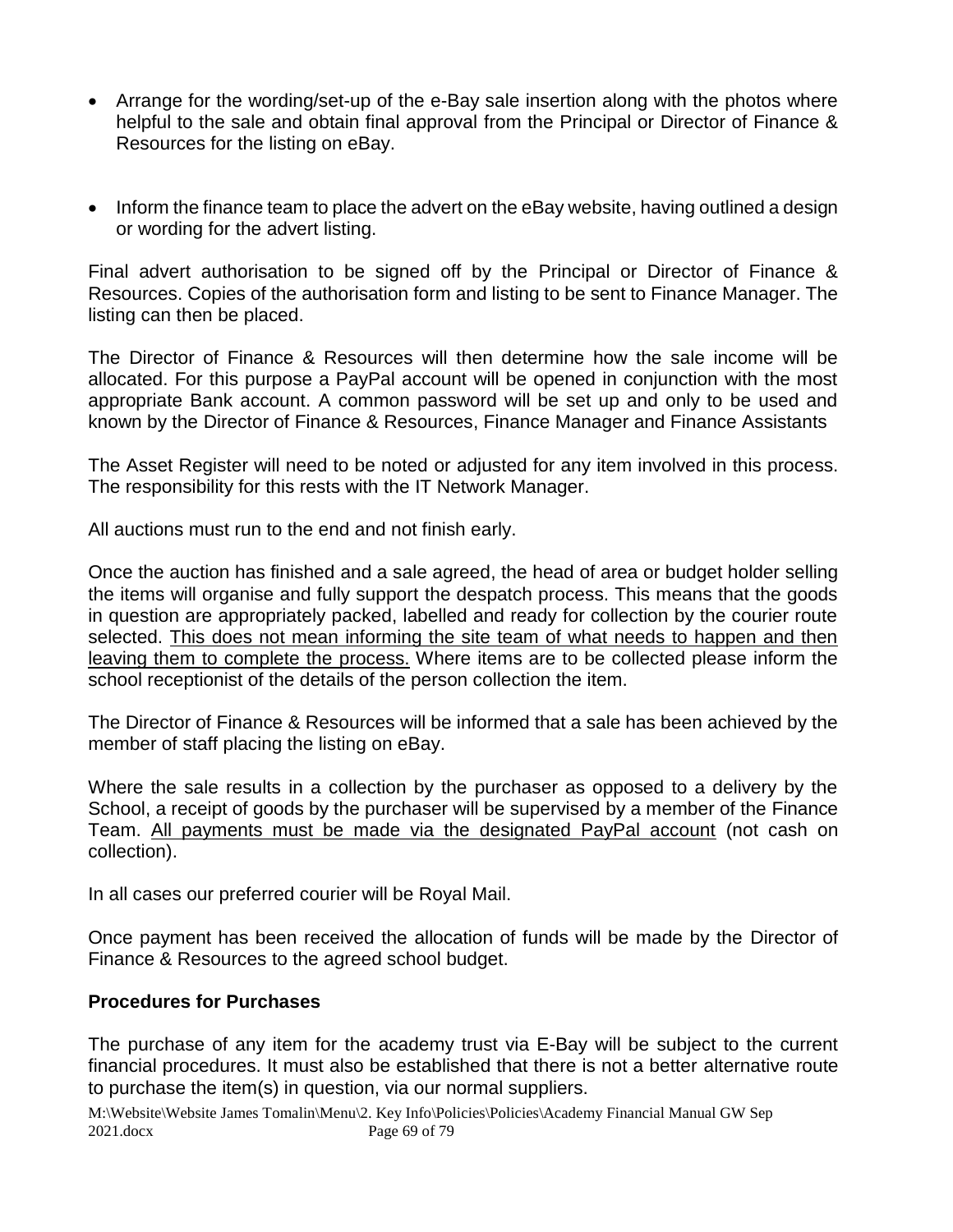Once an item has been identified as a potential target for purchase, before authorisation, which must be obtained via the Principal or Director of Finance & Resources, the budget holder must check the maximum bid amount, address any the H&S issues if any.

No Purchase Order can be raised without proof of product quality assurance being provided by the budget holder.

Having obtained authorisation the normal purchase order process will take effect.

If appropriate, details of the item acquired will be entered on the asset register.

Payment for any purchases can only be made via the eBay account arrangements as previously mentioned above.

Where the purchase involves the participation in the eBay auction process, clear parameters must be agreed by the Principal or Director of Finance & Resources before any bids are placed. Once agreed these may not be exceeded without further authorisation.

Consideration must also be given to the full cost of obtaining the item(s) including the collection where necessary and staff time/costs involved. Any extra costs of this nature must be added to the full purchase order value.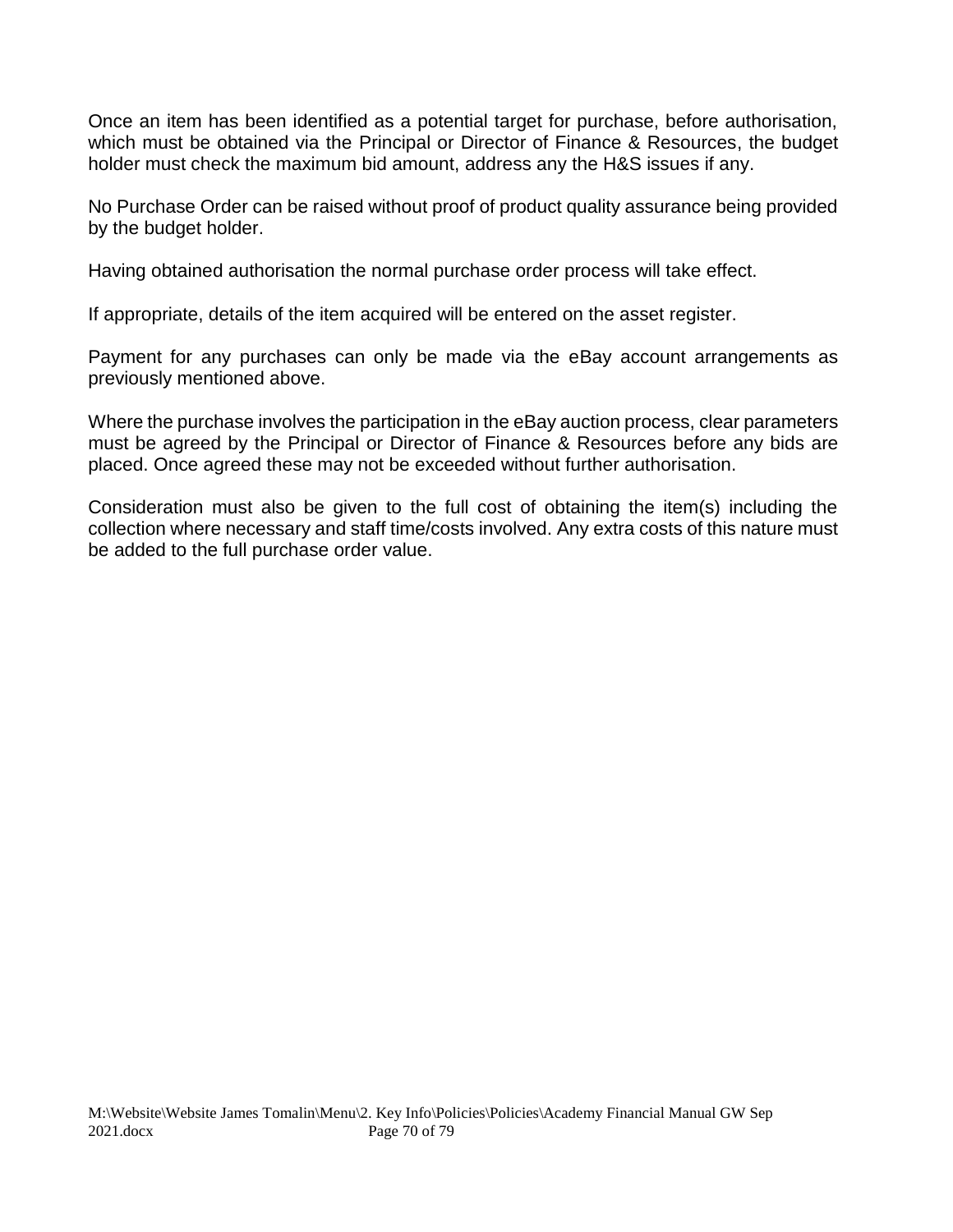# **Salendine Nook High School (Academy)**

# **eBay Authorisation Listing Form**

| Item for<br>Sale:                                                                                  | Date:                                                                                            |
|----------------------------------------------------------------------------------------------------|--------------------------------------------------------------------------------------------------|
| <b>Product Description:</b>                                                                        |                                                                                                  |
| Department/Budget:<br><b>Staff Responsible:</b><br><b>Staff Placing</b><br>Listing:                |                                                                                                  |
| <b>Starting</b><br>£<br>Price:<br>(min acceptable<br>value)                                        | <b>Collection:</b><br>or<br>Delivery:<br>(please tick one)<br>£<br>If delivery, postage<br>cost: |
| <b>Listing Starting</b><br>Date:<br>Length of<br><b>Auction:</b>                                   |                                                                                                  |
|                                                                                                    | (all auctions will run to the end)                                                               |
| <b>Approval Procedure:</b><br><b>Head of Skill Area/Budget</b>                                     | Date:                                                                                            |
| holder:                                                                                            |                                                                                                  |
| Initial Approval Director of<br><b>Finance &amp; Resources:</b><br>Signature:                      | Date:                                                                                            |
| Final Approval - Listing<br><b>Content and Placement</b><br>Agreed. Principal<br><b>Signature:</b> | Date:                                                                                            |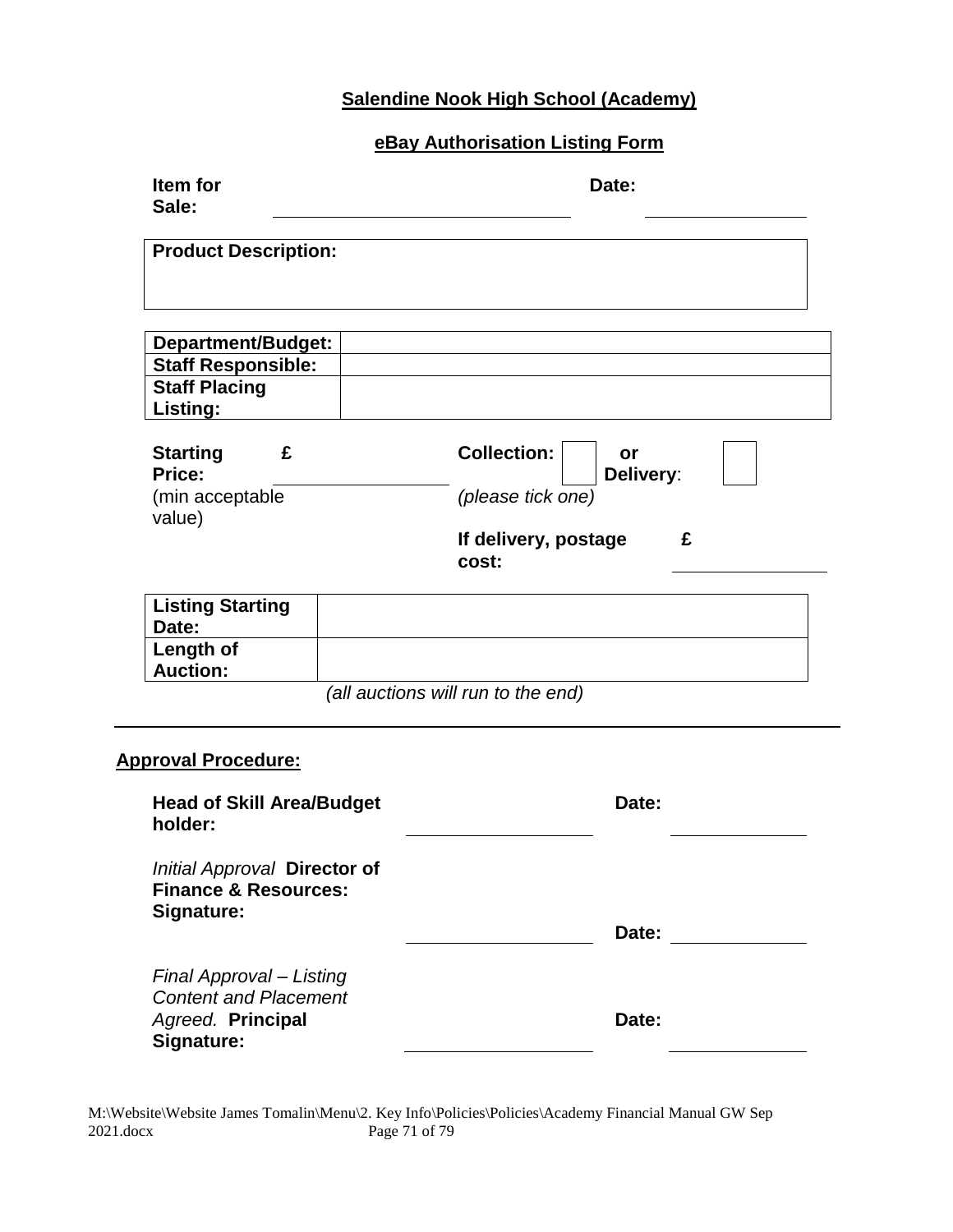## *Copies of this completed form must be passed to the Director of Finance & Resources & person responsible for placing the listing.*

## **26. BAD DEBT WRITE-OFF POLICY**

Salendine Nook High School (Academy) will take all reasonable measures to vigorously collect debts as part of its management of public funds in order to reduce any loss of income to the school.

The school will observe the relevant financial regulations and guidance set out in the Scheme of Financial Delegation and any other legal requirements.

This policy applies to all recipients of chargeable services provided by the school.

#### **Roles and Responsibilities**

A debt will be written off only after all reasonable measures (commensurate with the size and nature of the debt) have been taken to recover it.

#### **The Governing Board**

Responsibility for approving and managing debt recovery has been delegated to the the Director of Finance & Resources.

The Governing Body will approve the write-off of all debts, stocks, stores and surplus assets in excess of £10k.

All such write-offs will be recorded in the minutes of the governing body.

## **Principal**

The Principal can approve the write-off of all debts, stocks, stores and surplus assets up to £10k.

#### **Director of Finance & Resources**

The Director of Finance & Resources will seek the advice of the Principal before considering taking legal or other action to recover any debt.

## **EFSA**

The academy trust must obtain ESFA's prior approval for the following transactions beyond the delegated limits described below:

- writing-off debts and losses;
- entering into guarantees, letters of comfort or indemnities.

The delegated limits, subject to a maximum of £250,000, are:

• 1% of total annual income or £45,000 (whichever is smaller) per single transaction;

M:\Website\Website James Tomalin\Menu\2. Key Info\Policies\Policies\Academy Financial Manual GW Sep 2021.docx Page 72 of 79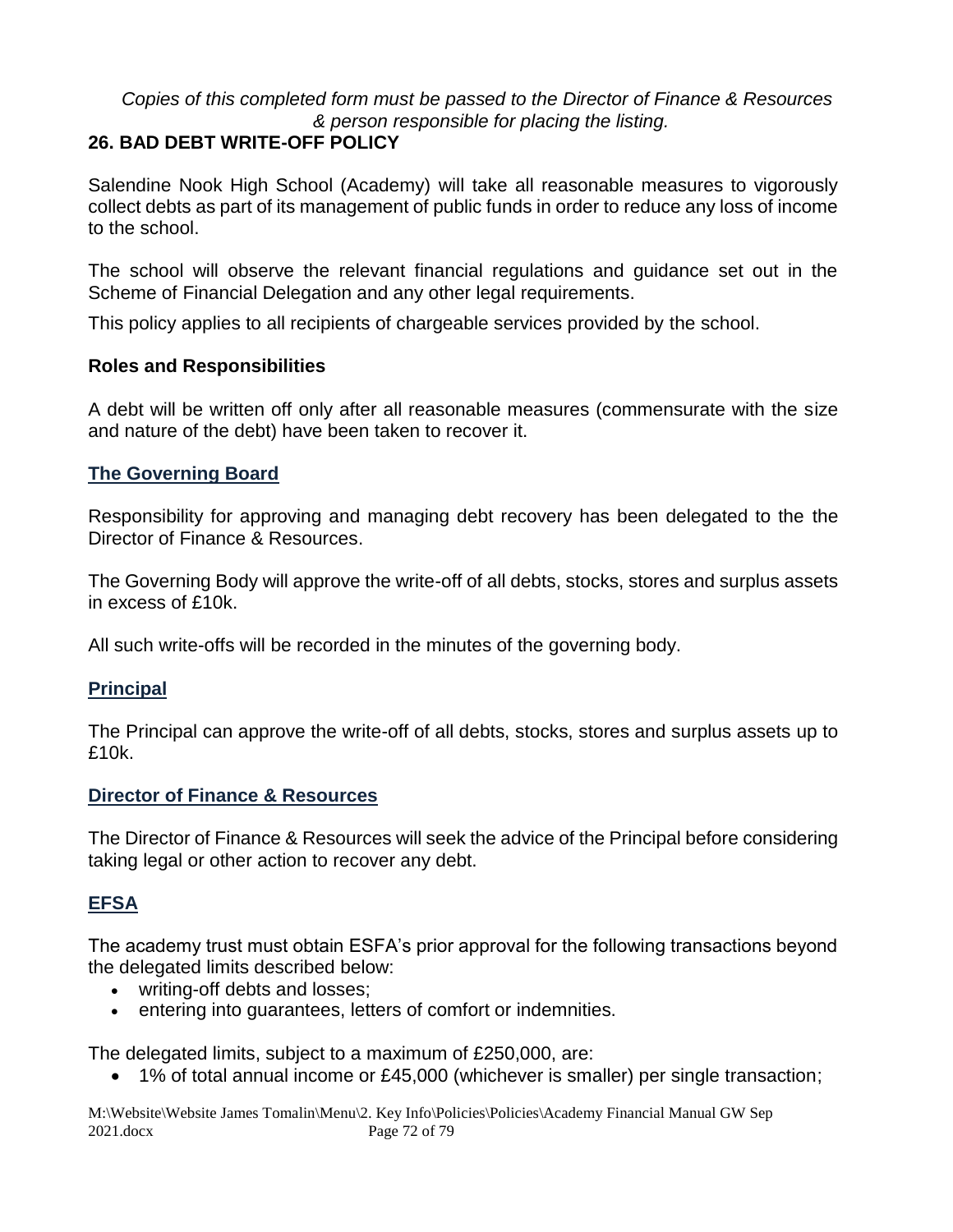- cumulatively, 2.5% of total annual income in any financial year per category of transaction for trusts that have not submitted timely, unqualified accounts for the previous two financial years;
- cumulatively, 5% of total annual income in any financial year per category of transaction for trusts that have submitted timely, unqualified accounts for the previous two financial years.

In relation to these limits:

- the trust should always pursue recovery of amounts owed to it, including overpayments, or erroneous payments. In practice, however, there will be practical and legal limits to how cases should be handled;
- the trust should only consider writing-off losses after careful appraisal, including whether all reasonable recovery action has been taken with the debtor, the trust's insurers, or the risk protection arrangement, and should be satisfied there is no feasible alternative;
- the amounts for write-offs are before successful claims from an insurer or the risk protection arrangement;
- total annual income is defined as grant income as disclosed in the trust's last audited accounts.

Before accepting liabilities by issuing guarantees, a letter of comfort or indemnity, the trust should secure value for money by appraising the proposal through assessment of the costs and benefits of relevant options.

#### **Report of Outstanding Debt Levels**

The Principal will ensure that the level of outstanding debt is regularly monitored.

Suitable records will be maintained to detail individual debts and the total value of debt to the school in order that it can be determined at any time and reported to the Finance, Staffing & General Purposes Committee where relevant.

#### **Debt Recovery Procedures**

In general payment for all goods and services supplied by the School should be collected in advance or 'at the point of delivery'.

This policy sets in place the procedures to follow to ensure the invoice is paid, and if not, that debt recovery is attempted.

Where payment from the parent/guardian has not been received in advance, or 'at the point of delivery', the following process should be applied:

a) An invoice should be issued on official school stationery for the full amount in order to officially set up the debt. Where invoices are raised they should state the date by which payment is due;

M:\Website\Website James Tomalin\Menu\2. Key Info\Policies\Policies\Academy Financial Manual GW Sep 2021.docx Page 73 of 79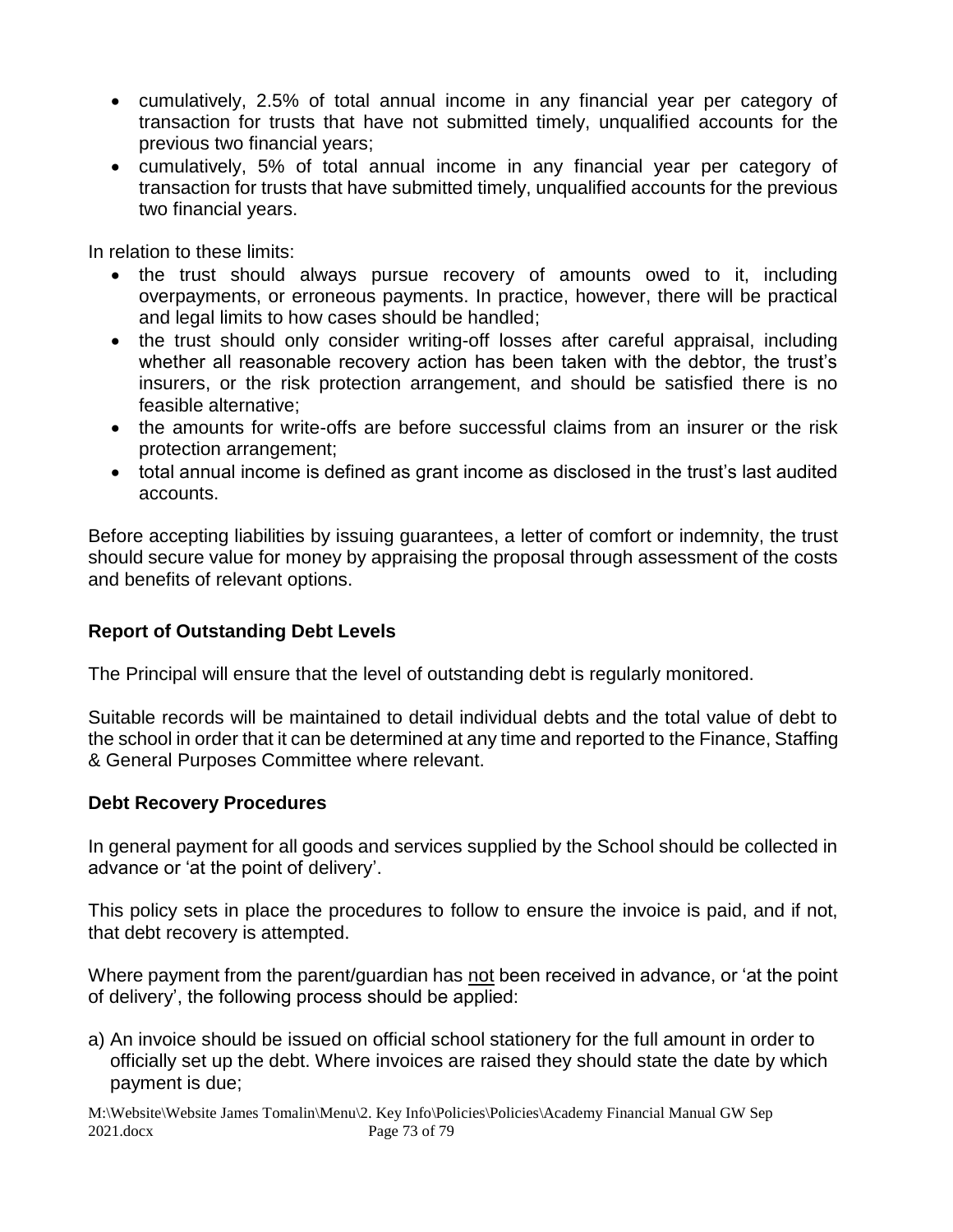b) In all other cases, such as;

- correspondence with parents, etc. the maximum period that the school regards as reasonable before payment is overdue should be clearly stated, for example contributions for a school trip should be received by [date].
- payment for items purchased should be made via Parent Pay by [date].
- c) A record of all goods and services will be maintained detailing:
	- type of good/services supplied;
		- value:
		- date(s) good/services supplied; and;
		- the identity of the 'debtor', e.g. parent, hirer, etc.

#### **Verbal and Written Reminders**

Details of all reminders, whether verbal or in writing, should be maintained. Where a letter is issued, a copy must be retained on file.

Should a debt need to be taken beyond two reminder letters, formal written evidence may have to be produced.

It is therefore important that at least one, but preferably two, written reminders are sent.

An initial reminder may be informal and can be made either in person (when a parent/guardian comes to collect/drop off the child), or by telephone.

In general, the Finance Team will notify the parent/guardian.

The date of the initial reminder should be recorded.

A formal reminder letter should be issued 2 weeks after the initial reminder date.

If action is to proceed further, it is necessary to prove that all reasonable attempts have been made to recover the debt, and that these attempts have been made in a timely manner, i.e. at the time that the debt first became overdue.

The date of the initial reminder should be recorded.

A second reminder letter will be issued 2 weeks after the First Reminder Letter.

The date of the initial reminder should be recorded.

If after 2 reminders, a response or payment is not received, a letter will be sent to the debtor advising them that the matter will be referred to the school's legal advisers. At the discretion of the Governing Body / Principal/ Director of Finance & Resources, the debtor may be advised that they will be required to pay in advance for all future supplies or the supply will no longer be available to them.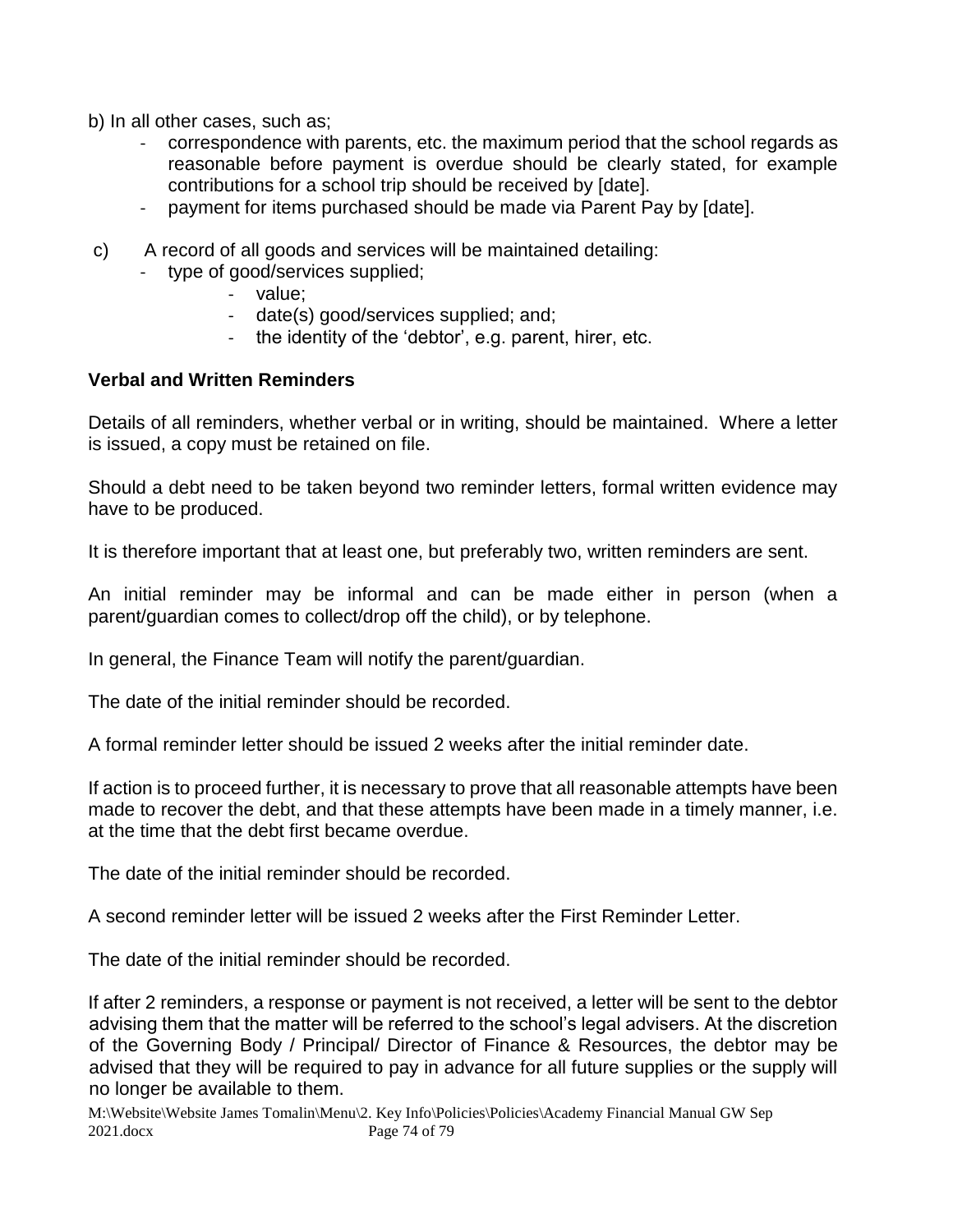This decision and its basis will be recorded and reported to the Finance, Staffing & General Purposes Committee where appropriate.

#### **Negotiation of Repayment Terms**

Debtors are expected to settle the amount owed by a single payment as soon as possible after receiving the first 'overdue payment' reminder.

#### **However, if people are unable to pay;**

The School may reduce or cancel a debt in certain circumstances. A sensitive approach to debt recovery will be carried out, taking the following factors into account.

- Hardship where paying the debt would cause financial hardship. Please note alternative funding option may be considered, e.g. Pupil Premium;
- Ill health where our recovery action might cause further ill health;
- Time where the debt is so large compared to the person's income that it would take an unreasonable length of time to pay it all off;
- Cost where the value of the debt is less than the cost of recovering it;
- Multiple debt where someone owes more than one debt to the School. In this situation an attempt to agree one repayment plan to include all debts will be established.

If a debtor requests 'repayment terms', these may be negotiated at the discretion of the Principal/ Director of Finance & Resources.

A record of all such agreements entered into will be retained.

In all cases, a letter will be issued to the debtor confirming the agreed terms for repayment.

The settlement period should be the shortest that is judged reasonable.

The Principal/ Director of Finance & Resources will decide whether any debtor who has been granted extended settlement terms will not be offered any further 'credit' and will, in future, be required to pay in advance.

This decision and its basis will be recorded and reported to the Finance, Staffing & General Purposes Committee where relevant.

#### **Costs of Debt Recovery**

Where the school incurs material additional costs in recovering a debt then the Principal/ Director of Finance & Resources / Governing Body will decide whether to seek to recover such costs from the debtor.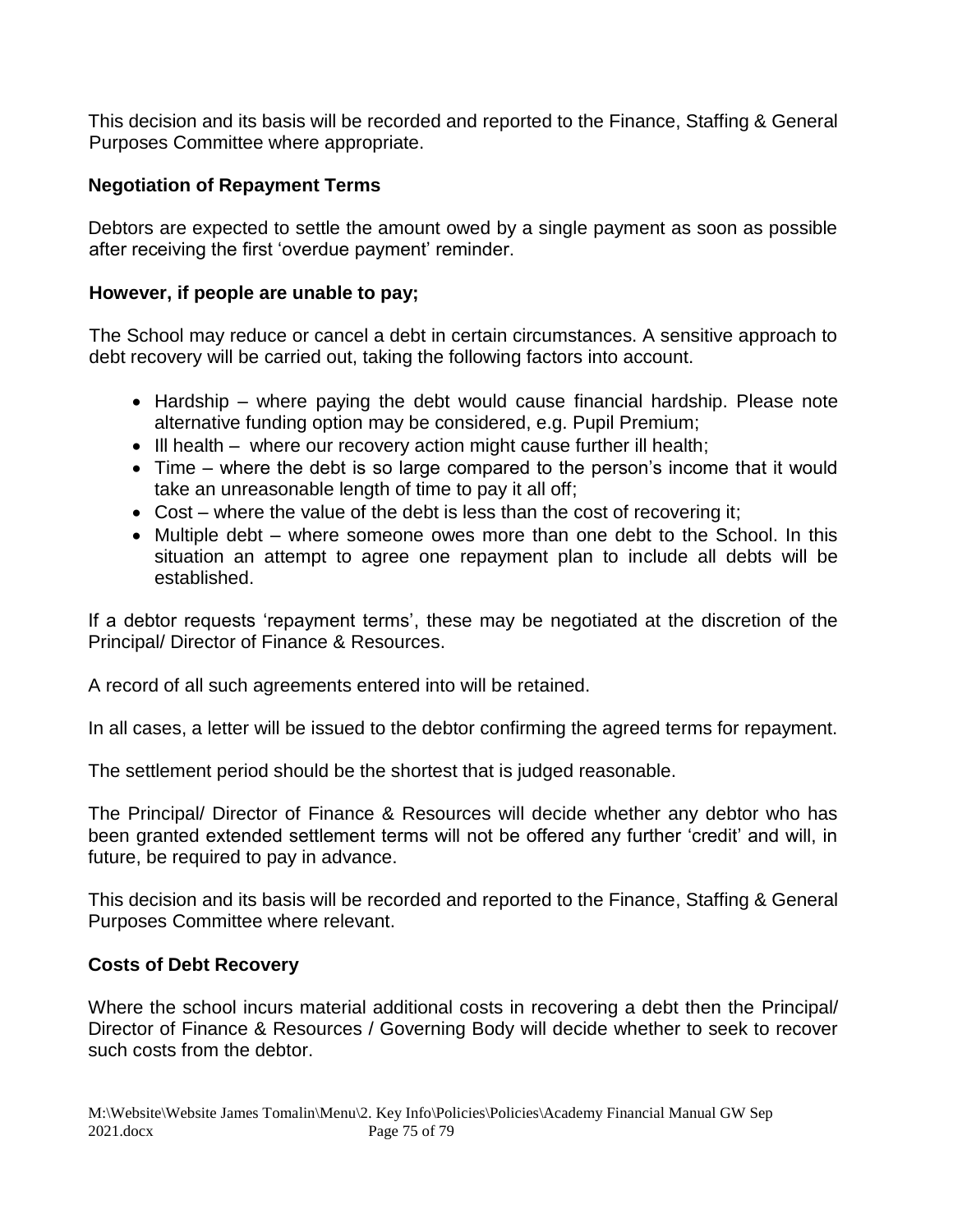The debtor will be formally advised in writing that they will be required to pay the additional costs incurred by the school in recovering the debt.

### **27. RETENTION OF RECORDS TO BE HELD AT SCHOOLS**

#### **See separate Policy**

The school is required to have a Retention Policy as part of the Data Protection Act,. The DfE recommended guidance on this is the Information Management Toolkit for Schools (IMRS), which is sponsored by Tribal. The school will therefore follow this toolkit as the academy's Retention Policy.

A more detailed specific list relating to financial procedures is detailed in the below. This too is compliant with the IMRS Toolkit.

The following is a list of documents/records to be held at the school under the Fair Funding arrangements for Local Management of Schools. It is stressed that these items represent the minimum documentation to be retained as determined by the Inland Revenue, Customs & Excise, D.S.S., and other interested bodies. The retention periods are listed in the right hand column.

#### **TYPE OF RECORD RETENTION PERIOD**

(The period is the current year plus the following number of complete financial years)

| A | <b>CASH INCOME RECORDS</b>               |   |  |
|---|------------------------------------------|---|--|
|   | Receipt books                            | 6 |  |
|   | Till rolls                               | 6 |  |
|   | Sales records                            | 6 |  |
|   | Ticket and receipt control records       | 6 |  |
|   | Daily cash sheets/ reconciliation sheets | 6 |  |
|   | Paying-in voucher                        | 6 |  |
|   | Shorts and overs records                 | 6 |  |
|   | <b>Bank statements</b>                   | 6 |  |
|   | Banking arrangements                     | 6 |  |
|   | All cash books                           | 6 |  |
|   |                                          |   |  |
|   |                                          |   |  |
| В | <b>CREDIT INCOME RECORDS</b>             |   |  |
|   | Copy income accounts                     | 6 |  |
|   | Authorities for debts written off        | 6 |  |
|   | Any other prime records                  | 6 |  |
|   |                                          |   |  |
|   |                                          |   |  |
| C | <b>OTHER INCOME RECORDS</b>              |   |  |
|   | Legal agreements                         | 6 |  |
|   | Scales of charges                        | 6 |  |
|   |                                          |   |  |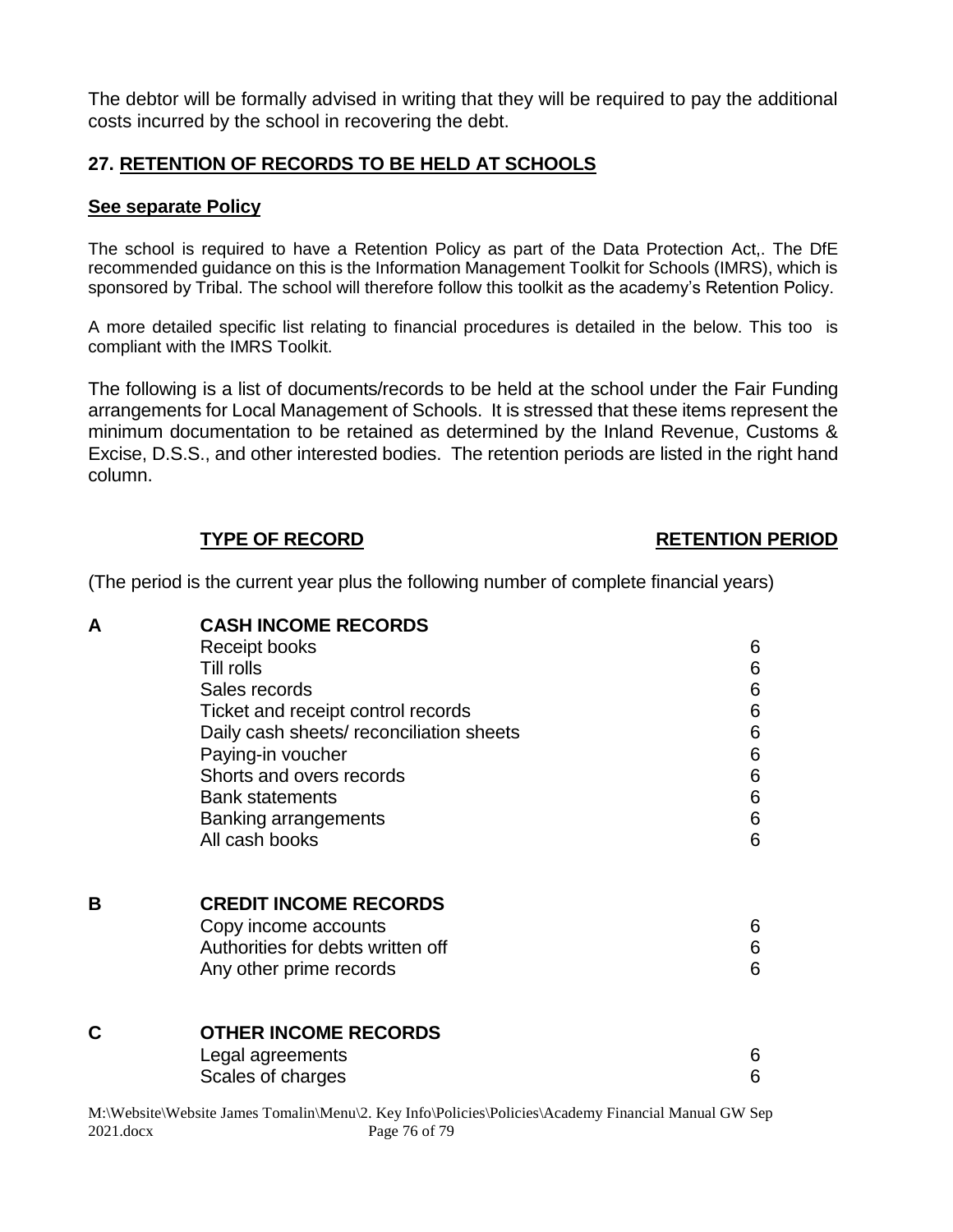|   | Lettings records<br>Registers of attendance<br>Free meals registers<br>School meals records<br>Tuck shop records and reconciliations<br>Postal remittance books<br><b>Refund forms</b>                                                                                                                                                                                                                                                                                                                                                 | 6<br>6<br>6<br>$\,6$<br>6<br>6<br>6                                                               |
|---|----------------------------------------------------------------------------------------------------------------------------------------------------------------------------------------------------------------------------------------------------------------------------------------------------------------------------------------------------------------------------------------------------------------------------------------------------------------------------------------------------------------------------------------|---------------------------------------------------------------------------------------------------|
| D | <b>EXPENDITURE RECORDS</b><br>Goods requisition documents<br>Official orders and copy orders<br>Goods received notes/Delivery notes<br>Inventory additions/deletion documents<br>Inventory register Indefinite<br>Payment records [invoices, etc.]<br>Petty cash records<br>Postage records<br>Car allowance log-sheets<br>Cheque books/statements/returned cheques<br>Credit note records<br>Lists of authorised signatories - requisitions<br>- orders<br>- invoices<br>- cheques<br>- acquisition of assets<br>- disposal of assets | 6<br>6<br>6<br>6<br>6<br>6<br>6<br>$\,6$<br>6<br>$\,6$<br>$\,6$<br>$\,6$<br>$\,6$<br>6<br>36<br>6 |
| E | <b>STAFF / PERSONNEL RECORDS</b><br>Prime payroll documentation [e.g. authorised<br>disbursement documentation]<br>Payroll input data [e.g. computer input forms]<br>Emply to a normal fileo, our<br>cont                                                                                                                                                                                                                                                                                                                              | 6<br>6<br>Indofinita                                                                              |

| Payroll input data je.g. computer input forms | n          |
|-----------------------------------------------|------------|
| Employee personnel files - current            | Indefinite |
| Employee personnel files - leavers            | 6          |
| Salary / personnel cards                      | Indefinite |
| Attachment of Earning records                 | Indefinite |
| Approvals for special Leave                   | 6          |
| Sickness records                              | 6          |
| Disciplinary papers                           | 6          |
| Copy timesheets                               | 6          |
| Flexisheets/Signing-in books                  | 6          |
| Copy Medical-in-Confidence forms              | 6          |
| Copy absence returns                          | 6          |
| Annual Leave records                          | 6          |
| Sick notes                                    | 6          |
| Attendance records                            | 6          |
|                                               |            |

M:\Website\Website James Tomalin\Menu\2. Key Info\Policies\Policies\Academy Financial Manual GW Sep 2021.docx Page 77 of 79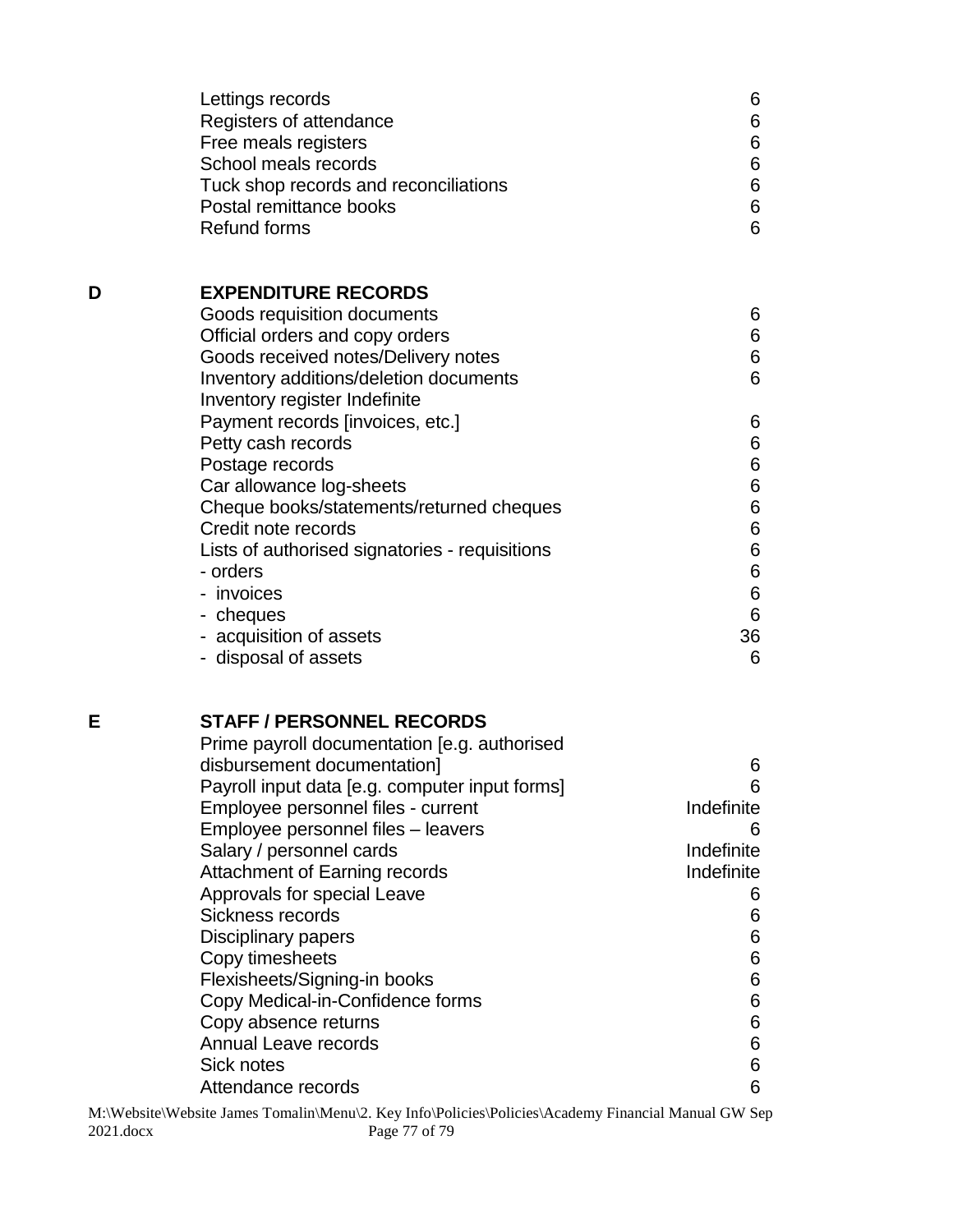## **F CONTRACT RECORDS**

| 12 |
|----|
|    |
| 6  |
|    |

# **G ACCOUNTING RECORDS**

| Budget working papers                 |  |
|---------------------------------------|--|
| <b>Financial reports</b>              |  |
| <b>Bank reconciliation statements</b> |  |
| Any other primary accounting record   |  |